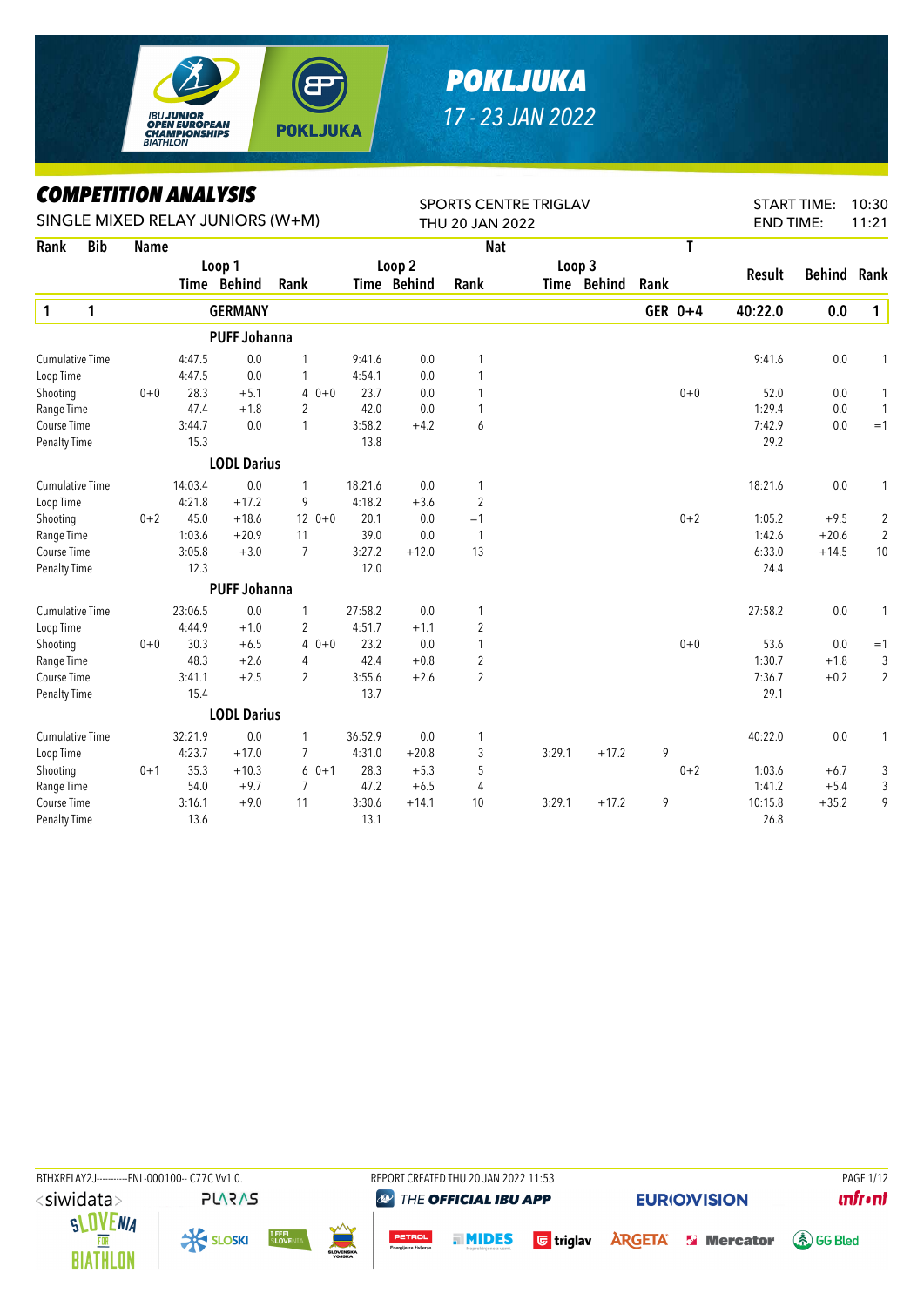| Loop 2<br>Loop 3<br>Loop 1<br><b>Behind Rank</b><br>Result<br>Time Behind<br>Time Behind<br>Time Behind<br>Rank<br>Rank<br>Rank<br>$\mathbf{2}$<br>3<br>$\overline{\mathbf{2}}$<br><b>RUSSIA</b><br><b>RUS 0+11</b><br>40:34.5<br>$+12.5$<br><b>GRISHINA Anastasiia</b><br>5<br>$+4.1$<br>9:57.2<br>$+15.6$<br>3<br>9:57.2<br>$+15.6$<br>3<br><b>Cumulative Time</b><br>4:51.6<br>Loop Time<br>$+4.1$<br>5<br>5:05.6<br>$+11.5$<br>4<br>4:51.6<br>28.1<br>$+8.9$<br>3<br>Shooting<br>$0+0$<br>$+4.9$<br>$30+1$<br>32.6<br>5<br>$0 + 1$<br>1:00.8<br>$+8.8$<br>$\overline{4}$<br>3<br>49.2<br>$+3.6$<br>6<br>52.7<br>$+10.7$<br>1:41.9<br>$+12.5$<br>Range Time<br>$\overline{2}$<br>3:59.5<br>$\overline{7}$<br>Course Time<br>3:46.6<br>$+1.9$<br>$+5.5$<br>7:46.1<br>$+3.2$<br>6<br>13.4<br>29.1<br>Penalty Time<br>15.7<br><b>EMERKHONOV Evgenii</b><br>$+8.6$<br>14:12.0<br>$+19.1$<br><b>Cumulative Time</b><br>2<br>18:40.7<br>$+19.1$<br>4<br>18:40.7<br>4<br>4:28.7<br>4:14.8<br>$+10.2$<br>8<br>6<br>Loop Time<br>$+14.1$<br>39.9<br>$0 + 2$<br>$80+3$<br>40.1<br>$+20.0$<br>$\overline{7}$<br>$0 + 5$<br>1:20.0<br>8<br>Shooting<br>$+13.5$<br>$+24.3$<br>$\, 8$<br>58.1<br>8<br>58.3<br>6<br>Range Time<br>$+15.4$<br>$+19.3$<br>1:56.4<br>$+34.4$<br>3:15.7<br>Course Time<br>3:02.8<br>0.0<br>$\mathbf{1}$<br>2<br>6:18.5<br>1<br>$+0.5$<br>0.0<br>13.9<br>14.6<br>28.6<br><b>Penalty Time</b><br><b>GRISHINA Anastasiia</b><br><b>Cumulative Time</b><br>23:35.8<br>$+29.3$<br>4<br>28:37.4<br>$+39.2$<br>3<br>28:37.4<br>$+39.2$<br>3<br>4:55.1<br>$+11.2$<br>5<br>5:01.6<br>$+11.0$<br>4<br>Loop Time<br>Shooting<br>33.9<br>$+10.1$<br>$60+1$<br>30.9<br>$0 + 2$<br>$0 + 1$<br>$+7.7$<br>5<br>1:04.9<br>$+11.3$<br>4<br>5<br>54.7<br>$+9.9$<br>1:46.2<br>$+17.3$<br>4<br>Range Time<br>$+9.0$<br>6<br>51.5<br>5<br>3<br>3:45.0<br>3:56.6<br>$+3.6$<br>7:41.6<br>$+5.1$<br>4<br>Course Time<br>$+6.4$<br>15.3<br>13.4<br>28.8<br>Penalty Time<br><b>EMERKHONOV Evgenii</b><br><b>Cumulative Time</b><br>33:02.1<br>$+40.2$<br>37:12.3<br>$+19.4$<br>$+12.5$<br>$\overline{2}$<br>4<br>2<br>40:34.5<br>4:24.7<br>$+18.0$<br>8<br>4:10.2<br>0.0<br>$\mathbf{1}$<br>3:22.2<br>$+10.3$<br>Loop Time<br>4<br>46.6<br>$150+0$<br>23.0<br>0.0<br>$0 + 3$<br>1:09.7<br>$+12.8$<br>Shooting<br>$0 + 3$<br>$+21.6$<br>1<br>6<br>1:04.0<br>$+19.7$<br>40.7<br>0.0<br>$+8.9$<br>$=$ 5<br>Range Time<br>15<br>1<br>1:44.7<br>3<br>Course Time<br>3:07.1<br>0.0<br>3:16.5<br>$\mathbf{1}$<br>9:45.8<br>$+5.2$<br>1<br>0.0<br>3:22.2<br>$+10.3$<br>4<br><b>Penalty Time</b><br>13.6<br>13.0<br>26.6<br>3<br>$\mathbf{3}$<br>21<br><b>FRANCE</b><br>40:40.8<br>$+18.8$<br>FRA 0+6<br><b>BERTRAND Fany</b><br>9:51.4<br>$\overline{c}$<br>$\overline{2}$<br><b>Cumulative Time</b><br>4:51.1<br>$+3.6$<br>4<br>$+9.8$<br>9:51.4<br>$+9.8$<br>$\overline{2}$<br>$+3.6$<br>5:00.3<br>$+6.2$<br>Loop Time<br>4:51.1<br>4<br>29.7<br>$+6.5$<br>30.4<br>$+6.7$<br>$\overline{2}$<br>Shooting<br>$0+0$<br>$70+1$<br>4<br>$0 + 1$<br>1:00.1<br>$+8.1$<br>$+2.9$<br>5<br>50.4<br>$+8.4$<br>2<br>1:38.9<br>$+9.5$<br>$\overline{c}$<br>Range Time<br>48.5<br>3:48.7<br>3:55.6<br>5<br>Course Time<br>$+4.0$<br>$\overline{7}$<br>$+1.6$<br>4<br>7:44.3<br>$+1.4$<br>13.8<br>14.2<br>28.1<br><b>Penalty Time</b><br><b>FONTAINE Paul</b><br>$+11.6$<br><b>Cumulative Time</b><br>14:15.0<br>3<br>18:35.3<br>$+13.7$<br>2<br>18:35.3<br>$+13.7$<br>2<br>4:23.6<br>$+19.0$<br>4:20.3<br>Loop Time<br>10<br>$+5.7$<br>4<br>44.3<br>$+17.9$<br>$100 + 0$<br>27.0<br>$+6.9$<br>$0 + 1$<br>5<br>Shooting<br>$0 + 1$<br>4<br>1:11.4<br>$+15.7$<br>$\overline{4}$<br>1:01.6<br>$+18.9$<br>9<br>46.3<br>$+7.3$<br>1:47.9<br>$+25.9$<br>Range Time<br>4<br>3:08.1<br>$+5.3$<br>9<br>3:21.1<br>$+5.9$<br>5<br>6:29.2<br>$+10.7$<br>Course Time<br>13.8<br>12.9<br>26.7<br><b>Penalty Time</b><br><b>BERTRAND Fany</b><br>23:19.2<br>$+12.7$<br>$\overline{c}$<br>$\overline{2}$<br><b>Cumulative Time</b><br>2<br>28:09.8<br>$+11.6$<br>28:09.8<br>$+11.6$<br>4:43.9<br>0.0<br>1<br>4:50.6<br>0.0<br>$\mathbf{1}$<br>Loop Time<br>25.5<br>$+2.3$<br>$\sqrt{2}$<br>$0 + 0$<br>$0 + 0$<br>28.1<br>$+4.3$<br>$20+0$<br>53.6<br>0.0<br>Shooting<br>$=1$<br>45.7<br>44.1<br>$+2.5$<br>3<br>1:29.8<br>$+0.9$<br>$\overline{\mathbf{c}}$<br>Range Time<br>0.0<br>1<br>3:43.5<br>$+4.9$<br>4<br>3:53.0<br>0.0<br>$\mathbf{1}$<br>7:36.5<br>0.0<br>1<br>Course Time<br>14.7<br>13.4<br>28.1<br><b>Penalty Time</b><br><b>FONTAINE Paul</b><br>$+13.2$<br>37:24.1<br>$+18.8$<br><b>Cumulative Time</b><br>32:35.1<br>2<br>$+31.2$<br>3<br>40:40.8<br>3<br>4:25.3<br>$+18.6$<br>4:49.0<br>13<br>$\overline{2}$<br>Loop Time<br>10<br>$+38.8$<br>3:16.7<br>$+4.8$<br>41.2<br>58.0<br>$12 \t 0+3$<br>$+35.0$<br>17<br>1:39.3<br>17<br>Shooting<br>$0 + 1$<br>$+16.2$<br>$0 + 4$<br>$+42.4$<br>59.4<br>17<br>2:16.2<br>$+40.4$<br>17<br>Range Time<br>$+15.1$<br>12<br>1:16.8<br>$+36.1$<br>3:11.0<br>$+3.9$<br>$=$ 5<br>3:17.8<br>$+1.3$<br>$\overline{2}$<br>$\overline{2}$<br>9:45.5<br>$+4.9$<br>$\overline{2}$<br>Course Time<br>3:16.7<br>$+4.8$<br>14.8<br>29.3<br><b>Penalty Time</b><br>14.4<br>REPORT CREATED THU 20 JAN 2022 11:53<br><b>PAGE 2/12</b><br>BTHXRELAY2J-----------FNL-000100-- C77C Vv1.0.<br><b>unfront</b><br><siwidata><br/><b>PLARAS</b><br/>THE OFFICIAL IBU APP<br/><b>EURIOVISION</b><br/><math>\bigcirc</math><br/><b>SLOVENIA</b><br/><b>K SLOSKI</b><br/><b>I FEEL</b><br/>SLOVENI/<br/>PETROL<br/><b>A</b>GG Bled<br/><b>TMIDES</b><br/><b>b</b> triglav<br/><b>ARGETA</b><br/><b>S</b> Mercator<br/>FOR<br/>Energija za življenjo<br/>SLOVENSKA<br/><b>BIATHLON</b></siwidata> | Rank | <b>Bib</b> | <b>Name</b> |  |  | <b>Nat</b> |  | T |  |  |
|---------------------------------------------------------------------------------------------------------------------------------------------------------------------------------------------------------------------------------------------------------------------------------------------------------------------------------------------------------------------------------------------------------------------------------------------------------------------------------------------------------------------------------------------------------------------------------------------------------------------------------------------------------------------------------------------------------------------------------------------------------------------------------------------------------------------------------------------------------------------------------------------------------------------------------------------------------------------------------------------------------------------------------------------------------------------------------------------------------------------------------------------------------------------------------------------------------------------------------------------------------------------------------------------------------------------------------------------------------------------------------------------------------------------------------------------------------------------------------------------------------------------------------------------------------------------------------------------------------------------------------------------------------------------------------------------------------------------------------------------------------------------------------------------------------------------------------------------------------------------------------------------------------------------------------------------------------------------------------------------------------------------------------------------------------------------------------------------------------------------------------------------------------------------------------------------------------------------------------------------------------------------------------------------------------------------------------------------------------------------------------------------------------------------------------------------------------------------------------------------------------------------------------------------------------------------------------------------------------------------------------------------------------------------------------------------------------------------------------------------------------------------------------------------------------------------------------------------------------------------------------------------------------------------------------------------------------------------------------------------------------------------------------------------------------------------------------------------------------------------------------------------------------------------------------------------------------------------------------------------------------------------------------------------------------------------------------------------------------------------------------------------------------------------------------------------------------------------------------------------------------------------------------------------------------------------------------------------------------------------------------------------------------------------------------------------------------------------------------------------------------------------------------------------------------------------------------------------------------------------------------------------------------------------------------------------------------------------------------------------------------------------------------------------------------------------------------------------------------------------------------------------------------------------------------------------------------------------------------------------------------------------------------------------------------------------------------------------------------------------------------------------------------------------------------------------------------------------------------------------------------------------------------------------------------------------------------------------------------------------------------------------------------------------------------------------------------------------------------------------------------------------------------------------------------------------------------------------------------------------------------------------------------------------------------------------------------------------------------------------------------------------------------------------------------------------------------------------------------------------------------------------------------------------------------------------------------------------------------------------------------------------------------------------------------------------------------------------------------------------------------------------------------------------------------------------------------------------------------------------------------------------------------------------------------------------------------------------------------------------------------------------------------------------------------|------|------------|-------------|--|--|------------|--|---|--|--|
|                                                                                                                                                                                                                                                                                                                                                                                                                                                                                                                                                                                                                                                                                                                                                                                                                                                                                                                                                                                                                                                                                                                                                                                                                                                                                                                                                                                                                                                                                                                                                                                                                                                                                                                                                                                                                                                                                                                                                                                                                                                                                                                                                                                                                                                                                                                                                                                                                                                                                                                                                                                                                                                                                                                                                                                                                                                                                                                                                                                                                                                                                                                                                                                                                                                                                                                                                                                                                                                                                                                                                                                                                                                                                                                                                                                                                                                                                                                                                                                                                                                                                                                                                                                                                                                                                                                                                                                                                                                                                                                                                                                                                                                                                                                                                                                                                                                                                                                                                                                                                                                                                                                                                                                                                                                                                                                                                                                                                                                                                                                                                                                                                                                                                 |      |            |             |  |  |            |  |   |  |  |
|                                                                                                                                                                                                                                                                                                                                                                                                                                                                                                                                                                                                                                                                                                                                                                                                                                                                                                                                                                                                                                                                                                                                                                                                                                                                                                                                                                                                                                                                                                                                                                                                                                                                                                                                                                                                                                                                                                                                                                                                                                                                                                                                                                                                                                                                                                                                                                                                                                                                                                                                                                                                                                                                                                                                                                                                                                                                                                                                                                                                                                                                                                                                                                                                                                                                                                                                                                                                                                                                                                                                                                                                                                                                                                                                                                                                                                                                                                                                                                                                                                                                                                                                                                                                                                                                                                                                                                                                                                                                                                                                                                                                                                                                                                                                                                                                                                                                                                                                                                                                                                                                                                                                                                                                                                                                                                                                                                                                                                                                                                                                                                                                                                                                                 |      |            |             |  |  |            |  |   |  |  |
|                                                                                                                                                                                                                                                                                                                                                                                                                                                                                                                                                                                                                                                                                                                                                                                                                                                                                                                                                                                                                                                                                                                                                                                                                                                                                                                                                                                                                                                                                                                                                                                                                                                                                                                                                                                                                                                                                                                                                                                                                                                                                                                                                                                                                                                                                                                                                                                                                                                                                                                                                                                                                                                                                                                                                                                                                                                                                                                                                                                                                                                                                                                                                                                                                                                                                                                                                                                                                                                                                                                                                                                                                                                                                                                                                                                                                                                                                                                                                                                                                                                                                                                                                                                                                                                                                                                                                                                                                                                                                                                                                                                                                                                                                                                                                                                                                                                                                                                                                                                                                                                                                                                                                                                                                                                                                                                                                                                                                                                                                                                                                                                                                                                                                 |      |            |             |  |  |            |  |   |  |  |
|                                                                                                                                                                                                                                                                                                                                                                                                                                                                                                                                                                                                                                                                                                                                                                                                                                                                                                                                                                                                                                                                                                                                                                                                                                                                                                                                                                                                                                                                                                                                                                                                                                                                                                                                                                                                                                                                                                                                                                                                                                                                                                                                                                                                                                                                                                                                                                                                                                                                                                                                                                                                                                                                                                                                                                                                                                                                                                                                                                                                                                                                                                                                                                                                                                                                                                                                                                                                                                                                                                                                                                                                                                                                                                                                                                                                                                                                                                                                                                                                                                                                                                                                                                                                                                                                                                                                                                                                                                                                                                                                                                                                                                                                                                                                                                                                                                                                                                                                                                                                                                                                                                                                                                                                                                                                                                                                                                                                                                                                                                                                                                                                                                                                                 |      |            |             |  |  |            |  |   |  |  |
| $\overline{7}$                                                                                                                                                                                                                                                                                                                                                                                                                                                                                                                                                                                                                                                                                                                                                                                                                                                                                                                                                                                                                                                                                                                                                                                                                                                                                                                                                                                                                                                                                                                                                                                                                                                                                                                                                                                                                                                                                                                                                                                                                                                                                                                                                                                                                                                                                                                                                                                                                                                                                                                                                                                                                                                                                                                                                                                                                                                                                                                                                                                                                                                                                                                                                                                                                                                                                                                                                                                                                                                                                                                                                                                                                                                                                                                                                                                                                                                                                                                                                                                                                                                                                                                                                                                                                                                                                                                                                                                                                                                                                                                                                                                                                                                                                                                                                                                                                                                                                                                                                                                                                                                                                                                                                                                                                                                                                                                                                                                                                                                                                                                                                                                                                                                                  |      |            |             |  |  |            |  |   |  |  |
|                                                                                                                                                                                                                                                                                                                                                                                                                                                                                                                                                                                                                                                                                                                                                                                                                                                                                                                                                                                                                                                                                                                                                                                                                                                                                                                                                                                                                                                                                                                                                                                                                                                                                                                                                                                                                                                                                                                                                                                                                                                                                                                                                                                                                                                                                                                                                                                                                                                                                                                                                                                                                                                                                                                                                                                                                                                                                                                                                                                                                                                                                                                                                                                                                                                                                                                                                                                                                                                                                                                                                                                                                                                                                                                                                                                                                                                                                                                                                                                                                                                                                                                                                                                                                                                                                                                                                                                                                                                                                                                                                                                                                                                                                                                                                                                                                                                                                                                                                                                                                                                                                                                                                                                                                                                                                                                                                                                                                                                                                                                                                                                                                                                                                 |      |            |             |  |  |            |  |   |  |  |
|                                                                                                                                                                                                                                                                                                                                                                                                                                                                                                                                                                                                                                                                                                                                                                                                                                                                                                                                                                                                                                                                                                                                                                                                                                                                                                                                                                                                                                                                                                                                                                                                                                                                                                                                                                                                                                                                                                                                                                                                                                                                                                                                                                                                                                                                                                                                                                                                                                                                                                                                                                                                                                                                                                                                                                                                                                                                                                                                                                                                                                                                                                                                                                                                                                                                                                                                                                                                                                                                                                                                                                                                                                                                                                                                                                                                                                                                                                                                                                                                                                                                                                                                                                                                                                                                                                                                                                                                                                                                                                                                                                                                                                                                                                                                                                                                                                                                                                                                                                                                                                                                                                                                                                                                                                                                                                                                                                                                                                                                                                                                                                                                                                                                                 |      |            |             |  |  |            |  |   |  |  |
|                                                                                                                                                                                                                                                                                                                                                                                                                                                                                                                                                                                                                                                                                                                                                                                                                                                                                                                                                                                                                                                                                                                                                                                                                                                                                                                                                                                                                                                                                                                                                                                                                                                                                                                                                                                                                                                                                                                                                                                                                                                                                                                                                                                                                                                                                                                                                                                                                                                                                                                                                                                                                                                                                                                                                                                                                                                                                                                                                                                                                                                                                                                                                                                                                                                                                                                                                                                                                                                                                                                                                                                                                                                                                                                                                                                                                                                                                                                                                                                                                                                                                                                                                                                                                                                                                                                                                                                                                                                                                                                                                                                                                                                                                                                                                                                                                                                                                                                                                                                                                                                                                                                                                                                                                                                                                                                                                                                                                                                                                                                                                                                                                                                                                 |      |            |             |  |  |            |  |   |  |  |
|                                                                                                                                                                                                                                                                                                                                                                                                                                                                                                                                                                                                                                                                                                                                                                                                                                                                                                                                                                                                                                                                                                                                                                                                                                                                                                                                                                                                                                                                                                                                                                                                                                                                                                                                                                                                                                                                                                                                                                                                                                                                                                                                                                                                                                                                                                                                                                                                                                                                                                                                                                                                                                                                                                                                                                                                                                                                                                                                                                                                                                                                                                                                                                                                                                                                                                                                                                                                                                                                                                                                                                                                                                                                                                                                                                                                                                                                                                                                                                                                                                                                                                                                                                                                                                                                                                                                                                                                                                                                                                                                                                                                                                                                                                                                                                                                                                                                                                                                                                                                                                                                                                                                                                                                                                                                                                                                                                                                                                                                                                                                                                                                                                                                                 |      |            |             |  |  |            |  |   |  |  |
|                                                                                                                                                                                                                                                                                                                                                                                                                                                                                                                                                                                                                                                                                                                                                                                                                                                                                                                                                                                                                                                                                                                                                                                                                                                                                                                                                                                                                                                                                                                                                                                                                                                                                                                                                                                                                                                                                                                                                                                                                                                                                                                                                                                                                                                                                                                                                                                                                                                                                                                                                                                                                                                                                                                                                                                                                                                                                                                                                                                                                                                                                                                                                                                                                                                                                                                                                                                                                                                                                                                                                                                                                                                                                                                                                                                                                                                                                                                                                                                                                                                                                                                                                                                                                                                                                                                                                                                                                                                                                                                                                                                                                                                                                                                                                                                                                                                                                                                                                                                                                                                                                                                                                                                                                                                                                                                                                                                                                                                                                                                                                                                                                                                                                 |      |            |             |  |  |            |  |   |  |  |
|                                                                                                                                                                                                                                                                                                                                                                                                                                                                                                                                                                                                                                                                                                                                                                                                                                                                                                                                                                                                                                                                                                                                                                                                                                                                                                                                                                                                                                                                                                                                                                                                                                                                                                                                                                                                                                                                                                                                                                                                                                                                                                                                                                                                                                                                                                                                                                                                                                                                                                                                                                                                                                                                                                                                                                                                                                                                                                                                                                                                                                                                                                                                                                                                                                                                                                                                                                                                                                                                                                                                                                                                                                                                                                                                                                                                                                                                                                                                                                                                                                                                                                                                                                                                                                                                                                                                                                                                                                                                                                                                                                                                                                                                                                                                                                                                                                                                                                                                                                                                                                                                                                                                                                                                                                                                                                                                                                                                                                                                                                                                                                                                                                                                                 |      |            |             |  |  |            |  |   |  |  |
|                                                                                                                                                                                                                                                                                                                                                                                                                                                                                                                                                                                                                                                                                                                                                                                                                                                                                                                                                                                                                                                                                                                                                                                                                                                                                                                                                                                                                                                                                                                                                                                                                                                                                                                                                                                                                                                                                                                                                                                                                                                                                                                                                                                                                                                                                                                                                                                                                                                                                                                                                                                                                                                                                                                                                                                                                                                                                                                                                                                                                                                                                                                                                                                                                                                                                                                                                                                                                                                                                                                                                                                                                                                                                                                                                                                                                                                                                                                                                                                                                                                                                                                                                                                                                                                                                                                                                                                                                                                                                                                                                                                                                                                                                                                                                                                                                                                                                                                                                                                                                                                                                                                                                                                                                                                                                                                                                                                                                                                                                                                                                                                                                                                                                 |      |            |             |  |  |            |  |   |  |  |
|                                                                                                                                                                                                                                                                                                                                                                                                                                                                                                                                                                                                                                                                                                                                                                                                                                                                                                                                                                                                                                                                                                                                                                                                                                                                                                                                                                                                                                                                                                                                                                                                                                                                                                                                                                                                                                                                                                                                                                                                                                                                                                                                                                                                                                                                                                                                                                                                                                                                                                                                                                                                                                                                                                                                                                                                                                                                                                                                                                                                                                                                                                                                                                                                                                                                                                                                                                                                                                                                                                                                                                                                                                                                                                                                                                                                                                                                                                                                                                                                                                                                                                                                                                                                                                                                                                                                                                                                                                                                                                                                                                                                                                                                                                                                                                                                                                                                                                                                                                                                                                                                                                                                                                                                                                                                                                                                                                                                                                                                                                                                                                                                                                                                                 |      |            |             |  |  |            |  |   |  |  |
|                                                                                                                                                                                                                                                                                                                                                                                                                                                                                                                                                                                                                                                                                                                                                                                                                                                                                                                                                                                                                                                                                                                                                                                                                                                                                                                                                                                                                                                                                                                                                                                                                                                                                                                                                                                                                                                                                                                                                                                                                                                                                                                                                                                                                                                                                                                                                                                                                                                                                                                                                                                                                                                                                                                                                                                                                                                                                                                                                                                                                                                                                                                                                                                                                                                                                                                                                                                                                                                                                                                                                                                                                                                                                                                                                                                                                                                                                                                                                                                                                                                                                                                                                                                                                                                                                                                                                                                                                                                                                                                                                                                                                                                                                                                                                                                                                                                                                                                                                                                                                                                                                                                                                                                                                                                                                                                                                                                                                                                                                                                                                                                                                                                                                 |      |            |             |  |  |            |  |   |  |  |
|                                                                                                                                                                                                                                                                                                                                                                                                                                                                                                                                                                                                                                                                                                                                                                                                                                                                                                                                                                                                                                                                                                                                                                                                                                                                                                                                                                                                                                                                                                                                                                                                                                                                                                                                                                                                                                                                                                                                                                                                                                                                                                                                                                                                                                                                                                                                                                                                                                                                                                                                                                                                                                                                                                                                                                                                                                                                                                                                                                                                                                                                                                                                                                                                                                                                                                                                                                                                                                                                                                                                                                                                                                                                                                                                                                                                                                                                                                                                                                                                                                                                                                                                                                                                                                                                                                                                                                                                                                                                                                                                                                                                                                                                                                                                                                                                                                                                                                                                                                                                                                                                                                                                                                                                                                                                                                                                                                                                                                                                                                                                                                                                                                                                                 |      |            |             |  |  |            |  |   |  |  |
|                                                                                                                                                                                                                                                                                                                                                                                                                                                                                                                                                                                                                                                                                                                                                                                                                                                                                                                                                                                                                                                                                                                                                                                                                                                                                                                                                                                                                                                                                                                                                                                                                                                                                                                                                                                                                                                                                                                                                                                                                                                                                                                                                                                                                                                                                                                                                                                                                                                                                                                                                                                                                                                                                                                                                                                                                                                                                                                                                                                                                                                                                                                                                                                                                                                                                                                                                                                                                                                                                                                                                                                                                                                                                                                                                                                                                                                                                                                                                                                                                                                                                                                                                                                                                                                                                                                                                                                                                                                                                                                                                                                                                                                                                                                                                                                                                                                                                                                                                                                                                                                                                                                                                                                                                                                                                                                                                                                                                                                                                                                                                                                                                                                                                 |      |            |             |  |  |            |  |   |  |  |
|                                                                                                                                                                                                                                                                                                                                                                                                                                                                                                                                                                                                                                                                                                                                                                                                                                                                                                                                                                                                                                                                                                                                                                                                                                                                                                                                                                                                                                                                                                                                                                                                                                                                                                                                                                                                                                                                                                                                                                                                                                                                                                                                                                                                                                                                                                                                                                                                                                                                                                                                                                                                                                                                                                                                                                                                                                                                                                                                                                                                                                                                                                                                                                                                                                                                                                                                                                                                                                                                                                                                                                                                                                                                                                                                                                                                                                                                                                                                                                                                                                                                                                                                                                                                                                                                                                                                                                                                                                                                                                                                                                                                                                                                                                                                                                                                                                                                                                                                                                                                                                                                                                                                                                                                                                                                                                                                                                                                                                                                                                                                                                                                                                                                                 |      |            |             |  |  |            |  |   |  |  |
|                                                                                                                                                                                                                                                                                                                                                                                                                                                                                                                                                                                                                                                                                                                                                                                                                                                                                                                                                                                                                                                                                                                                                                                                                                                                                                                                                                                                                                                                                                                                                                                                                                                                                                                                                                                                                                                                                                                                                                                                                                                                                                                                                                                                                                                                                                                                                                                                                                                                                                                                                                                                                                                                                                                                                                                                                                                                                                                                                                                                                                                                                                                                                                                                                                                                                                                                                                                                                                                                                                                                                                                                                                                                                                                                                                                                                                                                                                                                                                                                                                                                                                                                                                                                                                                                                                                                                                                                                                                                                                                                                                                                                                                                                                                                                                                                                                                                                                                                                                                                                                                                                                                                                                                                                                                                                                                                                                                                                                                                                                                                                                                                                                                                                 |      |            |             |  |  |            |  |   |  |  |
|                                                                                                                                                                                                                                                                                                                                                                                                                                                                                                                                                                                                                                                                                                                                                                                                                                                                                                                                                                                                                                                                                                                                                                                                                                                                                                                                                                                                                                                                                                                                                                                                                                                                                                                                                                                                                                                                                                                                                                                                                                                                                                                                                                                                                                                                                                                                                                                                                                                                                                                                                                                                                                                                                                                                                                                                                                                                                                                                                                                                                                                                                                                                                                                                                                                                                                                                                                                                                                                                                                                                                                                                                                                                                                                                                                                                                                                                                                                                                                                                                                                                                                                                                                                                                                                                                                                                                                                                                                                                                                                                                                                                                                                                                                                                                                                                                                                                                                                                                                                                                                                                                                                                                                                                                                                                                                                                                                                                                                                                                                                                                                                                                                                                                 |      |            |             |  |  |            |  |   |  |  |
|                                                                                                                                                                                                                                                                                                                                                                                                                                                                                                                                                                                                                                                                                                                                                                                                                                                                                                                                                                                                                                                                                                                                                                                                                                                                                                                                                                                                                                                                                                                                                                                                                                                                                                                                                                                                                                                                                                                                                                                                                                                                                                                                                                                                                                                                                                                                                                                                                                                                                                                                                                                                                                                                                                                                                                                                                                                                                                                                                                                                                                                                                                                                                                                                                                                                                                                                                                                                                                                                                                                                                                                                                                                                                                                                                                                                                                                                                                                                                                                                                                                                                                                                                                                                                                                                                                                                                                                                                                                                                                                                                                                                                                                                                                                                                                                                                                                                                                                                                                                                                                                                                                                                                                                                                                                                                                                                                                                                                                                                                                                                                                                                                                                                                 |      |            |             |  |  |            |  |   |  |  |
|                                                                                                                                                                                                                                                                                                                                                                                                                                                                                                                                                                                                                                                                                                                                                                                                                                                                                                                                                                                                                                                                                                                                                                                                                                                                                                                                                                                                                                                                                                                                                                                                                                                                                                                                                                                                                                                                                                                                                                                                                                                                                                                                                                                                                                                                                                                                                                                                                                                                                                                                                                                                                                                                                                                                                                                                                                                                                                                                                                                                                                                                                                                                                                                                                                                                                                                                                                                                                                                                                                                                                                                                                                                                                                                                                                                                                                                                                                                                                                                                                                                                                                                                                                                                                                                                                                                                                                                                                                                                                                                                                                                                                                                                                                                                                                                                                                                                                                                                                                                                                                                                                                                                                                                                                                                                                                                                                                                                                                                                                                                                                                                                                                                                                 |      |            |             |  |  |            |  |   |  |  |
|                                                                                                                                                                                                                                                                                                                                                                                                                                                                                                                                                                                                                                                                                                                                                                                                                                                                                                                                                                                                                                                                                                                                                                                                                                                                                                                                                                                                                                                                                                                                                                                                                                                                                                                                                                                                                                                                                                                                                                                                                                                                                                                                                                                                                                                                                                                                                                                                                                                                                                                                                                                                                                                                                                                                                                                                                                                                                                                                                                                                                                                                                                                                                                                                                                                                                                                                                                                                                                                                                                                                                                                                                                                                                                                                                                                                                                                                                                                                                                                                                                                                                                                                                                                                                                                                                                                                                                                                                                                                                                                                                                                                                                                                                                                                                                                                                                                                                                                                                                                                                                                                                                                                                                                                                                                                                                                                                                                                                                                                                                                                                                                                                                                                                 |      |            |             |  |  |            |  |   |  |  |
|                                                                                                                                                                                                                                                                                                                                                                                                                                                                                                                                                                                                                                                                                                                                                                                                                                                                                                                                                                                                                                                                                                                                                                                                                                                                                                                                                                                                                                                                                                                                                                                                                                                                                                                                                                                                                                                                                                                                                                                                                                                                                                                                                                                                                                                                                                                                                                                                                                                                                                                                                                                                                                                                                                                                                                                                                                                                                                                                                                                                                                                                                                                                                                                                                                                                                                                                                                                                                                                                                                                                                                                                                                                                                                                                                                                                                                                                                                                                                                                                                                                                                                                                                                                                                                                                                                                                                                                                                                                                                                                                                                                                                                                                                                                                                                                                                                                                                                                                                                                                                                                                                                                                                                                                                                                                                                                                                                                                                                                                                                                                                                                                                                                                                 |      |            |             |  |  |            |  |   |  |  |
|                                                                                                                                                                                                                                                                                                                                                                                                                                                                                                                                                                                                                                                                                                                                                                                                                                                                                                                                                                                                                                                                                                                                                                                                                                                                                                                                                                                                                                                                                                                                                                                                                                                                                                                                                                                                                                                                                                                                                                                                                                                                                                                                                                                                                                                                                                                                                                                                                                                                                                                                                                                                                                                                                                                                                                                                                                                                                                                                                                                                                                                                                                                                                                                                                                                                                                                                                                                                                                                                                                                                                                                                                                                                                                                                                                                                                                                                                                                                                                                                                                                                                                                                                                                                                                                                                                                                                                                                                                                                                                                                                                                                                                                                                                                                                                                                                                                                                                                                                                                                                                                                                                                                                                                                                                                                                                                                                                                                                                                                                                                                                                                                                                                                                 |      |            |             |  |  |            |  |   |  |  |
|                                                                                                                                                                                                                                                                                                                                                                                                                                                                                                                                                                                                                                                                                                                                                                                                                                                                                                                                                                                                                                                                                                                                                                                                                                                                                                                                                                                                                                                                                                                                                                                                                                                                                                                                                                                                                                                                                                                                                                                                                                                                                                                                                                                                                                                                                                                                                                                                                                                                                                                                                                                                                                                                                                                                                                                                                                                                                                                                                                                                                                                                                                                                                                                                                                                                                                                                                                                                                                                                                                                                                                                                                                                                                                                                                                                                                                                                                                                                                                                                                                                                                                                                                                                                                                                                                                                                                                                                                                                                                                                                                                                                                                                                                                                                                                                                                                                                                                                                                                                                                                                                                                                                                                                                                                                                                                                                                                                                                                                                                                                                                                                                                                                                                 |      |            |             |  |  |            |  |   |  |  |
|                                                                                                                                                                                                                                                                                                                                                                                                                                                                                                                                                                                                                                                                                                                                                                                                                                                                                                                                                                                                                                                                                                                                                                                                                                                                                                                                                                                                                                                                                                                                                                                                                                                                                                                                                                                                                                                                                                                                                                                                                                                                                                                                                                                                                                                                                                                                                                                                                                                                                                                                                                                                                                                                                                                                                                                                                                                                                                                                                                                                                                                                                                                                                                                                                                                                                                                                                                                                                                                                                                                                                                                                                                                                                                                                                                                                                                                                                                                                                                                                                                                                                                                                                                                                                                                                                                                                                                                                                                                                                                                                                                                                                                                                                                                                                                                                                                                                                                                                                                                                                                                                                                                                                                                                                                                                                                                                                                                                                                                                                                                                                                                                                                                                                 |      |            |             |  |  |            |  |   |  |  |
|                                                                                                                                                                                                                                                                                                                                                                                                                                                                                                                                                                                                                                                                                                                                                                                                                                                                                                                                                                                                                                                                                                                                                                                                                                                                                                                                                                                                                                                                                                                                                                                                                                                                                                                                                                                                                                                                                                                                                                                                                                                                                                                                                                                                                                                                                                                                                                                                                                                                                                                                                                                                                                                                                                                                                                                                                                                                                                                                                                                                                                                                                                                                                                                                                                                                                                                                                                                                                                                                                                                                                                                                                                                                                                                                                                                                                                                                                                                                                                                                                                                                                                                                                                                                                                                                                                                                                                                                                                                                                                                                                                                                                                                                                                                                                                                                                                                                                                                                                                                                                                                                                                                                                                                                                                                                                                                                                                                                                                                                                                                                                                                                                                                                                 |      |            |             |  |  |            |  |   |  |  |
|                                                                                                                                                                                                                                                                                                                                                                                                                                                                                                                                                                                                                                                                                                                                                                                                                                                                                                                                                                                                                                                                                                                                                                                                                                                                                                                                                                                                                                                                                                                                                                                                                                                                                                                                                                                                                                                                                                                                                                                                                                                                                                                                                                                                                                                                                                                                                                                                                                                                                                                                                                                                                                                                                                                                                                                                                                                                                                                                                                                                                                                                                                                                                                                                                                                                                                                                                                                                                                                                                                                                                                                                                                                                                                                                                                                                                                                                                                                                                                                                                                                                                                                                                                                                                                                                                                                                                                                                                                                                                                                                                                                                                                                                                                                                                                                                                                                                                                                                                                                                                                                                                                                                                                                                                                                                                                                                                                                                                                                                                                                                                                                                                                                                                 |      |            |             |  |  |            |  |   |  |  |
|                                                                                                                                                                                                                                                                                                                                                                                                                                                                                                                                                                                                                                                                                                                                                                                                                                                                                                                                                                                                                                                                                                                                                                                                                                                                                                                                                                                                                                                                                                                                                                                                                                                                                                                                                                                                                                                                                                                                                                                                                                                                                                                                                                                                                                                                                                                                                                                                                                                                                                                                                                                                                                                                                                                                                                                                                                                                                                                                                                                                                                                                                                                                                                                                                                                                                                                                                                                                                                                                                                                                                                                                                                                                                                                                                                                                                                                                                                                                                                                                                                                                                                                                                                                                                                                                                                                                                                                                                                                                                                                                                                                                                                                                                                                                                                                                                                                                                                                                                                                                                                                                                                                                                                                                                                                                                                                                                                                                                                                                                                                                                                                                                                                                                 |      |            |             |  |  |            |  |   |  |  |
|                                                                                                                                                                                                                                                                                                                                                                                                                                                                                                                                                                                                                                                                                                                                                                                                                                                                                                                                                                                                                                                                                                                                                                                                                                                                                                                                                                                                                                                                                                                                                                                                                                                                                                                                                                                                                                                                                                                                                                                                                                                                                                                                                                                                                                                                                                                                                                                                                                                                                                                                                                                                                                                                                                                                                                                                                                                                                                                                                                                                                                                                                                                                                                                                                                                                                                                                                                                                                                                                                                                                                                                                                                                                                                                                                                                                                                                                                                                                                                                                                                                                                                                                                                                                                                                                                                                                                                                                                                                                                                                                                                                                                                                                                                                                                                                                                                                                                                                                                                                                                                                                                                                                                                                                                                                                                                                                                                                                                                                                                                                                                                                                                                                                                 |      |            |             |  |  |            |  |   |  |  |
|                                                                                                                                                                                                                                                                                                                                                                                                                                                                                                                                                                                                                                                                                                                                                                                                                                                                                                                                                                                                                                                                                                                                                                                                                                                                                                                                                                                                                                                                                                                                                                                                                                                                                                                                                                                                                                                                                                                                                                                                                                                                                                                                                                                                                                                                                                                                                                                                                                                                                                                                                                                                                                                                                                                                                                                                                                                                                                                                                                                                                                                                                                                                                                                                                                                                                                                                                                                                                                                                                                                                                                                                                                                                                                                                                                                                                                                                                                                                                                                                                                                                                                                                                                                                                                                                                                                                                                                                                                                                                                                                                                                                                                                                                                                                                                                                                                                                                                                                                                                                                                                                                                                                                                                                                                                                                                                                                                                                                                                                                                                                                                                                                                                                                 |      |            |             |  |  |            |  |   |  |  |
|                                                                                                                                                                                                                                                                                                                                                                                                                                                                                                                                                                                                                                                                                                                                                                                                                                                                                                                                                                                                                                                                                                                                                                                                                                                                                                                                                                                                                                                                                                                                                                                                                                                                                                                                                                                                                                                                                                                                                                                                                                                                                                                                                                                                                                                                                                                                                                                                                                                                                                                                                                                                                                                                                                                                                                                                                                                                                                                                                                                                                                                                                                                                                                                                                                                                                                                                                                                                                                                                                                                                                                                                                                                                                                                                                                                                                                                                                                                                                                                                                                                                                                                                                                                                                                                                                                                                                                                                                                                                                                                                                                                                                                                                                                                                                                                                                                                                                                                                                                                                                                                                                                                                                                                                                                                                                                                                                                                                                                                                                                                                                                                                                                                                                 |      |            |             |  |  |            |  |   |  |  |
|                                                                                                                                                                                                                                                                                                                                                                                                                                                                                                                                                                                                                                                                                                                                                                                                                                                                                                                                                                                                                                                                                                                                                                                                                                                                                                                                                                                                                                                                                                                                                                                                                                                                                                                                                                                                                                                                                                                                                                                                                                                                                                                                                                                                                                                                                                                                                                                                                                                                                                                                                                                                                                                                                                                                                                                                                                                                                                                                                                                                                                                                                                                                                                                                                                                                                                                                                                                                                                                                                                                                                                                                                                                                                                                                                                                                                                                                                                                                                                                                                                                                                                                                                                                                                                                                                                                                                                                                                                                                                                                                                                                                                                                                                                                                                                                                                                                                                                                                                                                                                                                                                                                                                                                                                                                                                                                                                                                                                                                                                                                                                                                                                                                                                 |      |            |             |  |  |            |  |   |  |  |
|                                                                                                                                                                                                                                                                                                                                                                                                                                                                                                                                                                                                                                                                                                                                                                                                                                                                                                                                                                                                                                                                                                                                                                                                                                                                                                                                                                                                                                                                                                                                                                                                                                                                                                                                                                                                                                                                                                                                                                                                                                                                                                                                                                                                                                                                                                                                                                                                                                                                                                                                                                                                                                                                                                                                                                                                                                                                                                                                                                                                                                                                                                                                                                                                                                                                                                                                                                                                                                                                                                                                                                                                                                                                                                                                                                                                                                                                                                                                                                                                                                                                                                                                                                                                                                                                                                                                                                                                                                                                                                                                                                                                                                                                                                                                                                                                                                                                                                                                                                                                                                                                                                                                                                                                                                                                                                                                                                                                                                                                                                                                                                                                                                                                                 |      |            |             |  |  |            |  |   |  |  |
|                                                                                                                                                                                                                                                                                                                                                                                                                                                                                                                                                                                                                                                                                                                                                                                                                                                                                                                                                                                                                                                                                                                                                                                                                                                                                                                                                                                                                                                                                                                                                                                                                                                                                                                                                                                                                                                                                                                                                                                                                                                                                                                                                                                                                                                                                                                                                                                                                                                                                                                                                                                                                                                                                                                                                                                                                                                                                                                                                                                                                                                                                                                                                                                                                                                                                                                                                                                                                                                                                                                                                                                                                                                                                                                                                                                                                                                                                                                                                                                                                                                                                                                                                                                                                                                                                                                                                                                                                                                                                                                                                                                                                                                                                                                                                                                                                                                                                                                                                                                                                                                                                                                                                                                                                                                                                                                                                                                                                                                                                                                                                                                                                                                                                 |      |            |             |  |  |            |  |   |  |  |
|                                                                                                                                                                                                                                                                                                                                                                                                                                                                                                                                                                                                                                                                                                                                                                                                                                                                                                                                                                                                                                                                                                                                                                                                                                                                                                                                                                                                                                                                                                                                                                                                                                                                                                                                                                                                                                                                                                                                                                                                                                                                                                                                                                                                                                                                                                                                                                                                                                                                                                                                                                                                                                                                                                                                                                                                                                                                                                                                                                                                                                                                                                                                                                                                                                                                                                                                                                                                                                                                                                                                                                                                                                                                                                                                                                                                                                                                                                                                                                                                                                                                                                                                                                                                                                                                                                                                                                                                                                                                                                                                                                                                                                                                                                                                                                                                                                                                                                                                                                                                                                                                                                                                                                                                                                                                                                                                                                                                                                                                                                                                                                                                                                                                                 |      |            |             |  |  |            |  |   |  |  |
|                                                                                                                                                                                                                                                                                                                                                                                                                                                                                                                                                                                                                                                                                                                                                                                                                                                                                                                                                                                                                                                                                                                                                                                                                                                                                                                                                                                                                                                                                                                                                                                                                                                                                                                                                                                                                                                                                                                                                                                                                                                                                                                                                                                                                                                                                                                                                                                                                                                                                                                                                                                                                                                                                                                                                                                                                                                                                                                                                                                                                                                                                                                                                                                                                                                                                                                                                                                                                                                                                                                                                                                                                                                                                                                                                                                                                                                                                                                                                                                                                                                                                                                                                                                                                                                                                                                                                                                                                                                                                                                                                                                                                                                                                                                                                                                                                                                                                                                                                                                                                                                                                                                                                                                                                                                                                                                                                                                                                                                                                                                                                                                                                                                                                 |      |            |             |  |  |            |  |   |  |  |
|                                                                                                                                                                                                                                                                                                                                                                                                                                                                                                                                                                                                                                                                                                                                                                                                                                                                                                                                                                                                                                                                                                                                                                                                                                                                                                                                                                                                                                                                                                                                                                                                                                                                                                                                                                                                                                                                                                                                                                                                                                                                                                                                                                                                                                                                                                                                                                                                                                                                                                                                                                                                                                                                                                                                                                                                                                                                                                                                                                                                                                                                                                                                                                                                                                                                                                                                                                                                                                                                                                                                                                                                                                                                                                                                                                                                                                                                                                                                                                                                                                                                                                                                                                                                                                                                                                                                                                                                                                                                                                                                                                                                                                                                                                                                                                                                                                                                                                                                                                                                                                                                                                                                                                                                                                                                                                                                                                                                                                                                                                                                                                                                                                                                                 |      |            |             |  |  |            |  |   |  |  |
|                                                                                                                                                                                                                                                                                                                                                                                                                                                                                                                                                                                                                                                                                                                                                                                                                                                                                                                                                                                                                                                                                                                                                                                                                                                                                                                                                                                                                                                                                                                                                                                                                                                                                                                                                                                                                                                                                                                                                                                                                                                                                                                                                                                                                                                                                                                                                                                                                                                                                                                                                                                                                                                                                                                                                                                                                                                                                                                                                                                                                                                                                                                                                                                                                                                                                                                                                                                                                                                                                                                                                                                                                                                                                                                                                                                                                                                                                                                                                                                                                                                                                                                                                                                                                                                                                                                                                                                                                                                                                                                                                                                                                                                                                                                                                                                                                                                                                                                                                                                                                                                                                                                                                                                                                                                                                                                                                                                                                                                                                                                                                                                                                                                                                 |      |            |             |  |  |            |  |   |  |  |
|                                                                                                                                                                                                                                                                                                                                                                                                                                                                                                                                                                                                                                                                                                                                                                                                                                                                                                                                                                                                                                                                                                                                                                                                                                                                                                                                                                                                                                                                                                                                                                                                                                                                                                                                                                                                                                                                                                                                                                                                                                                                                                                                                                                                                                                                                                                                                                                                                                                                                                                                                                                                                                                                                                                                                                                                                                                                                                                                                                                                                                                                                                                                                                                                                                                                                                                                                                                                                                                                                                                                                                                                                                                                                                                                                                                                                                                                                                                                                                                                                                                                                                                                                                                                                                                                                                                                                                                                                                                                                                                                                                                                                                                                                                                                                                                                                                                                                                                                                                                                                                                                                                                                                                                                                                                                                                                                                                                                                                                                                                                                                                                                                                                                                 |      |            |             |  |  |            |  |   |  |  |
|                                                                                                                                                                                                                                                                                                                                                                                                                                                                                                                                                                                                                                                                                                                                                                                                                                                                                                                                                                                                                                                                                                                                                                                                                                                                                                                                                                                                                                                                                                                                                                                                                                                                                                                                                                                                                                                                                                                                                                                                                                                                                                                                                                                                                                                                                                                                                                                                                                                                                                                                                                                                                                                                                                                                                                                                                                                                                                                                                                                                                                                                                                                                                                                                                                                                                                                                                                                                                                                                                                                                                                                                                                                                                                                                                                                                                                                                                                                                                                                                                                                                                                                                                                                                                                                                                                                                                                                                                                                                                                                                                                                                                                                                                                                                                                                                                                                                                                                                                                                                                                                                                                                                                                                                                                                                                                                                                                                                                                                                                                                                                                                                                                                                                 |      |            |             |  |  |            |  |   |  |  |
|                                                                                                                                                                                                                                                                                                                                                                                                                                                                                                                                                                                                                                                                                                                                                                                                                                                                                                                                                                                                                                                                                                                                                                                                                                                                                                                                                                                                                                                                                                                                                                                                                                                                                                                                                                                                                                                                                                                                                                                                                                                                                                                                                                                                                                                                                                                                                                                                                                                                                                                                                                                                                                                                                                                                                                                                                                                                                                                                                                                                                                                                                                                                                                                                                                                                                                                                                                                                                                                                                                                                                                                                                                                                                                                                                                                                                                                                                                                                                                                                                                                                                                                                                                                                                                                                                                                                                                                                                                                                                                                                                                                                                                                                                                                                                                                                                                                                                                                                                                                                                                                                                                                                                                                                                                                                                                                                                                                                                                                                                                                                                                                                                                                                                 |      |            |             |  |  |            |  |   |  |  |
|                                                                                                                                                                                                                                                                                                                                                                                                                                                                                                                                                                                                                                                                                                                                                                                                                                                                                                                                                                                                                                                                                                                                                                                                                                                                                                                                                                                                                                                                                                                                                                                                                                                                                                                                                                                                                                                                                                                                                                                                                                                                                                                                                                                                                                                                                                                                                                                                                                                                                                                                                                                                                                                                                                                                                                                                                                                                                                                                                                                                                                                                                                                                                                                                                                                                                                                                                                                                                                                                                                                                                                                                                                                                                                                                                                                                                                                                                                                                                                                                                                                                                                                                                                                                                                                                                                                                                                                                                                                                                                                                                                                                                                                                                                                                                                                                                                                                                                                                                                                                                                                                                                                                                                                                                                                                                                                                                                                                                                                                                                                                                                                                                                                                                 |      |            |             |  |  |            |  |   |  |  |
|                                                                                                                                                                                                                                                                                                                                                                                                                                                                                                                                                                                                                                                                                                                                                                                                                                                                                                                                                                                                                                                                                                                                                                                                                                                                                                                                                                                                                                                                                                                                                                                                                                                                                                                                                                                                                                                                                                                                                                                                                                                                                                                                                                                                                                                                                                                                                                                                                                                                                                                                                                                                                                                                                                                                                                                                                                                                                                                                                                                                                                                                                                                                                                                                                                                                                                                                                                                                                                                                                                                                                                                                                                                                                                                                                                                                                                                                                                                                                                                                                                                                                                                                                                                                                                                                                                                                                                                                                                                                                                                                                                                                                                                                                                                                                                                                                                                                                                                                                                                                                                                                                                                                                                                                                                                                                                                                                                                                                                                                                                                                                                                                                                                                                 |      |            |             |  |  |            |  |   |  |  |
|                                                                                                                                                                                                                                                                                                                                                                                                                                                                                                                                                                                                                                                                                                                                                                                                                                                                                                                                                                                                                                                                                                                                                                                                                                                                                                                                                                                                                                                                                                                                                                                                                                                                                                                                                                                                                                                                                                                                                                                                                                                                                                                                                                                                                                                                                                                                                                                                                                                                                                                                                                                                                                                                                                                                                                                                                                                                                                                                                                                                                                                                                                                                                                                                                                                                                                                                                                                                                                                                                                                                                                                                                                                                                                                                                                                                                                                                                                                                                                                                                                                                                                                                                                                                                                                                                                                                                                                                                                                                                                                                                                                                                                                                                                                                                                                                                                                                                                                                                                                                                                                                                                                                                                                                                                                                                                                                                                                                                                                                                                                                                                                                                                                                                 |      |            |             |  |  |            |  |   |  |  |
|                                                                                                                                                                                                                                                                                                                                                                                                                                                                                                                                                                                                                                                                                                                                                                                                                                                                                                                                                                                                                                                                                                                                                                                                                                                                                                                                                                                                                                                                                                                                                                                                                                                                                                                                                                                                                                                                                                                                                                                                                                                                                                                                                                                                                                                                                                                                                                                                                                                                                                                                                                                                                                                                                                                                                                                                                                                                                                                                                                                                                                                                                                                                                                                                                                                                                                                                                                                                                                                                                                                                                                                                                                                                                                                                                                                                                                                                                                                                                                                                                                                                                                                                                                                                                                                                                                                                                                                                                                                                                                                                                                                                                                                                                                                                                                                                                                                                                                                                                                                                                                                                                                                                                                                                                                                                                                                                                                                                                                                                                                                                                                                                                                                                                 |      |            |             |  |  |            |  |   |  |  |
|                                                                                                                                                                                                                                                                                                                                                                                                                                                                                                                                                                                                                                                                                                                                                                                                                                                                                                                                                                                                                                                                                                                                                                                                                                                                                                                                                                                                                                                                                                                                                                                                                                                                                                                                                                                                                                                                                                                                                                                                                                                                                                                                                                                                                                                                                                                                                                                                                                                                                                                                                                                                                                                                                                                                                                                                                                                                                                                                                                                                                                                                                                                                                                                                                                                                                                                                                                                                                                                                                                                                                                                                                                                                                                                                                                                                                                                                                                                                                                                                                                                                                                                                                                                                                                                                                                                                                                                                                                                                                                                                                                                                                                                                                                                                                                                                                                                                                                                                                                                                                                                                                                                                                                                                                                                                                                                                                                                                                                                                                                                                                                                                                                                                                 |      |            |             |  |  |            |  |   |  |  |
|                                                                                                                                                                                                                                                                                                                                                                                                                                                                                                                                                                                                                                                                                                                                                                                                                                                                                                                                                                                                                                                                                                                                                                                                                                                                                                                                                                                                                                                                                                                                                                                                                                                                                                                                                                                                                                                                                                                                                                                                                                                                                                                                                                                                                                                                                                                                                                                                                                                                                                                                                                                                                                                                                                                                                                                                                                                                                                                                                                                                                                                                                                                                                                                                                                                                                                                                                                                                                                                                                                                                                                                                                                                                                                                                                                                                                                                                                                                                                                                                                                                                                                                                                                                                                                                                                                                                                                                                                                                                                                                                                                                                                                                                                                                                                                                                                                                                                                                                                                                                                                                                                                                                                                                                                                                                                                                                                                                                                                                                                                                                                                                                                                                                                 |      |            |             |  |  |            |  |   |  |  |
|                                                                                                                                                                                                                                                                                                                                                                                                                                                                                                                                                                                                                                                                                                                                                                                                                                                                                                                                                                                                                                                                                                                                                                                                                                                                                                                                                                                                                                                                                                                                                                                                                                                                                                                                                                                                                                                                                                                                                                                                                                                                                                                                                                                                                                                                                                                                                                                                                                                                                                                                                                                                                                                                                                                                                                                                                                                                                                                                                                                                                                                                                                                                                                                                                                                                                                                                                                                                                                                                                                                                                                                                                                                                                                                                                                                                                                                                                                                                                                                                                                                                                                                                                                                                                                                                                                                                                                                                                                                                                                                                                                                                                                                                                                                                                                                                                                                                                                                                                                                                                                                                                                                                                                                                                                                                                                                                                                                                                                                                                                                                                                                                                                                                                 |      |            |             |  |  |            |  |   |  |  |
|                                                                                                                                                                                                                                                                                                                                                                                                                                                                                                                                                                                                                                                                                                                                                                                                                                                                                                                                                                                                                                                                                                                                                                                                                                                                                                                                                                                                                                                                                                                                                                                                                                                                                                                                                                                                                                                                                                                                                                                                                                                                                                                                                                                                                                                                                                                                                                                                                                                                                                                                                                                                                                                                                                                                                                                                                                                                                                                                                                                                                                                                                                                                                                                                                                                                                                                                                                                                                                                                                                                                                                                                                                                                                                                                                                                                                                                                                                                                                                                                                                                                                                                                                                                                                                                                                                                                                                                                                                                                                                                                                                                                                                                                                                                                                                                                                                                                                                                                                                                                                                                                                                                                                                                                                                                                                                                                                                                                                                                                                                                                                                                                                                                                                 |      |            |             |  |  |            |  |   |  |  |
|                                                                                                                                                                                                                                                                                                                                                                                                                                                                                                                                                                                                                                                                                                                                                                                                                                                                                                                                                                                                                                                                                                                                                                                                                                                                                                                                                                                                                                                                                                                                                                                                                                                                                                                                                                                                                                                                                                                                                                                                                                                                                                                                                                                                                                                                                                                                                                                                                                                                                                                                                                                                                                                                                                                                                                                                                                                                                                                                                                                                                                                                                                                                                                                                                                                                                                                                                                                                                                                                                                                                                                                                                                                                                                                                                                                                                                                                                                                                                                                                                                                                                                                                                                                                                                                                                                                                                                                                                                                                                                                                                                                                                                                                                                                                                                                                                                                                                                                                                                                                                                                                                                                                                                                                                                                                                                                                                                                                                                                                                                                                                                                                                                                                                 |      |            |             |  |  |            |  |   |  |  |
|                                                                                                                                                                                                                                                                                                                                                                                                                                                                                                                                                                                                                                                                                                                                                                                                                                                                                                                                                                                                                                                                                                                                                                                                                                                                                                                                                                                                                                                                                                                                                                                                                                                                                                                                                                                                                                                                                                                                                                                                                                                                                                                                                                                                                                                                                                                                                                                                                                                                                                                                                                                                                                                                                                                                                                                                                                                                                                                                                                                                                                                                                                                                                                                                                                                                                                                                                                                                                                                                                                                                                                                                                                                                                                                                                                                                                                                                                                                                                                                                                                                                                                                                                                                                                                                                                                                                                                                                                                                                                                                                                                                                                                                                                                                                                                                                                                                                                                                                                                                                                                                                                                                                                                                                                                                                                                                                                                                                                                                                                                                                                                                                                                                                                 |      |            |             |  |  |            |  |   |  |  |
|                                                                                                                                                                                                                                                                                                                                                                                                                                                                                                                                                                                                                                                                                                                                                                                                                                                                                                                                                                                                                                                                                                                                                                                                                                                                                                                                                                                                                                                                                                                                                                                                                                                                                                                                                                                                                                                                                                                                                                                                                                                                                                                                                                                                                                                                                                                                                                                                                                                                                                                                                                                                                                                                                                                                                                                                                                                                                                                                                                                                                                                                                                                                                                                                                                                                                                                                                                                                                                                                                                                                                                                                                                                                                                                                                                                                                                                                                                                                                                                                                                                                                                                                                                                                                                                                                                                                                                                                                                                                                                                                                                                                                                                                                                                                                                                                                                                                                                                                                                                                                                                                                                                                                                                                                                                                                                                                                                                                                                                                                                                                                                                                                                                                                 |      |            |             |  |  |            |  |   |  |  |
|                                                                                                                                                                                                                                                                                                                                                                                                                                                                                                                                                                                                                                                                                                                                                                                                                                                                                                                                                                                                                                                                                                                                                                                                                                                                                                                                                                                                                                                                                                                                                                                                                                                                                                                                                                                                                                                                                                                                                                                                                                                                                                                                                                                                                                                                                                                                                                                                                                                                                                                                                                                                                                                                                                                                                                                                                                                                                                                                                                                                                                                                                                                                                                                                                                                                                                                                                                                                                                                                                                                                                                                                                                                                                                                                                                                                                                                                                                                                                                                                                                                                                                                                                                                                                                                                                                                                                                                                                                                                                                                                                                                                                                                                                                                                                                                                                                                                                                                                                                                                                                                                                                                                                                                                                                                                                                                                                                                                                                                                                                                                                                                                                                                                                 |      |            |             |  |  |            |  |   |  |  |
|                                                                                                                                                                                                                                                                                                                                                                                                                                                                                                                                                                                                                                                                                                                                                                                                                                                                                                                                                                                                                                                                                                                                                                                                                                                                                                                                                                                                                                                                                                                                                                                                                                                                                                                                                                                                                                                                                                                                                                                                                                                                                                                                                                                                                                                                                                                                                                                                                                                                                                                                                                                                                                                                                                                                                                                                                                                                                                                                                                                                                                                                                                                                                                                                                                                                                                                                                                                                                                                                                                                                                                                                                                                                                                                                                                                                                                                                                                                                                                                                                                                                                                                                                                                                                                                                                                                                                                                                                                                                                                                                                                                                                                                                                                                                                                                                                                                                                                                                                                                                                                                                                                                                                                                                                                                                                                                                                                                                                                                                                                                                                                                                                                                                                 |      |            |             |  |  |            |  |   |  |  |
|                                                                                                                                                                                                                                                                                                                                                                                                                                                                                                                                                                                                                                                                                                                                                                                                                                                                                                                                                                                                                                                                                                                                                                                                                                                                                                                                                                                                                                                                                                                                                                                                                                                                                                                                                                                                                                                                                                                                                                                                                                                                                                                                                                                                                                                                                                                                                                                                                                                                                                                                                                                                                                                                                                                                                                                                                                                                                                                                                                                                                                                                                                                                                                                                                                                                                                                                                                                                                                                                                                                                                                                                                                                                                                                                                                                                                                                                                                                                                                                                                                                                                                                                                                                                                                                                                                                                                                                                                                                                                                                                                                                                                                                                                                                                                                                                                                                                                                                                                                                                                                                                                                                                                                                                                                                                                                                                                                                                                                                                                                                                                                                                                                                                                 |      |            |             |  |  |            |  |   |  |  |
|                                                                                                                                                                                                                                                                                                                                                                                                                                                                                                                                                                                                                                                                                                                                                                                                                                                                                                                                                                                                                                                                                                                                                                                                                                                                                                                                                                                                                                                                                                                                                                                                                                                                                                                                                                                                                                                                                                                                                                                                                                                                                                                                                                                                                                                                                                                                                                                                                                                                                                                                                                                                                                                                                                                                                                                                                                                                                                                                                                                                                                                                                                                                                                                                                                                                                                                                                                                                                                                                                                                                                                                                                                                                                                                                                                                                                                                                                                                                                                                                                                                                                                                                                                                                                                                                                                                                                                                                                                                                                                                                                                                                                                                                                                                                                                                                                                                                                                                                                                                                                                                                                                                                                                                                                                                                                                                                                                                                                                                                                                                                                                                                                                                                                 |      |            |             |  |  |            |  |   |  |  |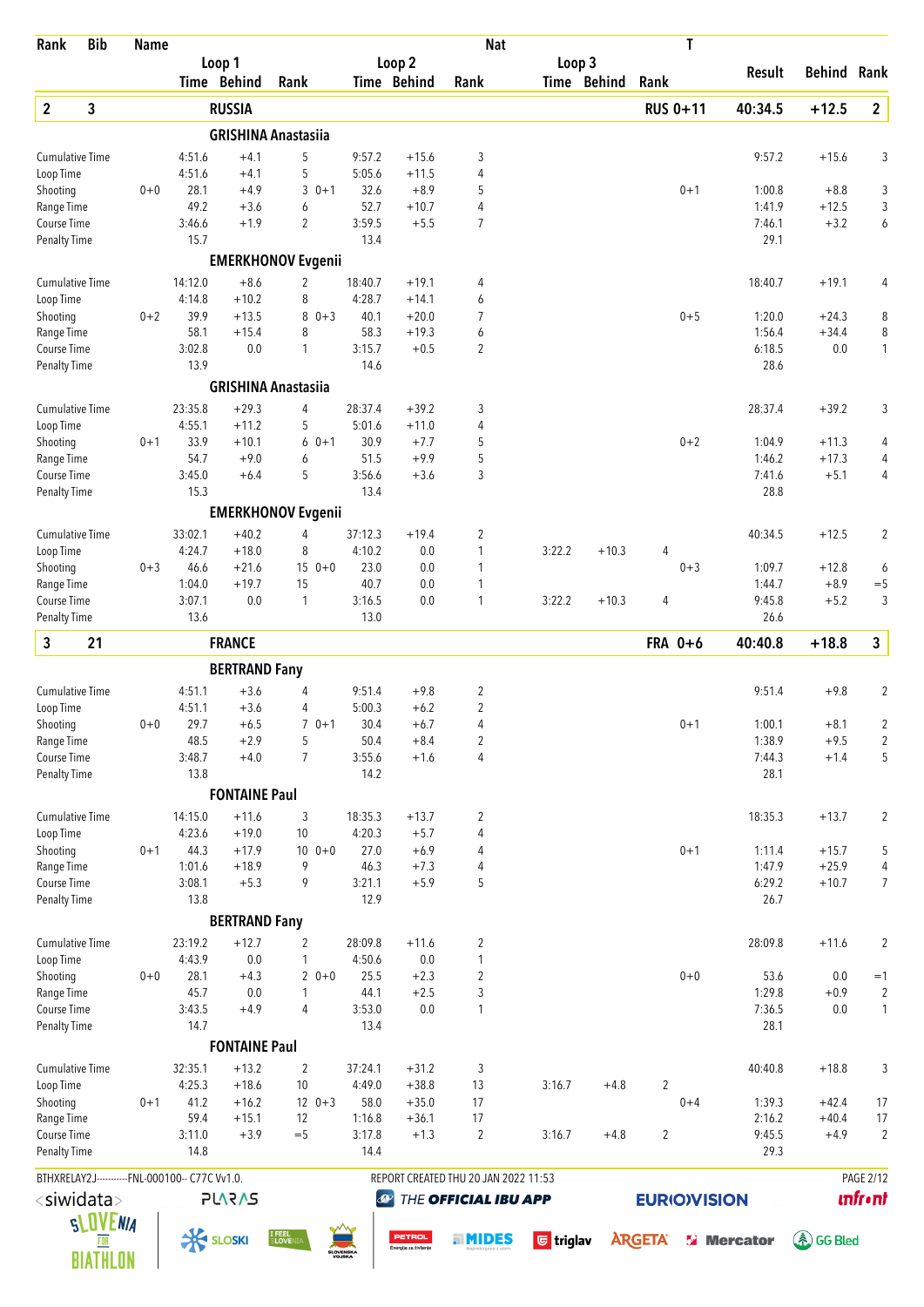| Rank                                | <b>Bib</b>      | <b>Name</b> |                                                |                                   |                            |                     |                                  | <b>Nat</b>                           |                  |             |                     | T         |                   |                    |                 |
|-------------------------------------|-----------------|-------------|------------------------------------------------|-----------------------------------|----------------------------|---------------------|----------------------------------|--------------------------------------|------------------|-------------|---------------------|-----------|-------------------|--------------------|-----------------|
|                                     |                 |             |                                                | Loop 1<br>Time Behind             | Rank                       |                     | Loop <sub>2</sub><br>Time Behind | Rank                                 | Loop 3           | Time Behind | Rank                |           | Result            | <b>Behind Rank</b> |                 |
|                                     | $\mathbf{2}$    |             |                                                |                                   |                            |                     |                                  |                                      |                  |             |                     | ITA 0+8   |                   |                    |                 |
| 4                                   |                 |             |                                                | <b>ITALY</b>                      | <b>TRABUCCHI Martina</b>   |                     |                                  |                                      |                  |             |                     |           | 41:03.8           | $+41.8$            | 4               |
| <b>Cumulative Time</b>              |                 |             | 5:12.6                                         | $+25.1$                           | 14                         | 10:15.7             | $+34.1$                          | 5                                    |                  |             |                     |           | 10:15.7           | $+34.1$            | 5               |
| Loop Time                           |                 |             | 5:12.6                                         | $+25.1$                           | 14                         | 5:03.1              | $+9.0$                           | 3                                    |                  |             |                     |           |                   |                    |                 |
| Shooting                            |                 | $0 + 3$     | 51.6                                           | $+28.4$                           | $190+1$                    | 36.0                | $+12.3$                          | 8                                    |                  |             |                     | $0 + 4$   | 1:27.7            | $+35.7$            | 12              |
| Range Time                          |                 |             | 1:10.5                                         | $+24.9$                           | 18                         | 53.6                | $+11.6$                          | 6                                    |                  |             |                     |           | 2:04.1            | $+34.7$            | 10              |
| Course Time                         |                 |             | 3:47.4                                         | $+2.7$                            | $\overline{4}$             | 3:55.5              | $+1.5$                           | $=2$                                 |                  |             |                     |           | 7:42.9            | 0.0                | $=1$            |
| <b>Penalty Time</b>                 |                 |             | 14.7                                           |                                   |                            | 14.0                |                                  |                                      |                  |             |                     |           | 28.8              |                    |                 |
| <b>Cumulative Time</b>              |                 |             | 14:22.8                                        | <b>LEONESIO lacopo</b><br>$+19.4$ | 5                          | 18:37.4             | $+15.8$                          | 3                                    |                  |             |                     |           | 18:37.4           | $+15.8$            | 3               |
| Loop Time                           |                 |             | 4:07.1                                         | $+2.5$                            | 4                          | 4:14.6              | 0.0                              | $\mathbf{1}$                         |                  |             |                     |           |                   |                    |                 |
| Shooting                            |                 | $0+0$       | 35.5                                           | $+9.1$                            | $60+0$                     | 20.1                | 0.0                              | $=1$                                 |                  |             |                     | $0 + 0$   | 55.7              | 0.0                | 1               |
| Range Time                          |                 |             | 42.7                                           | 0.0                               | 1                          | 39.3                | $+0.3$                           | 2                                    |                  |             |                     |           | 1:22.0            | 0.0                | $\mathbf{1}$    |
| Course Time                         |                 |             | 3:10.7                                         | $+7.9$                            | 12                         | 3:23.0              | $+7.8$                           | 9                                    |                  |             |                     |           | 6:33.7            | $+15.2$            | 11              |
| <b>Penalty Time</b>                 |                 |             | 13.6                                           |                                   |                            | 12.2                |                                  |                                      |                  |             |                     |           | 25.8              |                    |                 |
|                                     |                 |             |                                                |                                   | <b>TRABUCCHI Martina</b>   |                     |                                  |                                      |                  |             |                     |           |                   |                    |                 |
| <b>Cumulative Time</b>              |                 |             | 23:29.6                                        | $+23.1$                           | 3                          | 28:37.8             | $+39.6$                          | 4                                    |                  |             |                     |           | 28:37.8           | $+39.6$            | 4               |
| Loop Time                           |                 |             | 4:52.2                                         | $+8.3$                            | 3                          | 5:08.2              | $+17.6$                          | 6                                    |                  |             |                     |           |                   |                    |                 |
| Shooting<br>Range Time              |                 | $0 + 1$     | 37.5<br>55.4                                   | $+13.7$<br>$+9.7$                 | $70+1$<br>$\overline{7}$   | 33.9<br>53.7        | $+10.7$<br>$+12.1$               | 7<br>8                               |                  |             |                     | $0 + 2$   | 1:11.4<br>1:49.1  | $+17.8$<br>$+20.2$ | 6<br>5          |
| Course Time                         |                 |             | 3:42.0                                         | $+3.4$                            | 3                          | 4:00.6              | $+7.6$                           | 6                                    |                  |             |                     |           | 7:42.6            | $+6.1$             | 5               |
| <b>Penalty Time</b>                 |                 |             | 14.8                                           |                                   |                            | 13.9                |                                  |                                      |                  |             |                     |           | 28.7              |                    |                 |
|                                     |                 |             |                                                | <b>LEONESIO lacopo</b>            |                            |                     |                                  |                                      |                  |             |                     |           |                   |                    |                 |
| <b>Cumulative Time</b>              |                 |             | 32:55.7                                        | $+33.8$                           | 3                          | 37:31.6             | $+38.7$                          | 4                                    |                  |             |                     |           | 41:03.8           | $+41.8$            | 4               |
| Loop Time                           |                 |             | 4:17.9                                         | $+11.2$                           | 6                          | 4:35.9              | $+25.7$                          | 7                                    | 3:32.2           | $+20.3$     | 11                  |           |                   |                    |                 |
| Shooting                            |                 | $0 + 1$     | 29.9                                           | $+4.9$                            | $40+1$                     | 26.9                | $+3.9$                           | 4                                    |                  |             |                     | $0 + 2$   | 56.9              | 0.0                | 1               |
| Range Time                          |                 |             | 48.3                                           | $+4.0$                            | 4                          | 47.5                | $+6.8$                           | 5                                    |                  |             |                     |           | 1:35.8            | 0.0                | $\mathbf{1}$    |
| Course Time<br><b>Penalty Time</b>  |                 |             | 3:14.7<br>14.8                                 | $+7.6$                            | 7                          | 3:33.6<br>14.7      | $+17.1$                          | 13                                   | 3:32.2           | $+20.3$     | 11                  |           | 10:20.5<br>29.6   | $+39.9$            | 10              |
|                                     |                 |             |                                                |                                   |                            |                     |                                  |                                      |                  |             |                     |           |                   |                    |                 |
| 5                                   | 22              |             |                                                | <b>FINLAND</b>                    |                            |                     |                                  |                                      |                  |             |                     | $FIN 1+9$ | 41:36.4           | $+1:14.4$          | $5\phantom{.0}$ |
|                                     |                 |             |                                                |                                   | <b>KERANEN Noora Kaisa</b> |                     |                                  |                                      |                  |             |                     |           |                   |                    |                 |
| <b>Cumulative Time</b>              |                 |             | 4:59.7                                         | $+12.2$                           | 8                          | 10:07.0             | $+25.4$                          | 4                                    |                  |             |                     |           | 10:07.0           | $+25.4$            | 4               |
| Loop Time<br>Shooting               |                 |             | 4:59.7<br>37.0                                 | $+12.2$<br>$+13.8$                | 8                          | 5:07.3<br>35.8      | $+13.2$<br>$+12.1$               | 6<br>7                               |                  |             |                     | $0 + 2$   | 1:12.9            | $+20.9$            | 7               |
| Range Time                          |                 | $0 + 1$     | 55.5                                           | $+9.9$                            | $11 \t 0+1$<br>10          | 53.0                | $+11.0$                          | 5                                    |                  |             |                     |           | 1:48.5            | $+19.1$            | 4               |
| Course Time                         |                 |             | 3:50.1                                         | $+5.4$                            | 9                          | 4:00.5              | $+6.5$                           | 10                                   |                  |             |                     |           | 7:50.6            | $+7.7$             | 9               |
| <b>Penalty Time</b>                 |                 |             | 14.0                                           |                                   |                            | 13.7                |                                  |                                      |                  |             |                     |           | 27.8              |                    |                 |
|                                     |                 |             |                                                | <b>HEIKKINEN Arttu</b>            |                            |                     |                                  |                                      |                  |             |                     |           |                   |                    |                 |
| <b>Cumulative Time</b>              |                 |             | 14:33.1                                        | $+29.7$                           | 8                          | 19:32.9             | $+1:11.3$                        | 8                                    |                  |             |                     |           | 19:32.9           | $+1:11.3$          | 8               |
| Loop Time                           |                 |             | 4:26.1                                         | $+21.5$                           | 11                         | 4:59.8              | $+45.2$                          | 13                                   |                  |             |                     |           |                   |                    |                 |
| Shooting                            |                 | $0 + 2$     | 44.9                                           | $+18.5$                           | $11 \t1+3$                 | 55.6                | $+35.5$                          | 17                                   |                  |             |                     | $1 + 5$   | 1:40.6            | $+44.9$            | 14              |
| Range Time                          |                 |             | 1:04.1                                         | $+21.4$                           | 12                         | 1:14.0              | $+35.0$                          | 17                                   |                  |             |                     |           | 2:18.1            | $+56.1$            | 14              |
| Course Time<br><b>Penalty Time</b>  |                 |             | 3:09.2<br>12.8                                 | $+6.4$                            | 10                         | 3:22.4<br>23.4      | $+7.2$                           | 7                                    |                  |             |                     |           | 6:31.6<br>36.2    | $+13.1$            | 9               |
|                                     |                 |             |                                                |                                   | <b>KERANEN Noora Kaisa</b> |                     |                                  |                                      |                  |             |                     |           |                   |                    |                 |
| <b>Cumulative Time</b>              |                 |             | 24:26.9                                        | $+1:20.4$                         | $\overline{7}$             | 29:30.1             | $+1:31.9$                        | 6                                    |                  |             |                     |           | 29:30.1           | $+1:31.9$          | 6               |
| Loop Time                           |                 |             | 4:54.0                                         | $+10.1$                           | 4                          | 5:03.2              | $+12.6$                          | 5                                    |                  |             |                     |           |                   |                    |                 |
| Shooting                            |                 | $0+0$       | 29.0                                           | $+5.2$                            | $30+0$                     | 30.4                | $+7.2$                           | 4                                    |                  |             |                     | $0 + 0$   | 59.5              | $+5.9$             | 3               |
| Range Time                          |                 |             | 47.3                                           | $+1.6$                            | 3                          | 41.6                | 0.0                              | 1                                    |                  |             |                     |           | 1:28.9            | 0.0                | $\mathbf{1}$    |
| Course Time                         |                 |             | 3:52.0                                         | $+13.4$                           | 9                          | 4:07.7              | $+14.7$                          | 9                                    |                  |             |                     |           | 7:59.7            | $+23.2$            | 9               |
| <b>Penalty Time</b>                 |                 |             | 14.6                                           |                                   |                            | 13.9                |                                  |                                      |                  |             |                     |           | 28.5              |                    |                 |
|                                     |                 |             |                                                | <b>HEIKKINEN Arttu</b>            |                            |                     |                                  |                                      |                  |             |                     |           |                   |                    |                 |
| <b>Cumulative Time</b><br>Loop Time |                 |             | 33:38.8<br>4:08.7                              | $+1:16.9$<br>$+2.0$               | 6<br>2                     | 38:14.8<br>4:36.0   | $+1:21.9$<br>$+25.8$             | 5<br>8                               | 3:21.6           | $+9.7$      | 3                   |           | 41:36.4           | $+1:14.4$          | 5               |
| Shooting                            |                 | $0+0$       | 27.6                                           | $+2.6$                            | $30+2$                     | 38.8                | $+15.8$                          | 10                                   |                  |             |                     | $0 + 2$   | 1:06.4            | $+9.5$             | 5               |
| Range Time                          |                 |             | 45.6                                           | $+1.3$                            | 3                          | 59.1                | $+18.4$                          | 12                                   |                  |             |                     |           | 1:44.7            | $+8.9$             | $=$ 5           |
| Course Time                         |                 |             | 3:10.7                                         | $+3.6$                            | 4                          | 3:24.3              | $+7.8$                           | 5                                    | 3:21.6           | $+9.7$      | 3                   |           | 9:56.6            | $+16.0$            | 5               |
| Penalty Time                        |                 |             | 12.4                                           |                                   |                            | 12.6                |                                  |                                      |                  |             |                     |           | 25.0              |                    |                 |
|                                     |                 |             | BTHXRELAY2J-----------FNL-000100-- C77C Vv1.0. |                                   |                            |                     |                                  | REPORT CREATED THU 20 JAN 2022 11:53 |                  |             |                     |           |                   |                    | PAGE 3/12       |
| <siwidata></siwidata>               |                 |             |                                                | <b>PLARAS</b>                     |                            | $\bigcirc$          |                                  | THE OFFICIAL IBU APP                 |                  |             | <b>EURIO)VISION</b> |           |                   |                    | <b>unfront</b>  |
|                                     | <b>SLOVENIA</b> |             |                                                |                                   |                            |                     |                                  |                                      |                  |             |                     |           |                   |                    |                 |
|                                     | FOR             |             | <b>K SLOSKI</b>                                |                                   | I FEEL<br>SLOVENI.         | SLOVENSKA<br>VOJSKA | PETROL<br>Energija za življenje  | . MIDES                              | <b>U</b> triglav |             | <b>ARGETA</b>       |           | <b>S</b> Mercator | <b>A</b> GG Bled   |                 |
|                                     | BIATHLON        |             |                                                |                                   |                            |                     |                                  |                                      |                  |             |                     |           |                   |                    |                 |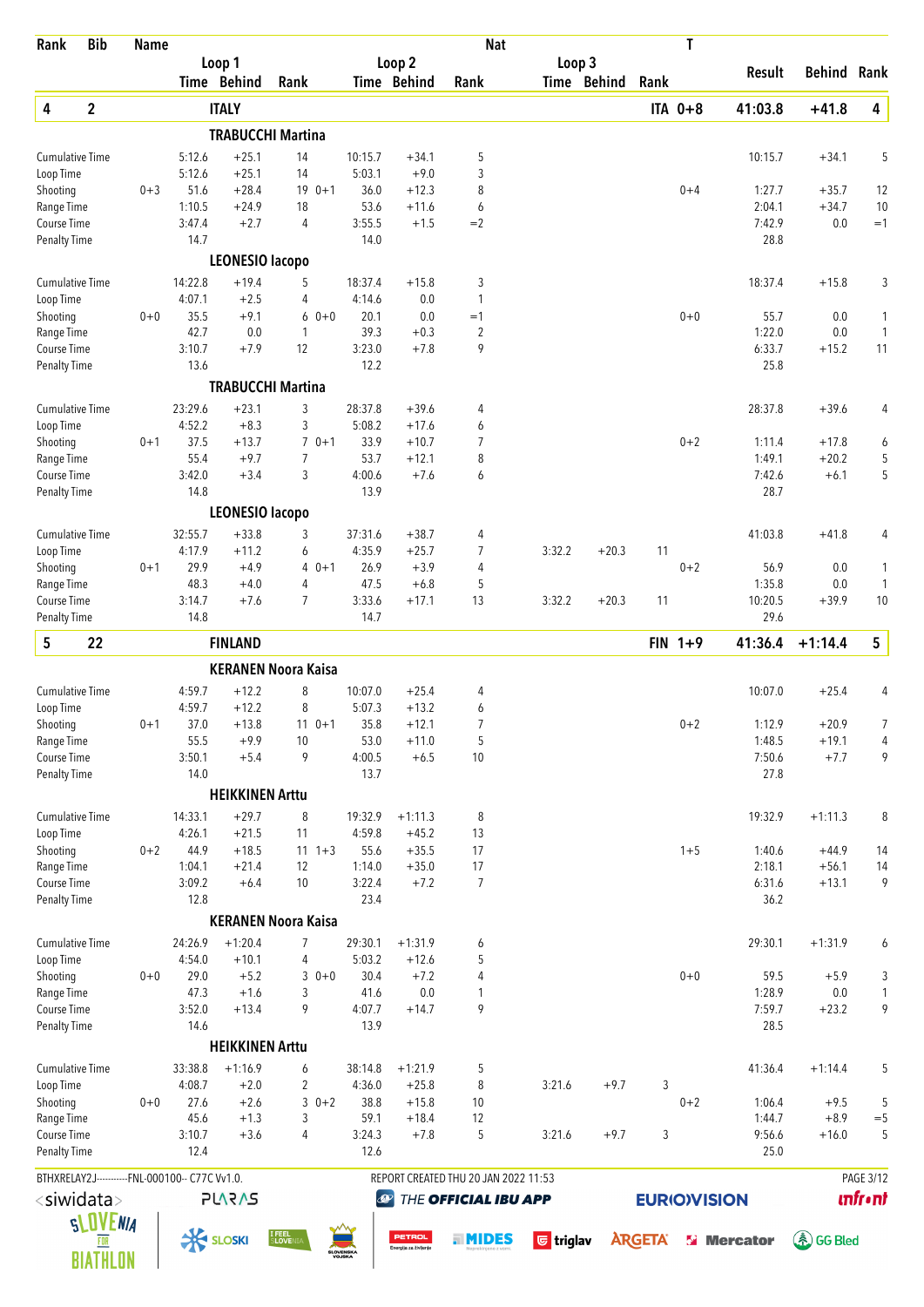| Loop <sub>2</sub><br>Loop 3<br>Loop 1<br><b>Behind Rank</b><br>Result<br>Time Behind<br>Rank<br>Time Behind<br>Time Behind<br>Rank<br>Rank<br>12<br>SVK 0+11<br>$\pmb{6}$<br>6<br><b>SLOVAKIA</b><br>41:58.2<br>$+1:36.2$<br><b>REMENOVA Zuzana</b><br>$+3.1$<br>7<br><b>Cumulative Time</b><br>4:50.6<br>3<br>10:16.8<br>$+35.2$<br>10:16.8<br>$+35.2$<br>$+3.1$<br>8<br>Loop Time<br>4:50.6<br>3<br>5:26.2<br>$+32.1$<br>$+5.6$<br>5<br>57.9<br>$+34.2$<br>16<br>$0 + 3$<br>Shooting<br>$0+0$<br>28.8<br>$0 + 3$<br>1:26.8<br>$+34.8$<br>11<br>48.0<br>$+2.4$<br>3<br>1:16.8<br>15<br>Range Time<br>$+34.8$<br>2:04.8<br>$+35.4$<br>12<br>3:48.3<br>$+3.6$<br>6<br>3:55.5<br>$+1.5$<br>$=2$<br>7:43.8<br>$+0.9$<br>Course Time<br>13.8<br>28.1<br><b>Penalty Time</b><br>14.3<br><b>CESNEK Damian</b><br>14:21.4<br><b>Cumulative Time</b><br>$+18.0$<br>4<br>19:00.0<br>$+38.4$<br>6<br>19:00.0<br>$+38.4$<br>$\mathbf{1}$<br>4:38.6<br>Loop Time<br>4:04.6<br>0.0<br>$+24.0$<br>10<br>27.0<br>$+0.6$<br>$20+2$<br>39.8<br>$0 + 2$<br>3<br>Shooting<br>$0+0$<br>$+19.7$<br>6<br>1:06.9<br>$+11.2$<br>46.0<br>$+3.3$<br>1:00.3<br>9<br>Range Time<br>$+21.3$<br>1:46.3<br>$+24.3$<br>4<br>3:04.9<br>$+2.1$<br>$=$ 3<br>3:24.8<br>$+9.6$<br>$=10$<br>6:29.7<br>$+11.2$<br>Course Time<br>13.6<br>13.4<br>27.1<br><b>Penalty Time</b><br><b>REMENOVA Zuzana</b><br>5<br>29:01.2<br>29:01.2<br>$+1:03.0$<br><b>Cumulative Time</b><br>24:01.1<br>$+54.6$<br>$+1:03.0$<br>5<br>3<br>$+17.2$<br>5:00.1<br>Loop Time<br>5:01.1<br>$+9.5$<br>6<br>3<br>48.2<br>$+24.4$<br>$110+1$<br>28.1<br>$+4.9$<br>$0 + 3$<br>Shooting<br>$0 + 2$<br>1:16.4<br>$+22.8$<br>7<br>1:07.8<br>$+22.1$<br>48.3<br>4<br>$+27.2$<br>Range Time<br>10<br>$+6.7$<br>1:56.1<br>3:38.6<br>0.0<br>3:58.3<br>$+5.3$<br>5<br>7:36.9<br>$+0.4$<br>Course Time<br>1<br>13.5<br>28.1<br><b>Penalty Time</b><br>14.6<br><b>CESNEK Damian</b><br>$+1:08.5$<br><b>Cumulative Time</b><br>33:30.4<br>5<br>38:22.2<br>$+1:29.3$<br>41:58.2<br>$+1:36.2$<br>6<br>4:29.2<br>$+22.5$<br>12<br>4:51.8<br>Loop Time<br>$+41.6$<br>14<br>3:36.0<br>$+24.1$<br>13<br>38.9<br>$+13.9$<br>$90+2$<br>39.2<br>$0 + 3$<br>1:18.2<br>Shooting<br>$0 + 1$<br>$+16.2$<br>11<br>$+21.3$<br>57.8<br>59.9<br>1:57.7<br>$+21.9$<br>Range Time<br>$+13.5$<br>11<br>$+19.2$<br>13<br>13<br>3:16.7<br>$+9.6$<br>12<br>3:37.4<br>14<br>10:30.1<br>13<br>Course Time<br>$+20.9$<br>3:36.0<br>$+24.1$<br>13<br>$+49.5$<br>14.4<br>29.2<br><b>Penalty Time</b><br>14.7<br>$\overline{\mathbf{z}}$<br>9<br>$CZE$ 1+12<br>7<br><b>CZECH REPUBLIC</b><br>42:01.9<br>$+1:39.9$<br>OTCOVSKA Kristyna<br>$+20.3$<br><b>Cumulative Time</b><br>5:07.8<br>11<br>10:16.5<br>$+34.9$<br>6<br>10:16.5<br>$+34.9$<br>6<br>5:07.8<br>$+20.3$<br>11<br>5:08.7<br>7<br>Loop Time<br>$+14.6$<br>28.9<br>Shooting<br>$+5.7$<br>41.5<br>$+17.8$<br>10<br>$0 + 2$<br>1:10.5<br>$+18.5$<br>$0 + 1$<br>$60+1$<br>$+18.1$<br>9<br>59.5<br>$+13.9$<br>12<br>1:00.1<br>1:59.6<br>$+30.2$<br>Range Time<br>Course Time<br>3:52.3<br>$+7.6$<br>10<br>3:54.0<br>0.0<br>$\mathbf{1}$<br>7:46.3<br>$+3.4$<br>15.9<br>14.5<br>30.5<br><b>Penalty Time</b><br><b>MIKYSKA Tomas</b><br>14:27.4<br>$+24.0$<br>18:51.1<br>$+29.5$<br>5<br><b>Cumulative Time</b><br>7<br>$+29.5$<br>5<br>18:51.1<br>4:23.7<br>5<br>4:10.9<br>$+6.3$<br>$+9.1$<br>Loop Time<br>6<br>5<br>$0 + 1$<br>33.5<br>$+7.1$<br>$40+2$<br>37.0<br>$+16.9$<br>$0 + 3$<br>1:10.5<br>Shooting<br>$+14.8$<br>51.9<br>$+9.2$<br>56.5<br>$+17.5$<br>5<br>1:48.4<br>Range Time<br>6<br>$+26.4$<br>3:04.8<br>$+2.0$<br>$\overline{2}$<br>3:15.2<br>0.0<br>6:20.0<br>Course Time<br>1<br>$+1.5$<br>11.9<br>26.2<br><b>Penalty Time</b><br>14.2<br>OTCOVSKA Kristyna<br>24:26.2<br>$+1:19.7$<br>6<br>29:50.3<br>$+1:52.1$<br>7<br>29:50.3<br>$+1:52.1$<br><b>Cumulative Time</b><br>7<br>5:35.1<br>$+51.2$<br>5:24.1<br>$+33.5$<br>8<br>Loop Time<br>14<br>58.7<br>$+34.9$<br>$130+2$<br>44.0<br>$+20.8$<br>12<br>$1 + 5$<br>1:42.7<br>$+49.1$<br>Shooting<br>$1 + 3$<br>2:23.1<br>1:17.3<br>1:05.8<br>$+24.2$<br>12<br>$+54.2$<br>Range Time<br>$+31.6$<br>14<br>$\overline{7}$<br>3:46.9<br>$+8.3$<br>$\overline{7}$<br>4:03.3<br>$+10.3$<br>7:50.2<br>$+13.7$<br>Course Time<br>30.8<br>14.9<br>45.8<br><b>Penalty Time</b><br><b>MIKYSKA Tomas</b><br>$+1:45.4$<br>38:39.5<br>42:01.9<br>$+1:39.9$<br><b>Cumulative Time</b><br>34:07.3<br>7<br>$+1:46.6$<br>7<br>4:17.0<br>$+10.3$<br>5<br>4:32.2<br>$+22.0$<br>6<br>3:22.4<br>$+10.5$<br>Loop Time<br>6<br>35.6<br>$70+1$<br>35.6<br>$+12.6$<br>9<br>$0 + 2$<br>Shooting<br>$0 + 1$<br>$+10.6$<br>1:11.2<br>$+14.3$<br>53.9<br>$+9.6$<br>52.6<br>$\overline{7}$<br>1:46.5<br>$+10.7$<br>Range Time<br>6<br>$+11.9$<br>3:08.7<br>3<br>3:20.2<br>$+3.7$<br>3<br>9:51.3<br>$+10.7$<br>Course Time<br>$+1.6$<br>3:22.4<br>$+10.5$<br>6<br>33.6<br>Penalty Time<br>14.3<br>19.3<br>PAGE 4/12<br>BTHXRELAY2J-----------FNL-000100-- C77C Vv1.0.<br>REPORT CREATED THU 20 JAN 2022 11:53<br><b>unfront</b><br><siwidata><br/><b>PLARAS</b><br/>THE OFFICIAL IBU APP<br/><b>EURIO)VISION</b><br/><math>\bigcirc</math><br/><b>SLOVENIA</b><br/><b>I FEEL</b><br/>S<b>LOVE</b>NI/<br/><b>K SLOSKI</b><br/>PETROL<br/><b>A</b>GG Bled<br/><b>ARGETA</b><br/>. MIDES<br/><b>l triglav</b><br/><b>S</b> Mercator<br/>Energija za življenje<br/><b>SLOVENSKA</b><br/>BIATHLON</siwidata> | Rank | <b>Bib</b> | <b>Name</b> |  |  | <b>Nat</b> |  | T |  |                          |
|------------------------------------------------------------------------------------------------------------------------------------------------------------------------------------------------------------------------------------------------------------------------------------------------------------------------------------------------------------------------------------------------------------------------------------------------------------------------------------------------------------------------------------------------------------------------------------------------------------------------------------------------------------------------------------------------------------------------------------------------------------------------------------------------------------------------------------------------------------------------------------------------------------------------------------------------------------------------------------------------------------------------------------------------------------------------------------------------------------------------------------------------------------------------------------------------------------------------------------------------------------------------------------------------------------------------------------------------------------------------------------------------------------------------------------------------------------------------------------------------------------------------------------------------------------------------------------------------------------------------------------------------------------------------------------------------------------------------------------------------------------------------------------------------------------------------------------------------------------------------------------------------------------------------------------------------------------------------------------------------------------------------------------------------------------------------------------------------------------------------------------------------------------------------------------------------------------------------------------------------------------------------------------------------------------------------------------------------------------------------------------------------------------------------------------------------------------------------------------------------------------------------------------------------------------------------------------------------------------------------------------------------------------------------------------------------------------------------------------------------------------------------------------------------------------------------------------------------------------------------------------------------------------------------------------------------------------------------------------------------------------------------------------------------------------------------------------------------------------------------------------------------------------------------------------------------------------------------------------------------------------------------------------------------------------------------------------------------------------------------------------------------------------------------------------------------------------------------------------------------------------------------------------------------------------------------------------------------------------------------------------------------------------------------------------------------------------------------------------------------------------------------------------------------------------------------------------------------------------------------------------------------------------------------------------------------------------------------------------------------------------------------------------------------------------------------------------------------------------------------------------------------------------------------------------------------------------------------------------------------------------------------------------------------------------------------------------------------------------------------------------------------------------------------------------------------------------------------------------------------------------------------------------------------------------------------------------------------------------------------------------------------------------------------------------------------------------------------------------------------------------------------------------------------------------------------------------------------------------------------------------------------------------------------------------------------------------------------------------------------------------------------------------------------------------------------------------------------------------------------------------------------------------------------------------------------------------------------------------------------------------------------------------------------------------------------------------------------------------------------------------------|------|------------|-------------|--|--|------------|--|---|--|--------------------------|
|                                                                                                                                                                                                                                                                                                                                                                                                                                                                                                                                                                                                                                                                                                                                                                                                                                                                                                                                                                                                                                                                                                                                                                                                                                                                                                                                                                                                                                                                                                                                                                                                                                                                                                                                                                                                                                                                                                                                                                                                                                                                                                                                                                                                                                                                                                                                                                                                                                                                                                                                                                                                                                                                                                                                                                                                                                                                                                                                                                                                                                                                                                                                                                                                                                                                                                                                                                                                                                                                                                                                                                                                                                                                                                                                                                                                                                                                                                                                                                                                                                                                                                                                                                                                                                                                                                                                                                                                                                                                                                                                                                                                                                                                                                                                                                                                                                                                                                                                                                                                                                                                                                                                                                                                                                                                                                                                                                                          |      |            |             |  |  |            |  |   |  |                          |
|                                                                                                                                                                                                                                                                                                                                                                                                                                                                                                                                                                                                                                                                                                                                                                                                                                                                                                                                                                                                                                                                                                                                                                                                                                                                                                                                                                                                                                                                                                                                                                                                                                                                                                                                                                                                                                                                                                                                                                                                                                                                                                                                                                                                                                                                                                                                                                                                                                                                                                                                                                                                                                                                                                                                                                                                                                                                                                                                                                                                                                                                                                                                                                                                                                                                                                                                                                                                                                                                                                                                                                                                                                                                                                                                                                                                                                                                                                                                                                                                                                                                                                                                                                                                                                                                                                                                                                                                                                                                                                                                                                                                                                                                                                                                                                                                                                                                                                                                                                                                                                                                                                                                                                                                                                                                                                                                                                                          |      |            |             |  |  |            |  |   |  |                          |
|                                                                                                                                                                                                                                                                                                                                                                                                                                                                                                                                                                                                                                                                                                                                                                                                                                                                                                                                                                                                                                                                                                                                                                                                                                                                                                                                                                                                                                                                                                                                                                                                                                                                                                                                                                                                                                                                                                                                                                                                                                                                                                                                                                                                                                                                                                                                                                                                                                                                                                                                                                                                                                                                                                                                                                                                                                                                                                                                                                                                                                                                                                                                                                                                                                                                                                                                                                                                                                                                                                                                                                                                                                                                                                                                                                                                                                                                                                                                                                                                                                                                                                                                                                                                                                                                                                                                                                                                                                                                                                                                                                                                                                                                                                                                                                                                                                                                                                                                                                                                                                                                                                                                                                                                                                                                                                                                                                                          |      |            |             |  |  |            |  |   |  |                          |
|                                                                                                                                                                                                                                                                                                                                                                                                                                                                                                                                                                                                                                                                                                                                                                                                                                                                                                                                                                                                                                                                                                                                                                                                                                                                                                                                                                                                                                                                                                                                                                                                                                                                                                                                                                                                                                                                                                                                                                                                                                                                                                                                                                                                                                                                                                                                                                                                                                                                                                                                                                                                                                                                                                                                                                                                                                                                                                                                                                                                                                                                                                                                                                                                                                                                                                                                                                                                                                                                                                                                                                                                                                                                                                                                                                                                                                                                                                                                                                                                                                                                                                                                                                                                                                                                                                                                                                                                                                                                                                                                                                                                                                                                                                                                                                                                                                                                                                                                                                                                                                                                                                                                                                                                                                                                                                                                                                                          |      |            |             |  |  |            |  |   |  | 7                        |
|                                                                                                                                                                                                                                                                                                                                                                                                                                                                                                                                                                                                                                                                                                                                                                                                                                                                                                                                                                                                                                                                                                                                                                                                                                                                                                                                                                                                                                                                                                                                                                                                                                                                                                                                                                                                                                                                                                                                                                                                                                                                                                                                                                                                                                                                                                                                                                                                                                                                                                                                                                                                                                                                                                                                                                                                                                                                                                                                                                                                                                                                                                                                                                                                                                                                                                                                                                                                                                                                                                                                                                                                                                                                                                                                                                                                                                                                                                                                                                                                                                                                                                                                                                                                                                                                                                                                                                                                                                                                                                                                                                                                                                                                                                                                                                                                                                                                                                                                                                                                                                                                                                                                                                                                                                                                                                                                                                                          |      |            |             |  |  |            |  |   |  |                          |
|                                                                                                                                                                                                                                                                                                                                                                                                                                                                                                                                                                                                                                                                                                                                                                                                                                                                                                                                                                                                                                                                                                                                                                                                                                                                                                                                                                                                                                                                                                                                                                                                                                                                                                                                                                                                                                                                                                                                                                                                                                                                                                                                                                                                                                                                                                                                                                                                                                                                                                                                                                                                                                                                                                                                                                                                                                                                                                                                                                                                                                                                                                                                                                                                                                                                                                                                                                                                                                                                                                                                                                                                                                                                                                                                                                                                                                                                                                                                                                                                                                                                                                                                                                                                                                                                                                                                                                                                                                                                                                                                                                                                                                                                                                                                                                                                                                                                                                                                                                                                                                                                                                                                                                                                                                                                                                                                                                                          |      |            |             |  |  |            |  |   |  |                          |
|                                                                                                                                                                                                                                                                                                                                                                                                                                                                                                                                                                                                                                                                                                                                                                                                                                                                                                                                                                                                                                                                                                                                                                                                                                                                                                                                                                                                                                                                                                                                                                                                                                                                                                                                                                                                                                                                                                                                                                                                                                                                                                                                                                                                                                                                                                                                                                                                                                                                                                                                                                                                                                                                                                                                                                                                                                                                                                                                                                                                                                                                                                                                                                                                                                                                                                                                                                                                                                                                                                                                                                                                                                                                                                                                                                                                                                                                                                                                                                                                                                                                                                                                                                                                                                                                                                                                                                                                                                                                                                                                                                                                                                                                                                                                                                                                                                                                                                                                                                                                                                                                                                                                                                                                                                                                                                                                                                                          |      |            |             |  |  |            |  |   |  | 3                        |
|                                                                                                                                                                                                                                                                                                                                                                                                                                                                                                                                                                                                                                                                                                                                                                                                                                                                                                                                                                                                                                                                                                                                                                                                                                                                                                                                                                                                                                                                                                                                                                                                                                                                                                                                                                                                                                                                                                                                                                                                                                                                                                                                                                                                                                                                                                                                                                                                                                                                                                                                                                                                                                                                                                                                                                                                                                                                                                                                                                                                                                                                                                                                                                                                                                                                                                                                                                                                                                                                                                                                                                                                                                                                                                                                                                                                                                                                                                                                                                                                                                                                                                                                                                                                                                                                                                                                                                                                                                                                                                                                                                                                                                                                                                                                                                                                                                                                                                                                                                                                                                                                                                                                                                                                                                                                                                                                                                                          |      |            |             |  |  |            |  |   |  |                          |
|                                                                                                                                                                                                                                                                                                                                                                                                                                                                                                                                                                                                                                                                                                                                                                                                                                                                                                                                                                                                                                                                                                                                                                                                                                                                                                                                                                                                                                                                                                                                                                                                                                                                                                                                                                                                                                                                                                                                                                                                                                                                                                                                                                                                                                                                                                                                                                                                                                                                                                                                                                                                                                                                                                                                                                                                                                                                                                                                                                                                                                                                                                                                                                                                                                                                                                                                                                                                                                                                                                                                                                                                                                                                                                                                                                                                                                                                                                                                                                                                                                                                                                                                                                                                                                                                                                                                                                                                                                                                                                                                                                                                                                                                                                                                                                                                                                                                                                                                                                                                                                                                                                                                                                                                                                                                                                                                                                                          |      |            |             |  |  |            |  |   |  |                          |
|                                                                                                                                                                                                                                                                                                                                                                                                                                                                                                                                                                                                                                                                                                                                                                                                                                                                                                                                                                                                                                                                                                                                                                                                                                                                                                                                                                                                                                                                                                                                                                                                                                                                                                                                                                                                                                                                                                                                                                                                                                                                                                                                                                                                                                                                                                                                                                                                                                                                                                                                                                                                                                                                                                                                                                                                                                                                                                                                                                                                                                                                                                                                                                                                                                                                                                                                                                                                                                                                                                                                                                                                                                                                                                                                                                                                                                                                                                                                                                                                                                                                                                                                                                                                                                                                                                                                                                                                                                                                                                                                                                                                                                                                                                                                                                                                                                                                                                                                                                                                                                                                                                                                                                                                                                                                                                                                                                                          |      |            |             |  |  |            |  |   |  | 6                        |
|                                                                                                                                                                                                                                                                                                                                                                                                                                                                                                                                                                                                                                                                                                                                                                                                                                                                                                                                                                                                                                                                                                                                                                                                                                                                                                                                                                                                                                                                                                                                                                                                                                                                                                                                                                                                                                                                                                                                                                                                                                                                                                                                                                                                                                                                                                                                                                                                                                                                                                                                                                                                                                                                                                                                                                                                                                                                                                                                                                                                                                                                                                                                                                                                                                                                                                                                                                                                                                                                                                                                                                                                                                                                                                                                                                                                                                                                                                                                                                                                                                                                                                                                                                                                                                                                                                                                                                                                                                                                                                                                                                                                                                                                                                                                                                                                                                                                                                                                                                                                                                                                                                                                                                                                                                                                                                                                                                                          |      |            |             |  |  |            |  |   |  |                          |
|                                                                                                                                                                                                                                                                                                                                                                                                                                                                                                                                                                                                                                                                                                                                                                                                                                                                                                                                                                                                                                                                                                                                                                                                                                                                                                                                                                                                                                                                                                                                                                                                                                                                                                                                                                                                                                                                                                                                                                                                                                                                                                                                                                                                                                                                                                                                                                                                                                                                                                                                                                                                                                                                                                                                                                                                                                                                                                                                                                                                                                                                                                                                                                                                                                                                                                                                                                                                                                                                                                                                                                                                                                                                                                                                                                                                                                                                                                                                                                                                                                                                                                                                                                                                                                                                                                                                                                                                                                                                                                                                                                                                                                                                                                                                                                                                                                                                                                                                                                                                                                                                                                                                                                                                                                                                                                                                                                                          |      |            |             |  |  |            |  |   |  | 3                        |
|                                                                                                                                                                                                                                                                                                                                                                                                                                                                                                                                                                                                                                                                                                                                                                                                                                                                                                                                                                                                                                                                                                                                                                                                                                                                                                                                                                                                                                                                                                                                                                                                                                                                                                                                                                                                                                                                                                                                                                                                                                                                                                                                                                                                                                                                                                                                                                                                                                                                                                                                                                                                                                                                                                                                                                                                                                                                                                                                                                                                                                                                                                                                                                                                                                                                                                                                                                                                                                                                                                                                                                                                                                                                                                                                                                                                                                                                                                                                                                                                                                                                                                                                                                                                                                                                                                                                                                                                                                                                                                                                                                                                                                                                                                                                                                                                                                                                                                                                                                                                                                                                                                                                                                                                                                                                                                                                                                                          |      |            |             |  |  |            |  |   |  | 8                        |
|                                                                                                                                                                                                                                                                                                                                                                                                                                                                                                                                                                                                                                                                                                                                                                                                                                                                                                                                                                                                                                                                                                                                                                                                                                                                                                                                                                                                                                                                                                                                                                                                                                                                                                                                                                                                                                                                                                                                                                                                                                                                                                                                                                                                                                                                                                                                                                                                                                                                                                                                                                                                                                                                                                                                                                                                                                                                                                                                                                                                                                                                                                                                                                                                                                                                                                                                                                                                                                                                                                                                                                                                                                                                                                                                                                                                                                                                                                                                                                                                                                                                                                                                                                                                                                                                                                                                                                                                                                                                                                                                                                                                                                                                                                                                                                                                                                                                                                                                                                                                                                                                                                                                                                                                                                                                                                                                                                                          |      |            |             |  |  |            |  |   |  |                          |
|                                                                                                                                                                                                                                                                                                                                                                                                                                                                                                                                                                                                                                                                                                                                                                                                                                                                                                                                                                                                                                                                                                                                                                                                                                                                                                                                                                                                                                                                                                                                                                                                                                                                                                                                                                                                                                                                                                                                                                                                                                                                                                                                                                                                                                                                                                                                                                                                                                                                                                                                                                                                                                                                                                                                                                                                                                                                                                                                                                                                                                                                                                                                                                                                                                                                                                                                                                                                                                                                                                                                                                                                                                                                                                                                                                                                                                                                                                                                                                                                                                                                                                                                                                                                                                                                                                                                                                                                                                                                                                                                                                                                                                                                                                                                                                                                                                                                                                                                                                                                                                                                                                                                                                                                                                                                                                                                                                                          |      |            |             |  |  |            |  |   |  |                          |
|                                                                                                                                                                                                                                                                                                                                                                                                                                                                                                                                                                                                                                                                                                                                                                                                                                                                                                                                                                                                                                                                                                                                                                                                                                                                                                                                                                                                                                                                                                                                                                                                                                                                                                                                                                                                                                                                                                                                                                                                                                                                                                                                                                                                                                                                                                                                                                                                                                                                                                                                                                                                                                                                                                                                                                                                                                                                                                                                                                                                                                                                                                                                                                                                                                                                                                                                                                                                                                                                                                                                                                                                                                                                                                                                                                                                                                                                                                                                                                                                                                                                                                                                                                                                                                                                                                                                                                                                                                                                                                                                                                                                                                                                                                                                                                                                                                                                                                                                                                                                                                                                                                                                                                                                                                                                                                                                                                                          |      |            |             |  |  |            |  |   |  | 5                        |
|                                                                                                                                                                                                                                                                                                                                                                                                                                                                                                                                                                                                                                                                                                                                                                                                                                                                                                                                                                                                                                                                                                                                                                                                                                                                                                                                                                                                                                                                                                                                                                                                                                                                                                                                                                                                                                                                                                                                                                                                                                                                                                                                                                                                                                                                                                                                                                                                                                                                                                                                                                                                                                                                                                                                                                                                                                                                                                                                                                                                                                                                                                                                                                                                                                                                                                                                                                                                                                                                                                                                                                                                                                                                                                                                                                                                                                                                                                                                                                                                                                                                                                                                                                                                                                                                                                                                                                                                                                                                                                                                                                                                                                                                                                                                                                                                                                                                                                                                                                                                                                                                                                                                                                                                                                                                                                                                                                                          |      |            |             |  |  |            |  |   |  |                          |
|                                                                                                                                                                                                                                                                                                                                                                                                                                                                                                                                                                                                                                                                                                                                                                                                                                                                                                                                                                                                                                                                                                                                                                                                                                                                                                                                                                                                                                                                                                                                                                                                                                                                                                                                                                                                                                                                                                                                                                                                                                                                                                                                                                                                                                                                                                                                                                                                                                                                                                                                                                                                                                                                                                                                                                                                                                                                                                                                                                                                                                                                                                                                                                                                                                                                                                                                                                                                                                                                                                                                                                                                                                                                                                                                                                                                                                                                                                                                                                                                                                                                                                                                                                                                                                                                                                                                                                                                                                                                                                                                                                                                                                                                                                                                                                                                                                                                                                                                                                                                                                                                                                                                                                                                                                                                                                                                                                                          |      |            |             |  |  |            |  |   |  | 7                        |
|                                                                                                                                                                                                                                                                                                                                                                                                                                                                                                                                                                                                                                                                                                                                                                                                                                                                                                                                                                                                                                                                                                                                                                                                                                                                                                                                                                                                                                                                                                                                                                                                                                                                                                                                                                                                                                                                                                                                                                                                                                                                                                                                                                                                                                                                                                                                                                                                                                                                                                                                                                                                                                                                                                                                                                                                                                                                                                                                                                                                                                                                                                                                                                                                                                                                                                                                                                                                                                                                                                                                                                                                                                                                                                                                                                                                                                                                                                                                                                                                                                                                                                                                                                                                                                                                                                                                                                                                                                                                                                                                                                                                                                                                                                                                                                                                                                                                                                                                                                                                                                                                                                                                                                                                                                                                                                                                                                                          |      |            |             |  |  |            |  |   |  | 3                        |
|                                                                                                                                                                                                                                                                                                                                                                                                                                                                                                                                                                                                                                                                                                                                                                                                                                                                                                                                                                                                                                                                                                                                                                                                                                                                                                                                                                                                                                                                                                                                                                                                                                                                                                                                                                                                                                                                                                                                                                                                                                                                                                                                                                                                                                                                                                                                                                                                                                                                                                                                                                                                                                                                                                                                                                                                                                                                                                                                                                                                                                                                                                                                                                                                                                                                                                                                                                                                                                                                                                                                                                                                                                                                                                                                                                                                                                                                                                                                                                                                                                                                                                                                                                                                                                                                                                                                                                                                                                                                                                                                                                                                                                                                                                                                                                                                                                                                                                                                                                                                                                                                                                                                                                                                                                                                                                                                                                                          |      |            |             |  |  |            |  |   |  |                          |
|                                                                                                                                                                                                                                                                                                                                                                                                                                                                                                                                                                                                                                                                                                                                                                                                                                                                                                                                                                                                                                                                                                                                                                                                                                                                                                                                                                                                                                                                                                                                                                                                                                                                                                                                                                                                                                                                                                                                                                                                                                                                                                                                                                                                                                                                                                                                                                                                                                                                                                                                                                                                                                                                                                                                                                                                                                                                                                                                                                                                                                                                                                                                                                                                                                                                                                                                                                                                                                                                                                                                                                                                                                                                                                                                                                                                                                                                                                                                                                                                                                                                                                                                                                                                                                                                                                                                                                                                                                                                                                                                                                                                                                                                                                                                                                                                                                                                                                                                                                                                                                                                                                                                                                                                                                                                                                                                                                                          |      |            |             |  |  |            |  |   |  |                          |
|                                                                                                                                                                                                                                                                                                                                                                                                                                                                                                                                                                                                                                                                                                                                                                                                                                                                                                                                                                                                                                                                                                                                                                                                                                                                                                                                                                                                                                                                                                                                                                                                                                                                                                                                                                                                                                                                                                                                                                                                                                                                                                                                                                                                                                                                                                                                                                                                                                                                                                                                                                                                                                                                                                                                                                                                                                                                                                                                                                                                                                                                                                                                                                                                                                                                                                                                                                                                                                                                                                                                                                                                                                                                                                                                                                                                                                                                                                                                                                                                                                                                                                                                                                                                                                                                                                                                                                                                                                                                                                                                                                                                                                                                                                                                                                                                                                                                                                                                                                                                                                                                                                                                                                                                                                                                                                                                                                                          |      |            |             |  |  |            |  |   |  | 6                        |
|                                                                                                                                                                                                                                                                                                                                                                                                                                                                                                                                                                                                                                                                                                                                                                                                                                                                                                                                                                                                                                                                                                                                                                                                                                                                                                                                                                                                                                                                                                                                                                                                                                                                                                                                                                                                                                                                                                                                                                                                                                                                                                                                                                                                                                                                                                                                                                                                                                                                                                                                                                                                                                                                                                                                                                                                                                                                                                                                                                                                                                                                                                                                                                                                                                                                                                                                                                                                                                                                                                                                                                                                                                                                                                                                                                                                                                                                                                                                                                                                                                                                                                                                                                                                                                                                                                                                                                                                                                                                                                                                                                                                                                                                                                                                                                                                                                                                                                                                                                                                                                                                                                                                                                                                                                                                                                                                                                                          |      |            |             |  |  |            |  |   |  |                          |
|                                                                                                                                                                                                                                                                                                                                                                                                                                                                                                                                                                                                                                                                                                                                                                                                                                                                                                                                                                                                                                                                                                                                                                                                                                                                                                                                                                                                                                                                                                                                                                                                                                                                                                                                                                                                                                                                                                                                                                                                                                                                                                                                                                                                                                                                                                                                                                                                                                                                                                                                                                                                                                                                                                                                                                                                                                                                                                                                                                                                                                                                                                                                                                                                                                                                                                                                                                                                                                                                                                                                                                                                                                                                                                                                                                                                                                                                                                                                                                                                                                                                                                                                                                                                                                                                                                                                                                                                                                                                                                                                                                                                                                                                                                                                                                                                                                                                                                                                                                                                                                                                                                                                                                                                                                                                                                                                                                                          |      |            |             |  |  |            |  |   |  | 10                       |
|                                                                                                                                                                                                                                                                                                                                                                                                                                                                                                                                                                                                                                                                                                                                                                                                                                                                                                                                                                                                                                                                                                                                                                                                                                                                                                                                                                                                                                                                                                                                                                                                                                                                                                                                                                                                                                                                                                                                                                                                                                                                                                                                                                                                                                                                                                                                                                                                                                                                                                                                                                                                                                                                                                                                                                                                                                                                                                                                                                                                                                                                                                                                                                                                                                                                                                                                                                                                                                                                                                                                                                                                                                                                                                                                                                                                                                                                                                                                                                                                                                                                                                                                                                                                                                                                                                                                                                                                                                                                                                                                                                                                                                                                                                                                                                                                                                                                                                                                                                                                                                                                                                                                                                                                                                                                                                                                                                                          |      |            |             |  |  |            |  |   |  |                          |
|                                                                                                                                                                                                                                                                                                                                                                                                                                                                                                                                                                                                                                                                                                                                                                                                                                                                                                                                                                                                                                                                                                                                                                                                                                                                                                                                                                                                                                                                                                                                                                                                                                                                                                                                                                                                                                                                                                                                                                                                                                                                                                                                                                                                                                                                                                                                                                                                                                                                                                                                                                                                                                                                                                                                                                                                                                                                                                                                                                                                                                                                                                                                                                                                                                                                                                                                                                                                                                                                                                                                                                                                                                                                                                                                                                                                                                                                                                                                                                                                                                                                                                                                                                                                                                                                                                                                                                                                                                                                                                                                                                                                                                                                                                                                                                                                                                                                                                                                                                                                                                                                                                                                                                                                                                                                                                                                                                                          |      |            |             |  |  |            |  |   |  |                          |
|                                                                                                                                                                                                                                                                                                                                                                                                                                                                                                                                                                                                                                                                                                                                                                                                                                                                                                                                                                                                                                                                                                                                                                                                                                                                                                                                                                                                                                                                                                                                                                                                                                                                                                                                                                                                                                                                                                                                                                                                                                                                                                                                                                                                                                                                                                                                                                                                                                                                                                                                                                                                                                                                                                                                                                                                                                                                                                                                                                                                                                                                                                                                                                                                                                                                                                                                                                                                                                                                                                                                                                                                                                                                                                                                                                                                                                                                                                                                                                                                                                                                                                                                                                                                                                                                                                                                                                                                                                                                                                                                                                                                                                                                                                                                                                                                                                                                                                                                                                                                                                                                                                                                                                                                                                                                                                                                                                                          |      |            |             |  |  |            |  |   |  |                          |
|                                                                                                                                                                                                                                                                                                                                                                                                                                                                                                                                                                                                                                                                                                                                                                                                                                                                                                                                                                                                                                                                                                                                                                                                                                                                                                                                                                                                                                                                                                                                                                                                                                                                                                                                                                                                                                                                                                                                                                                                                                                                                                                                                                                                                                                                                                                                                                                                                                                                                                                                                                                                                                                                                                                                                                                                                                                                                                                                                                                                                                                                                                                                                                                                                                                                                                                                                                                                                                                                                                                                                                                                                                                                                                                                                                                                                                                                                                                                                                                                                                                                                                                                                                                                                                                                                                                                                                                                                                                                                                                                                                                                                                                                                                                                                                                                                                                                                                                                                                                                                                                                                                                                                                                                                                                                                                                                                                                          |      |            |             |  |  |            |  |   |  |                          |
|                                                                                                                                                                                                                                                                                                                                                                                                                                                                                                                                                                                                                                                                                                                                                                                                                                                                                                                                                                                                                                                                                                                                                                                                                                                                                                                                                                                                                                                                                                                                                                                                                                                                                                                                                                                                                                                                                                                                                                                                                                                                                                                                                                                                                                                                                                                                                                                                                                                                                                                                                                                                                                                                                                                                                                                                                                                                                                                                                                                                                                                                                                                                                                                                                                                                                                                                                                                                                                                                                                                                                                                                                                                                                                                                                                                                                                                                                                                                                                                                                                                                                                                                                                                                                                                                                                                                                                                                                                                                                                                                                                                                                                                                                                                                                                                                                                                                                                                                                                                                                                                                                                                                                                                                                                                                                                                                                                                          |      |            |             |  |  |            |  |   |  |                          |
|                                                                                                                                                                                                                                                                                                                                                                                                                                                                                                                                                                                                                                                                                                                                                                                                                                                                                                                                                                                                                                                                                                                                                                                                                                                                                                                                                                                                                                                                                                                                                                                                                                                                                                                                                                                                                                                                                                                                                                                                                                                                                                                                                                                                                                                                                                                                                                                                                                                                                                                                                                                                                                                                                                                                                                                                                                                                                                                                                                                                                                                                                                                                                                                                                                                                                                                                                                                                                                                                                                                                                                                                                                                                                                                                                                                                                                                                                                                                                                                                                                                                                                                                                                                                                                                                                                                                                                                                                                                                                                                                                                                                                                                                                                                                                                                                                                                                                                                                                                                                                                                                                                                                                                                                                                                                                                                                                                                          |      |            |             |  |  |            |  |   |  |                          |
|                                                                                                                                                                                                                                                                                                                                                                                                                                                                                                                                                                                                                                                                                                                                                                                                                                                                                                                                                                                                                                                                                                                                                                                                                                                                                                                                                                                                                                                                                                                                                                                                                                                                                                                                                                                                                                                                                                                                                                                                                                                                                                                                                                                                                                                                                                                                                                                                                                                                                                                                                                                                                                                                                                                                                                                                                                                                                                                                                                                                                                                                                                                                                                                                                                                                                                                                                                                                                                                                                                                                                                                                                                                                                                                                                                                                                                                                                                                                                                                                                                                                                                                                                                                                                                                                                                                                                                                                                                                                                                                                                                                                                                                                                                                                                                                                                                                                                                                                                                                                                                                                                                                                                                                                                                                                                                                                                                                          |      |            |             |  |  |            |  |   |  | 6                        |
|                                                                                                                                                                                                                                                                                                                                                                                                                                                                                                                                                                                                                                                                                                                                                                                                                                                                                                                                                                                                                                                                                                                                                                                                                                                                                                                                                                                                                                                                                                                                                                                                                                                                                                                                                                                                                                                                                                                                                                                                                                                                                                                                                                                                                                                                                                                                                                                                                                                                                                                                                                                                                                                                                                                                                                                                                                                                                                                                                                                                                                                                                                                                                                                                                                                                                                                                                                                                                                                                                                                                                                                                                                                                                                                                                                                                                                                                                                                                                                                                                                                                                                                                                                                                                                                                                                                                                                                                                                                                                                                                                                                                                                                                                                                                                                                                                                                                                                                                                                                                                                                                                                                                                                                                                                                                                                                                                                                          |      |            |             |  |  |            |  |   |  | 8                        |
|                                                                                                                                                                                                                                                                                                                                                                                                                                                                                                                                                                                                                                                                                                                                                                                                                                                                                                                                                                                                                                                                                                                                                                                                                                                                                                                                                                                                                                                                                                                                                                                                                                                                                                                                                                                                                                                                                                                                                                                                                                                                                                                                                                                                                                                                                                                                                                                                                                                                                                                                                                                                                                                                                                                                                                                                                                                                                                                                                                                                                                                                                                                                                                                                                                                                                                                                                                                                                                                                                                                                                                                                                                                                                                                                                                                                                                                                                                                                                                                                                                                                                                                                                                                                                                                                                                                                                                                                                                                                                                                                                                                                                                                                                                                                                                                                                                                                                                                                                                                                                                                                                                                                                                                                                                                                                                                                                                                          |      |            |             |  |  |            |  |   |  | $\overline{7}$           |
|                                                                                                                                                                                                                                                                                                                                                                                                                                                                                                                                                                                                                                                                                                                                                                                                                                                                                                                                                                                                                                                                                                                                                                                                                                                                                                                                                                                                                                                                                                                                                                                                                                                                                                                                                                                                                                                                                                                                                                                                                                                                                                                                                                                                                                                                                                                                                                                                                                                                                                                                                                                                                                                                                                                                                                                                                                                                                                                                                                                                                                                                                                                                                                                                                                                                                                                                                                                                                                                                                                                                                                                                                                                                                                                                                                                                                                                                                                                                                                                                                                                                                                                                                                                                                                                                                                                                                                                                                                                                                                                                                                                                                                                                                                                                                                                                                                                                                                                                                                                                                                                                                                                                                                                                                                                                                                                                                                                          |      |            |             |  |  |            |  |   |  |                          |
|                                                                                                                                                                                                                                                                                                                                                                                                                                                                                                                                                                                                                                                                                                                                                                                                                                                                                                                                                                                                                                                                                                                                                                                                                                                                                                                                                                                                                                                                                                                                                                                                                                                                                                                                                                                                                                                                                                                                                                                                                                                                                                                                                                                                                                                                                                                                                                                                                                                                                                                                                                                                                                                                                                                                                                                                                                                                                                                                                                                                                                                                                                                                                                                                                                                                                                                                                                                                                                                                                                                                                                                                                                                                                                                                                                                                                                                                                                                                                                                                                                                                                                                                                                                                                                                                                                                                                                                                                                                                                                                                                                                                                                                                                                                                                                                                                                                                                                                                                                                                                                                                                                                                                                                                                                                                                                                                                                                          |      |            |             |  |  |            |  |   |  |                          |
|                                                                                                                                                                                                                                                                                                                                                                                                                                                                                                                                                                                                                                                                                                                                                                                                                                                                                                                                                                                                                                                                                                                                                                                                                                                                                                                                                                                                                                                                                                                                                                                                                                                                                                                                                                                                                                                                                                                                                                                                                                                                                                                                                                                                                                                                                                                                                                                                                                                                                                                                                                                                                                                                                                                                                                                                                                                                                                                                                                                                                                                                                                                                                                                                                                                                                                                                                                                                                                                                                                                                                                                                                                                                                                                                                                                                                                                                                                                                                                                                                                                                                                                                                                                                                                                                                                                                                                                                                                                                                                                                                                                                                                                                                                                                                                                                                                                                                                                                                                                                                                                                                                                                                                                                                                                                                                                                                                                          |      |            |             |  |  |            |  |   |  |                          |
|                                                                                                                                                                                                                                                                                                                                                                                                                                                                                                                                                                                                                                                                                                                                                                                                                                                                                                                                                                                                                                                                                                                                                                                                                                                                                                                                                                                                                                                                                                                                                                                                                                                                                                                                                                                                                                                                                                                                                                                                                                                                                                                                                                                                                                                                                                                                                                                                                                                                                                                                                                                                                                                                                                                                                                                                                                                                                                                                                                                                                                                                                                                                                                                                                                                                                                                                                                                                                                                                                                                                                                                                                                                                                                                                                                                                                                                                                                                                                                                                                                                                                                                                                                                                                                                                                                                                                                                                                                                                                                                                                                                                                                                                                                                                                                                                                                                                                                                                                                                                                                                                                                                                                                                                                                                                                                                                                                                          |      |            |             |  |  |            |  |   |  | $\overline{\mathcal{L}}$ |
|                                                                                                                                                                                                                                                                                                                                                                                                                                                                                                                                                                                                                                                                                                                                                                                                                                                                                                                                                                                                                                                                                                                                                                                                                                                                                                                                                                                                                                                                                                                                                                                                                                                                                                                                                                                                                                                                                                                                                                                                                                                                                                                                                                                                                                                                                                                                                                                                                                                                                                                                                                                                                                                                                                                                                                                                                                                                                                                                                                                                                                                                                                                                                                                                                                                                                                                                                                                                                                                                                                                                                                                                                                                                                                                                                                                                                                                                                                                                                                                                                                                                                                                                                                                                                                                                                                                                                                                                                                                                                                                                                                                                                                                                                                                                                                                                                                                                                                                                                                                                                                                                                                                                                                                                                                                                                                                                                                                          |      |            |             |  |  |            |  |   |  | 5                        |
|                                                                                                                                                                                                                                                                                                                                                                                                                                                                                                                                                                                                                                                                                                                                                                                                                                                                                                                                                                                                                                                                                                                                                                                                                                                                                                                                                                                                                                                                                                                                                                                                                                                                                                                                                                                                                                                                                                                                                                                                                                                                                                                                                                                                                                                                                                                                                                                                                                                                                                                                                                                                                                                                                                                                                                                                                                                                                                                                                                                                                                                                                                                                                                                                                                                                                                                                                                                                                                                                                                                                                                                                                                                                                                                                                                                                                                                                                                                                                                                                                                                                                                                                                                                                                                                                                                                                                                                                                                                                                                                                                                                                                                                                                                                                                                                                                                                                                                                                                                                                                                                                                                                                                                                                                                                                                                                                                                                          |      |            |             |  |  |            |  |   |  | $\overline{2}$           |
|                                                                                                                                                                                                                                                                                                                                                                                                                                                                                                                                                                                                                                                                                                                                                                                                                                                                                                                                                                                                                                                                                                                                                                                                                                                                                                                                                                                                                                                                                                                                                                                                                                                                                                                                                                                                                                                                                                                                                                                                                                                                                                                                                                                                                                                                                                                                                                                                                                                                                                                                                                                                                                                                                                                                                                                                                                                                                                                                                                                                                                                                                                                                                                                                                                                                                                                                                                                                                                                                                                                                                                                                                                                                                                                                                                                                                                                                                                                                                                                                                                                                                                                                                                                                                                                                                                                                                                                                                                                                                                                                                                                                                                                                                                                                                                                                                                                                                                                                                                                                                                                                                                                                                                                                                                                                                                                                                                                          |      |            |             |  |  |            |  |   |  |                          |
|                                                                                                                                                                                                                                                                                                                                                                                                                                                                                                                                                                                                                                                                                                                                                                                                                                                                                                                                                                                                                                                                                                                                                                                                                                                                                                                                                                                                                                                                                                                                                                                                                                                                                                                                                                                                                                                                                                                                                                                                                                                                                                                                                                                                                                                                                                                                                                                                                                                                                                                                                                                                                                                                                                                                                                                                                                                                                                                                                                                                                                                                                                                                                                                                                                                                                                                                                                                                                                                                                                                                                                                                                                                                                                                                                                                                                                                                                                                                                                                                                                                                                                                                                                                                                                                                                                                                                                                                                                                                                                                                                                                                                                                                                                                                                                                                                                                                                                                                                                                                                                                                                                                                                                                                                                                                                                                                                                                          |      |            |             |  |  |            |  |   |  |                          |
|                                                                                                                                                                                                                                                                                                                                                                                                                                                                                                                                                                                                                                                                                                                                                                                                                                                                                                                                                                                                                                                                                                                                                                                                                                                                                                                                                                                                                                                                                                                                                                                                                                                                                                                                                                                                                                                                                                                                                                                                                                                                                                                                                                                                                                                                                                                                                                                                                                                                                                                                                                                                                                                                                                                                                                                                                                                                                                                                                                                                                                                                                                                                                                                                                                                                                                                                                                                                                                                                                                                                                                                                                                                                                                                                                                                                                                                                                                                                                                                                                                                                                                                                                                                                                                                                                                                                                                                                                                                                                                                                                                                                                                                                                                                                                                                                                                                                                                                                                                                                                                                                                                                                                                                                                                                                                                                                                                                          |      |            |             |  |  |            |  |   |  |                          |
|                                                                                                                                                                                                                                                                                                                                                                                                                                                                                                                                                                                                                                                                                                                                                                                                                                                                                                                                                                                                                                                                                                                                                                                                                                                                                                                                                                                                                                                                                                                                                                                                                                                                                                                                                                                                                                                                                                                                                                                                                                                                                                                                                                                                                                                                                                                                                                                                                                                                                                                                                                                                                                                                                                                                                                                                                                                                                                                                                                                                                                                                                                                                                                                                                                                                                                                                                                                                                                                                                                                                                                                                                                                                                                                                                                                                                                                                                                                                                                                                                                                                                                                                                                                                                                                                                                                                                                                                                                                                                                                                                                                                                                                                                                                                                                                                                                                                                                                                                                                                                                                                                                                                                                                                                                                                                                                                                                                          |      |            |             |  |  |            |  |   |  | 13                       |
|                                                                                                                                                                                                                                                                                                                                                                                                                                                                                                                                                                                                                                                                                                                                                                                                                                                                                                                                                                                                                                                                                                                                                                                                                                                                                                                                                                                                                                                                                                                                                                                                                                                                                                                                                                                                                                                                                                                                                                                                                                                                                                                                                                                                                                                                                                                                                                                                                                                                                                                                                                                                                                                                                                                                                                                                                                                                                                                                                                                                                                                                                                                                                                                                                                                                                                                                                                                                                                                                                                                                                                                                                                                                                                                                                                                                                                                                                                                                                                                                                                                                                                                                                                                                                                                                                                                                                                                                                                                                                                                                                                                                                                                                                                                                                                                                                                                                                                                                                                                                                                                                                                                                                                                                                                                                                                                                                                                          |      |            |             |  |  |            |  |   |  | 15                       |
|                                                                                                                                                                                                                                                                                                                                                                                                                                                                                                                                                                                                                                                                                                                                                                                                                                                                                                                                                                                                                                                                                                                                                                                                                                                                                                                                                                                                                                                                                                                                                                                                                                                                                                                                                                                                                                                                                                                                                                                                                                                                                                                                                                                                                                                                                                                                                                                                                                                                                                                                                                                                                                                                                                                                                                                                                                                                                                                                                                                                                                                                                                                                                                                                                                                                                                                                                                                                                                                                                                                                                                                                                                                                                                                                                                                                                                                                                                                                                                                                                                                                                                                                                                                                                                                                                                                                                                                                                                                                                                                                                                                                                                                                                                                                                                                                                                                                                                                                                                                                                                                                                                                                                                                                                                                                                                                                                                                          |      |            |             |  |  |            |  |   |  | $\overline{7}$           |
|                                                                                                                                                                                                                                                                                                                                                                                                                                                                                                                                                                                                                                                                                                                                                                                                                                                                                                                                                                                                                                                                                                                                                                                                                                                                                                                                                                                                                                                                                                                                                                                                                                                                                                                                                                                                                                                                                                                                                                                                                                                                                                                                                                                                                                                                                                                                                                                                                                                                                                                                                                                                                                                                                                                                                                                                                                                                                                                                                                                                                                                                                                                                                                                                                                                                                                                                                                                                                                                                                                                                                                                                                                                                                                                                                                                                                                                                                                                                                                                                                                                                                                                                                                                                                                                                                                                                                                                                                                                                                                                                                                                                                                                                                                                                                                                                                                                                                                                                                                                                                                                                                                                                                                                                                                                                                                                                                                                          |      |            |             |  |  |            |  |   |  |                          |
|                                                                                                                                                                                                                                                                                                                                                                                                                                                                                                                                                                                                                                                                                                                                                                                                                                                                                                                                                                                                                                                                                                                                                                                                                                                                                                                                                                                                                                                                                                                                                                                                                                                                                                                                                                                                                                                                                                                                                                                                                                                                                                                                                                                                                                                                                                                                                                                                                                                                                                                                                                                                                                                                                                                                                                                                                                                                                                                                                                                                                                                                                                                                                                                                                                                                                                                                                                                                                                                                                                                                                                                                                                                                                                                                                                                                                                                                                                                                                                                                                                                                                                                                                                                                                                                                                                                                                                                                                                                                                                                                                                                                                                                                                                                                                                                                                                                                                                                                                                                                                                                                                                                                                                                                                                                                                                                                                                                          |      |            |             |  |  |            |  |   |  |                          |
|                                                                                                                                                                                                                                                                                                                                                                                                                                                                                                                                                                                                                                                                                                                                                                                                                                                                                                                                                                                                                                                                                                                                                                                                                                                                                                                                                                                                                                                                                                                                                                                                                                                                                                                                                                                                                                                                                                                                                                                                                                                                                                                                                                                                                                                                                                                                                                                                                                                                                                                                                                                                                                                                                                                                                                                                                                                                                                                                                                                                                                                                                                                                                                                                                                                                                                                                                                                                                                                                                                                                                                                                                                                                                                                                                                                                                                                                                                                                                                                                                                                                                                                                                                                                                                                                                                                                                                                                                                                                                                                                                                                                                                                                                                                                                                                                                                                                                                                                                                                                                                                                                                                                                                                                                                                                                                                                                                                          |      |            |             |  |  |            |  |   |  | 7                        |
|                                                                                                                                                                                                                                                                                                                                                                                                                                                                                                                                                                                                                                                                                                                                                                                                                                                                                                                                                                                                                                                                                                                                                                                                                                                                                                                                                                                                                                                                                                                                                                                                                                                                                                                                                                                                                                                                                                                                                                                                                                                                                                                                                                                                                                                                                                                                                                                                                                                                                                                                                                                                                                                                                                                                                                                                                                                                                                                                                                                                                                                                                                                                                                                                                                                                                                                                                                                                                                                                                                                                                                                                                                                                                                                                                                                                                                                                                                                                                                                                                                                                                                                                                                                                                                                                                                                                                                                                                                                                                                                                                                                                                                                                                                                                                                                                                                                                                                                                                                                                                                                                                                                                                                                                                                                                                                                                                                                          |      |            |             |  |  |            |  |   |  | 7                        |
|                                                                                                                                                                                                                                                                                                                                                                                                                                                                                                                                                                                                                                                                                                                                                                                                                                                                                                                                                                                                                                                                                                                                                                                                                                                                                                                                                                                                                                                                                                                                                                                                                                                                                                                                                                                                                                                                                                                                                                                                                                                                                                                                                                                                                                                                                                                                                                                                                                                                                                                                                                                                                                                                                                                                                                                                                                                                                                                                                                                                                                                                                                                                                                                                                                                                                                                                                                                                                                                                                                                                                                                                                                                                                                                                                                                                                                                                                                                                                                                                                                                                                                                                                                                                                                                                                                                                                                                                                                                                                                                                                                                                                                                                                                                                                                                                                                                                                                                                                                                                                                                                                                                                                                                                                                                                                                                                                                                          |      |            |             |  |  |            |  |   |  | $\overline{7}$           |
|                                                                                                                                                                                                                                                                                                                                                                                                                                                                                                                                                                                                                                                                                                                                                                                                                                                                                                                                                                                                                                                                                                                                                                                                                                                                                                                                                                                                                                                                                                                                                                                                                                                                                                                                                                                                                                                                                                                                                                                                                                                                                                                                                                                                                                                                                                                                                                                                                                                                                                                                                                                                                                                                                                                                                                                                                                                                                                                                                                                                                                                                                                                                                                                                                                                                                                                                                                                                                                                                                                                                                                                                                                                                                                                                                                                                                                                                                                                                                                                                                                                                                                                                                                                                                                                                                                                                                                                                                                                                                                                                                                                                                                                                                                                                                                                                                                                                                                                                                                                                                                                                                                                                                                                                                                                                                                                                                                                          |      |            |             |  |  |            |  |   |  | $\overline{4}$           |
|                                                                                                                                                                                                                                                                                                                                                                                                                                                                                                                                                                                                                                                                                                                                                                                                                                                                                                                                                                                                                                                                                                                                                                                                                                                                                                                                                                                                                                                                                                                                                                                                                                                                                                                                                                                                                                                                                                                                                                                                                                                                                                                                                                                                                                                                                                                                                                                                                                                                                                                                                                                                                                                                                                                                                                                                                                                                                                                                                                                                                                                                                                                                                                                                                                                                                                                                                                                                                                                                                                                                                                                                                                                                                                                                                                                                                                                                                                                                                                                                                                                                                                                                                                                                                                                                                                                                                                                                                                                                                                                                                                                                                                                                                                                                                                                                                                                                                                                                                                                                                                                                                                                                                                                                                                                                                                                                                                                          |      |            |             |  |  |            |  |   |  |                          |
|                                                                                                                                                                                                                                                                                                                                                                                                                                                                                                                                                                                                                                                                                                                                                                                                                                                                                                                                                                                                                                                                                                                                                                                                                                                                                                                                                                                                                                                                                                                                                                                                                                                                                                                                                                                                                                                                                                                                                                                                                                                                                                                                                                                                                                                                                                                                                                                                                                                                                                                                                                                                                                                                                                                                                                                                                                                                                                                                                                                                                                                                                                                                                                                                                                                                                                                                                                                                                                                                                                                                                                                                                                                                                                                                                                                                                                                                                                                                                                                                                                                                                                                                                                                                                                                                                                                                                                                                                                                                                                                                                                                                                                                                                                                                                                                                                                                                                                                                                                                                                                                                                                                                                                                                                                                                                                                                                                                          |      |            |             |  |  |            |  |   |  |                          |
|                                                                                                                                                                                                                                                                                                                                                                                                                                                                                                                                                                                                                                                                                                                                                                                                                                                                                                                                                                                                                                                                                                                                                                                                                                                                                                                                                                                                                                                                                                                                                                                                                                                                                                                                                                                                                                                                                                                                                                                                                                                                                                                                                                                                                                                                                                                                                                                                                                                                                                                                                                                                                                                                                                                                                                                                                                                                                                                                                                                                                                                                                                                                                                                                                                                                                                                                                                                                                                                                                                                                                                                                                                                                                                                                                                                                                                                                                                                                                                                                                                                                                                                                                                                                                                                                                                                                                                                                                                                                                                                                                                                                                                                                                                                                                                                                                                                                                                                                                                                                                                                                                                                                                                                                                                                                                                                                                                                          |      |            |             |  |  |            |  |   |  |                          |
|                                                                                                                                                                                                                                                                                                                                                                                                                                                                                                                                                                                                                                                                                                                                                                                                                                                                                                                                                                                                                                                                                                                                                                                                                                                                                                                                                                                                                                                                                                                                                                                                                                                                                                                                                                                                                                                                                                                                                                                                                                                                                                                                                                                                                                                                                                                                                                                                                                                                                                                                                                                                                                                                                                                                                                                                                                                                                                                                                                                                                                                                                                                                                                                                                                                                                                                                                                                                                                                                                                                                                                                                                                                                                                                                                                                                                                                                                                                                                                                                                                                                                                                                                                                                                                                                                                                                                                                                                                                                                                                                                                                                                                                                                                                                                                                                                                                                                                                                                                                                                                                                                                                                                                                                                                                                                                                                                                                          |      |            |             |  |  |            |  |   |  |                          |
|                                                                                                                                                                                                                                                                                                                                                                                                                                                                                                                                                                                                                                                                                                                                                                                                                                                                                                                                                                                                                                                                                                                                                                                                                                                                                                                                                                                                                                                                                                                                                                                                                                                                                                                                                                                                                                                                                                                                                                                                                                                                                                                                                                                                                                                                                                                                                                                                                                                                                                                                                                                                                                                                                                                                                                                                                                                                                                                                                                                                                                                                                                                                                                                                                                                                                                                                                                                                                                                                                                                                                                                                                                                                                                                                                                                                                                                                                                                                                                                                                                                                                                                                                                                                                                                                                                                                                                                                                                                                                                                                                                                                                                                                                                                                                                                                                                                                                                                                                                                                                                                                                                                                                                                                                                                                                                                                                                                          |      |            |             |  |  |            |  |   |  |                          |
|                                                                                                                                                                                                                                                                                                                                                                                                                                                                                                                                                                                                                                                                                                                                                                                                                                                                                                                                                                                                                                                                                                                                                                                                                                                                                                                                                                                                                                                                                                                                                                                                                                                                                                                                                                                                                                                                                                                                                                                                                                                                                                                                                                                                                                                                                                                                                                                                                                                                                                                                                                                                                                                                                                                                                                                                                                                                                                                                                                                                                                                                                                                                                                                                                                                                                                                                                                                                                                                                                                                                                                                                                                                                                                                                                                                                                                                                                                                                                                                                                                                                                                                                                                                                                                                                                                                                                                                                                                                                                                                                                                                                                                                                                                                                                                                                                                                                                                                                                                                                                                                                                                                                                                                                                                                                                                                                                                                          |      |            |             |  |  |            |  |   |  |                          |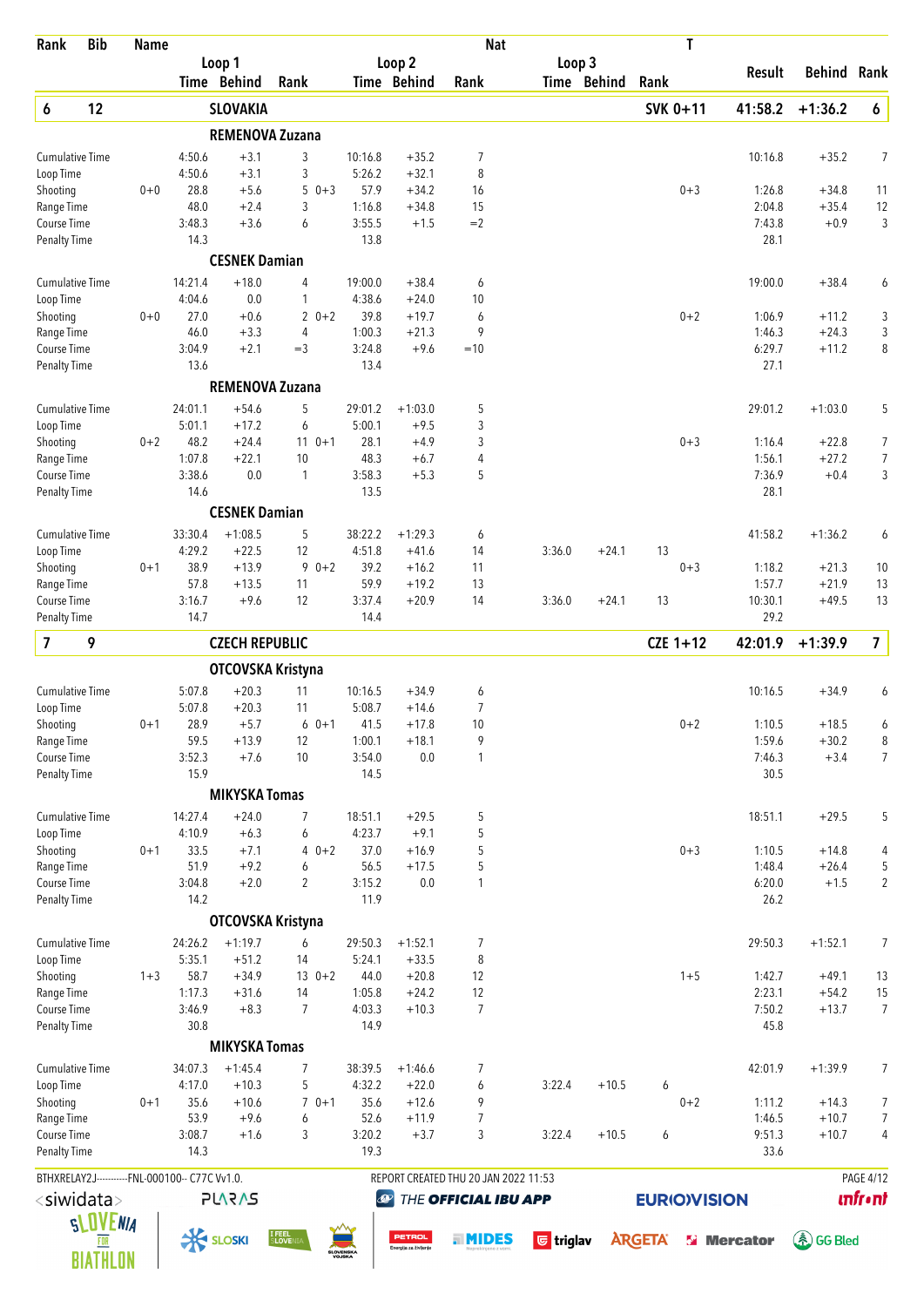| Rank                                | <b>Bib</b>      | <b>Name</b> |                                                |                       |                           |                   |                                 | <b>Nat</b>                           |                  |             | T                   |                   |                    |                |
|-------------------------------------|-----------------|-------------|------------------------------------------------|-----------------------|---------------------------|-------------------|---------------------------------|--------------------------------------|------------------|-------------|---------------------|-------------------|--------------------|----------------|
|                                     |                 |             |                                                | Loop 1                |                           |                   | Loop 2                          |                                      | Loop 3           |             |                     | Result            | <b>Behind Rank</b> |                |
|                                     |                 |             |                                                | Time Behind           | Rank                      |                   | Time Behind                     | Rank                                 |                  | Time Behind | Rank                |                   |                    |                |
| $\pmb{8}$                           | 5               |             |                                                | <b>POLAND</b>         |                           |                   |                                 |                                      |                  |             | POL 2+10            | 42:20.1           | $+1:58.1$          | 8              |
|                                     |                 |             |                                                | <b>GEMBICKA Daria</b> |                           |                   |                                 |                                      |                  |             |                     |                   |                    |                |
| <b>Cumulative Time</b><br>Loop Time |                 |             | 4:56.2<br>4:56.2                               | $+8.7$<br>$+8.7$      | 6<br>6                    | 11:03.2<br>6:07.0 | $+1:21.6$<br>$+1:12.9$          | 15<br>18                             |                  |             |                     | 11:03.2           | $+1:21.6$          | 15             |
| Shooting                            |                 | $0+0$       | 32.9                                           | $+9.7$                | $92+3$                    | 1:09.7            | $+46.0$                         | 19                                   |                  |             | $2 + 3$             | 1:42.6            | $+50.6$            | 19             |
| Range Time                          |                 |             | 53.7                                           | $+8.1$                | 9                         | 1:30.5            | $+48.5$                         | 19                                   |                  |             |                     | 2:24.2            | $+54.8$            | 18             |
| Course Time                         |                 |             | 3:47.8                                         | $+3.1$                | 5                         | 3:56.2            | $+2.2$                          | 5                                    |                  |             |                     | 7:44.0            | $+1.1$             | $\overline{4}$ |
| <b>Penalty Time</b>                 |                 |             | 14.6                                           |                       |                           | 40.3              |                                 |                                      |                  |             |                     | 55.0              |                    |                |
|                                     |                 |             |                                                | <b>GUNKA Jan</b>      |                           |                   |                                 |                                      |                  |             |                     |                   |                    |                |
| <b>Cumulative Time</b>              |                 |             | 15:08.0                                        | $+1:04.6$             | 11                        | 19:45.9           | $+1:24.3$                       | 9                                    |                  |             |                     | 19:45.9           | $+1:24.3$          | 9              |
| Loop Time<br>Shooting               |                 | $0+0$       | 4:04.8<br>26.4                                 | $+0.2$<br>0.0         | $\overline{2}$<br>$10+3$  | 4:37.9<br>51.4    | $+23.3$<br>$+31.3$              | $=8$<br>12                           |                  |             | $0 + 3$             | 1:17.9            | $+22.2$            | 7              |
| Range Time                          |                 |             | 45.7                                           | $+3.0$                | $\overline{2}$            | 1:08.2            | $+29.2$                         | 12                                   |                  |             |                     | 1:53.9            | $+31.9$            | 7              |
| Course Time                         |                 |             | 3:06.5                                         | $+3.7$                | 8                         | 3:17.6            | $+2.4$                          | 3                                    |                  |             |                     | 6:24.1            | $+5.6$             | 3              |
| <b>Penalty Time</b>                 |                 |             | 12.6                                           |                       |                           | 12.0              |                                 |                                      |                  |             |                     | 24.6              |                    |                |
|                                     |                 |             |                                                | <b>GEMBICKA Daria</b> |                           |                   |                                 |                                      |                  |             |                     |                   |                    |                |
| <b>Cumulative Time</b>              |                 |             | 24:56.1                                        | $+1:49.6$             | 9                         | 30:30.1           | $+2:31.9$                       | 9                                    |                  |             |                     | 30:30.1           | $+2:31.9$          | 9              |
| Loop Time                           |                 |             | 5:10.2                                         | $+26.3$               | 9                         | 5:34.0            | $+43.4$                         | 10                                   |                  |             |                     |                   |                    |                |
| Shooting                            |                 | $0+0$       | 46.8                                           | $+23.0$               | $10 \t 0+2$               | 54.3              | $+31.1$                         | 19<br>19                             |                  |             | $0 + 2$             | 1:41.2            | $+47.6$            | 12             |
| Range Time<br>Course Time           |                 |             | 1:07.9<br>3:47.5                               | $+22.2$<br>$+8.9$     | 11<br>8                   | 1:14.1<br>4:05.6  | $+32.5$<br>$+12.6$              | 8                                    |                  |             |                     | 2:22.0<br>7:53.1  | $+53.1$<br>$+16.6$ | 14<br>8        |
| <b>Penalty Time</b>                 |                 |             | 14.8                                           |                       |                           | 14.2              |                                 |                                      |                  |             |                     | 29.1              |                    |                |
|                                     |                 |             |                                                | <b>GUNKA Jan</b>      |                           |                   |                                 |                                      |                  |             |                     |                   |                    |                |
| <b>Cumulative Time</b>              |                 |             | 34:36.8                                        | $+2:14.9$             | 8                         | 39:08.2           | $+2:15.3$                       | 8                                    |                  |             |                     | 42:20.1           | $+1:58.1$          | 8              |
| Loop Time                           |                 |             | 4:06.7                                         | 0.0                   | $\mathbf{1}$              | 4:31.4            | $+21.2$                         | 4                                    | 3:11.9           | 0.0         | 1                   |                   |                    |                |
| Shooting                            |                 | $0+0$       | 25.5                                           | $+0.5$                | $20+2$                    | 40.1              | $+17.1$                         | 13                                   |                  |             | $0 + 2$             | 1:05.6            | $+8.7$             | 4              |
| Range Time                          |                 |             | 45.4                                           | $+1.1$                | $\overline{2}$            | 58.1              | $+17.4$                         | 10                                   |                  |             |                     | 1:43.5            | $+7.7$             | 4              |
| Course Time<br><b>Penalty Time</b>  |                 |             | 3:08.3<br>13.0                                 | $+1.2$                | $\overline{2}$            | 3:20.4<br>12.8    | $+3.9$                          | 4                                    | 3:11.9           | 0.0         | 1                   | 9:40.6<br>25.9    | 0.0                | 1              |
|                                     |                 |             |                                                |                       |                           |                   |                                 |                                      |                  |             |                     |                   |                    |                |
| 9                                   | 17              |             |                                                | <b>UNITED STATES</b>  |                           |                   |                                 |                                      |                  |             | USA 0+9             | 42:47.9           | $+2:25.9$          | 9              |
|                                     |                 |             |                                                | <b>CRAMER Aurora</b>  |                           |                   |                                 |                                      |                  |             |                     |                   |                    |                |
| <b>Cumulative Time</b>              |                 |             | 5:13.6                                         | $+26.1$               | 15                        | 10:49.0           | $+1:07.4$                       | 13                                   |                  |             |                     | 10:49.0           | $+1:07.4$          | 13             |
| Loop Time                           |                 |             | 5:13.6                                         | $+26.1$               | 15                        | 5:35.4            | $+41.3$                         | 12                                   |                  |             |                     |                   |                    |                |
| Shooting<br>Range Time              |                 | $0 + 1$     | 39.5<br>58.8                                   | $+16.3$<br>$+13.2$    | $140+2$<br>11             | 59.4<br>1:20.3    | $+35.7$<br>$+38.3$              | 18<br>16                             |                  |             | $0 + 3$             | 1:39.0<br>2:19.1  | $+47.0$<br>$+49.7$ | 18<br>16       |
| Course Time                         |                 |             | 3:58.4                                         | $+13.7$               | 14                        | 4:00.1            | $+6.1$                          | 9                                    |                  |             |                     | 7:58.5            | $+15.6$            | 13             |
| Penalty Time                        |                 |             | 16.3                                           |                       |                           | 14.9              |                                 |                                      |                  |             |                     | 31.2              |                    |                |
|                                     |                 |             |                                                | <b>GERMAIN Maxime</b> |                           |                   |                                 |                                      |                  |             |                     |                   |                    |                |
| <b>Cumulative Time</b>              |                 |             | 14:55.4                                        | $+52.0$               | 9                         | 19:31.1           | $+1:09.5$                       | 7                                    |                  |             |                     | 19:31.1           | $+1:09.5$          | 7              |
| Loop Time                           |                 |             | 4:06.4                                         | $+1.8$                | 3                         | 4:35.7            | $+21.1$                         | 7                                    |                  |             |                     |                   |                    |                |
| Shooting                            |                 | $0 + 1$     | 28.3                                           | $+1.9$                | $30+2$                    | 44.0              | $+23.9$                         | 9                                    |                  |             | $0 + 3$             | 1:12.3            | $+16.6$            | 6              |
| Range Time                          |                 |             | 48.6                                           | $+5.9$                | 5                         | 1:00.9            | $+21.9$                         | 10                                   |                  |             |                     | 1:49.5            | $+27.5$            | 6              |
| Course Time<br>Penalty Time         |                 |             | 3:05.1<br>12.7                                 | $+2.3$                | 5                         | 3:22.1<br>12.6    | $+6.9$                          | 6                                    |                  |             |                     | 6:27.2<br>25.4    | $+8.7$             | 5              |
|                                     |                 |             |                                                | <b>CRAMER Aurora</b>  |                           |                   |                                 |                                      |                  |             |                     |                   |                    |                |
| <b>Cumulative Time</b>              |                 |             | 24:46.5                                        | $+1:40.0$             | 8                         | 30:22.5           | $+2:24.3$                       | 8                                    |                  |             |                     | 30:22.5           | $+2:24.3$          | 8              |
| Loop Time                           |                 |             | 5:15.4                                         | $+31.5$               | 11                        | 5:36.0            | $+45.4$                         | $=11$                                |                  |             |                     |                   |                    |                |
| Shooting                            |                 | $0 + 1$     | 40.0                                           | $+16.2$               | $90+0$                    | 48.9              | $+25.7$                         | 16                                   |                  |             | $0 + 1$             | 1:29.0            | $+35.4$            | $10$           |
| Range Time                          |                 |             | 1:03.1                                         | $+17.4$               | 9                         | 1:09.7            | $+28.1$                         | 16                                   |                  |             |                     | 2:12.8            | $+43.9$            | 10             |
| Course Time                         |                 |             | 3:55.9                                         | $+17.3$               | 12                        | 4:11.1            | $+18.1$                         | 10                                   |                  |             |                     | 8:07.0            | $+30.5$            | 11             |
| <b>Penalty Time</b>                 |                 |             | 16.3                                           | <b>GERMAIN Maxime</b> |                           | 15.1              |                                 |                                      |                  |             |                     | 31.5              |                    |                |
| <b>Cumulative Time</b>              |                 |             | 34:47.5                                        | $+2:25.6$             | 9                         | 39:12.3           | $+2:19.4$                       |                                      |                  |             |                     | 42:47.9           | $+2:25.9$          | 9              |
| Loop Time                           |                 |             | 4:25.0                                         | $+18.3$               | 9                         | 4:24.8            | $+14.6$                         | 9<br>2                               | 3:35.6           | $+23.7$     | 12                  |                   |                    |                |
| Shooting                            |                 | $0 + 2$     | 40.2                                           | $+15.2$               | $110+0$                   | 23.3              | $+0.3$                          | $\overline{c}$                       |                  |             | $0 + 2$             | 1:03.5            | $+6.6$             | $\sqrt{2}$     |
| Range Time                          |                 |             | 57.0                                           | $+12.7$               | 10                        | 41.1              | $+0.4$                          | $\overline{c}$                       |                  |             |                     | 1:38.1            | $+2.3$             | $\overline{2}$ |
| Course Time                         |                 |             | 3:14.8                                         | $+7.7$                | 8                         | 3:31.4            | $+14.9$                         | 11                                   | 3:35.6           | $+23.7$     | 12                  | 10:21.8           | $+41.2$            | 11             |
| <b>Penalty Time</b>                 |                 |             | 13.2                                           |                       |                           | 12.3              |                                 |                                      |                  |             |                     | 25.5              |                    |                |
|                                     |                 |             | BTHXRELAY2J-----------FNL-000100-- C77C Vv1.0. |                       |                           |                   |                                 | REPORT CREATED THU 20 JAN 2022 11:53 |                  |             |                     |                   |                    | PAGE 5/12      |
| <siwidata></siwidata>               |                 |             |                                                | <b>PLARAS</b>         |                           |                   | $\bigcirc$                      | THE OFFICIAL IBU APP                 |                  |             | <b>EURIO)VISION</b> |                   |                    | <b>unfront</b> |
|                                     | <b>SLOVENIA</b> |             |                                                |                       |                           |                   |                                 |                                      |                  |             |                     |                   |                    |                |
|                                     | FOR             |             |                                                | <b>K SLOSKI</b>       | <b>I FEEL</b><br>SLOVENI/ | SLOVENSKA         | PETROL<br>Energija za življenjo | . MIDES                              | <b>U</b> triglav |             | <b>ARGETA</b>       | <b>S</b> Mercator | <u>මේ</u> GG Bled  |                |
|                                     | <b>BIATHLON</b> |             |                                                |                       |                           |                   |                                 |                                      |                  |             |                     |                   |                    |                |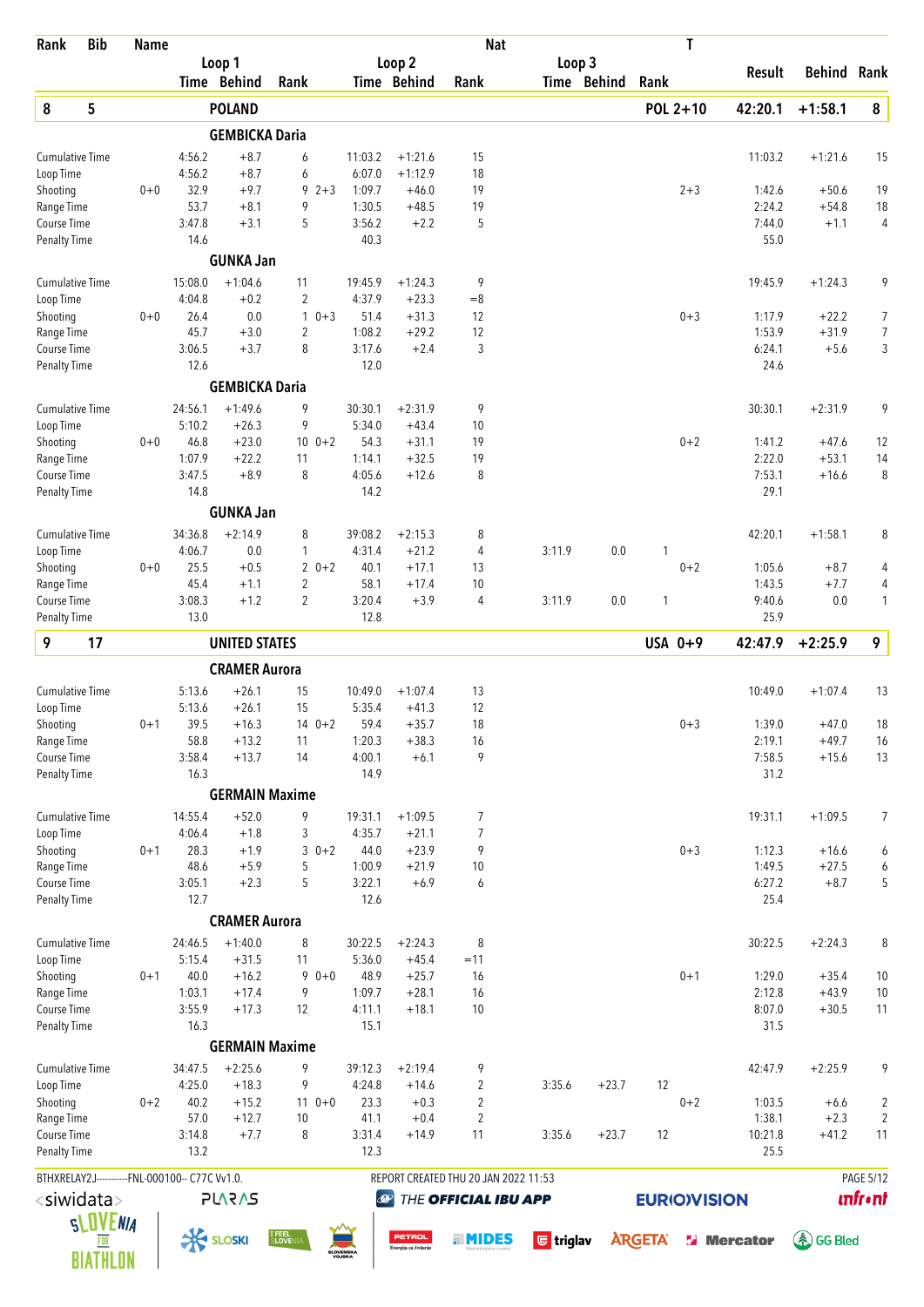| Rank                                      | <b>Bib</b>             | <b>Name</b> |                                                |                        |                          |            |                     |                       | <b>Nat</b>                           |                  |             | T                  |                    |                    |                             |
|-------------------------------------------|------------------------|-------------|------------------------------------------------|------------------------|--------------------------|------------|---------------------|-----------------------|--------------------------------------|------------------|-------------|--------------------|--------------------|--------------------|-----------------------------|
|                                           |                        |             |                                                | Loop 1                 |                          |            |                     | Loop 2                |                                      | Loop 3           |             |                    | Result             | <b>Behind Rank</b> |                             |
|                                           |                        |             |                                                | Time Behind            | Rank                     |            |                     | Time Behind           | Rank                                 |                  | Time Behind | Rank               |                    |                    |                             |
| 10                                        | 10                     |             |                                                | <b>ESTONIA</b>         |                          |            |                     |                       |                                      |                  |             | EST $0+12$         | 43:22.1            | $+3:00.1$          | 10                          |
|                                           |                        |             |                                                | <b>LIIV Lisbeth</b>    |                          |            |                     |                       |                                      |                  |             |                    |                    |                    |                             |
| <b>Cumulative Time</b><br>Loop Time       |                        |             | 4:57.6<br>4:57.6                               | $+10.1$<br>$+10.1$     | 7<br>7                   |            | 10:28.2<br>5:30.6   | $+46.6$<br>$+36.5$    | 9<br>10                              |                  |             |                    | 10:28.2            | $+46.6$            | 9                           |
| Shooting                                  |                        | $0 + 0$     | 32.4                                           | $+9.2$                 | 8                        | $0 + 3$    | 55.4                | $+31.7$               | 15                                   |                  |             | $0 + 3$            | 1:27.9             | $+35.9$            | 13                          |
| Range Time                                |                        |             | 50.4                                           | $+4.8$                 | 8                        |            | 1:14.1              | $+32.1$               | 14                                   |                  |             |                    | 2:04.5             | $+35.1$            | 11                          |
| Course Time                               |                        |             | 3:52.6                                         | $+7.9$                 | 11                       |            | 4:03.3              | $+9.3$                | 12                                   |                  |             |                    | 7:55.9             | $+13.0$            | 11                          |
| <b>Penalty Time</b>                       |                        |             | 14.6                                           | <b>PALM Tuudor</b>     |                          |            | 13.1                |                       |                                      |                  |             |                    | 27.7               |                    |                             |
| <b>Cumulative Time</b>                    |                        |             | 15:17.5                                        | $+1:14.1$              | 13                       |            | 19:55.4             | $+1:33.8$             | 12                                   |                  |             |                    | 19:55.4            | $+1:33.8$          | 12                          |
| Loop Time                                 |                        |             | 4:49.3                                         | $+44.7$                | 15                       |            | 4:37.9              | $+23.3$               | $=8$                                 |                  |             |                    |                    |                    |                             |
| Shooting                                  |                        | $0 + 3$     | 1:04.2                                         | $+37.8$                |                          | $180+1$    | 44.8                | $+24.7$               | 10                                   |                  |             | $0 + 4$            | 1:49.1             | $+53.4$            | 16                          |
| Range Time                                |                        |             | 1:22.6                                         | $+39.9$                | 18                       |            | 59.1                | $+20.1$               | 7                                    |                  |             |                    | 2:21.7             | $+59.7$            | 15                          |
| Course Time                               |                        |             | 3:13.3                                         | $+10.5$                | 14                       |            | 3:26.3              | $+11.1$               | 12                                   |                  |             |                    | 6:39.6             | $+21.1$            | 13                          |
| <b>Penalty Time</b>                       |                        |             | 13.3                                           |                        |                          |            | 12.4                |                       |                                      |                  |             |                    | 25.8               |                    |                             |
|                                           |                        |             |                                                | <b>LIIV Lisbeth</b>    |                          |            |                     |                       |                                      |                  |             |                    |                    |                    |                             |
| <b>Cumulative Time</b><br>Loop Time       |                        |             | 24:56.7<br>5:01.3                              | $+1:50.2$<br>$+17.4$   | 10<br>7                  |            | 30:32.8<br>5:36.1   | $+2:34.6$<br>$+45.5$  | 10<br>13                             |                  |             |                    | 30:32.8            | $+2:34.6$          | 10                          |
| Shooting                                  |                        | $0+0$       | 33.1                                           | $+9.3$                 | 5                        | $0 + 3$    | 53.4                | $+30.2$               | 17                                   |                  |             | $0 + 3$            | 1:26.6             | $+33.0$            | 9                           |
| Range Time                                |                        |             | 53.1                                           | $+7.4$                 | 5                        |            | 1:11.3              | $+29.7$               | 17                                   |                  |             |                    | 2:04.4             | $+35.5$            | 9                           |
| Course Time                               |                        |             | 3:53.3                                         | $+14.7$                | 10                       |            | 4:11.6              | $+18.6$               | 11                                   |                  |             |                    | 8:04.9             | $+28.4$            | 10                          |
| <b>Penalty Time</b>                       |                        |             | 14.9                                           |                        |                          |            | 13.2                |                       |                                      |                  |             |                    | 28.1               |                    |                             |
|                                           |                        |             |                                                | <b>PALM Tuudor</b>     |                          |            |                     |                       |                                      |                  |             |                    |                    |                    |                             |
| <b>Cumulative Time</b>                    |                        |             | 35:13.1                                        | $+2:51.2$              | 10                       |            | 39:53.1             | $+3:00.2$             | 10                                   |                  |             |                    | 43:22.1            | $+3:00.1$          | 10                          |
| Loop Time<br>Shooting                     |                        | $0 + 1$     | 4:40.3<br>45.5                                 | $+33.6$<br>$+20.5$     | 13                       | $140+1$    | 4:40.0<br>33.6      | $+29.8$<br>$+10.6$    | 9<br>7                               | 3:29.0           | $+17.1$     | 8<br>$0 + 2$       | 1:19.1             | $+22.2$            | 11                          |
| Range Time                                |                        |             | 1:03.7                                         | $+19.4$                | 14                       |            | 54.2                | $+13.5$               | 9                                    |                  |             |                    | 1:57.9             | $+22.1$            | $=14$                       |
| Course Time                               |                        |             | 3:22.2                                         | $+15.1$                | 13                       |            | 3:32.0              | $+15.5$               | 12                                   | 3:29.0           | $+17.1$     | 8                  | 10:23.2            | $+42.6$            | 12                          |
| <b>Penalty Time</b>                       |                        |             | 14.3                                           |                        |                          |            | 13.8                |                       |                                      |                  |             |                    | 28.1               |                    |                             |
| 11                                        | 4                      |             |                                                | <b>UKRAINE</b>         |                          |            |                     |                       |                                      |                  |             | <b>UKR 3+10</b>    | 43:33.2            | $+3:11.2$          | 11                          |
|                                           |                        |             |                                                | <b>HORODNA Yuliia</b>  |                          |            |                     |                       |                                      |                  |             |                    |                    |                    |                             |
| <b>Cumulative Time</b>                    |                        |             | 5:03.0                                         | $+15.5$                | 9                        |            | 10:48.4             | $+1:06.8$             | 12                                   |                  |             |                    | 10:48.4            | $+1:06.8$          | 12                          |
| Loop Time                                 |                        |             | 5:03.0                                         | $+15.5$                | 9                        |            | 5:45.4              | $+51.3$               | 14                                   |                  |             |                    |                    |                    |                             |
| Shooting                                  |                        | $0 + 0$     | 24.5                                           | $+1.3$                 |                          | $20+1$     | 43.7                | $+20.0$               | 11                                   |                  |             | $0 + 1$            | 1:08.2             | $+16.2$            | 5                           |
| Range Time                                |                        |             | 45.6                                           | 0.0                    | $\mathbf{1}$             |            | 1:04.6              | $+22.6$               | 10<br>17                             |                  |             |                    | 1:50.2             | $+20.8$            | 5<br>17                     |
| Course Time<br><b>Penalty Time</b>        |                        |             | 4:00.2<br>17.2                                 | $+15.5$                | 16                       |            | 4:25.5<br>15.2      | $+31.5$               |                                      |                  |             |                    | 8:25.7<br>32.4     | $+42.8$            |                             |
|                                           |                        |             |                                                | <b>MANDZYN Vitalii</b> |                          |            |                     |                       |                                      |                  |             |                    |                    |                    |                             |
| <b>Cumulative Time</b>                    |                        |             | 15:01.6                                        | $+58.2$                | 10                       |            | 20:08.4             | $+1:46.8$             | 13                                   |                  |             |                    | 20:08.4            | $+1:46.8$          | 13                          |
| Loop Time                                 |                        |             | 4:13.2                                         | $+8.6$                 | 7                        |            | 5:06.8              | $+52.2$               | 15                                   |                  |             |                    |                    |                    |                             |
| Shooting                                  |                        | $0 + 1$     | 37.0                                           | $+10.6$                |                          | $72+3$     | 54.4                | $+34.3$               | 16                                   |                  |             | $2 + 4$            | 1:31.4             | $+35.7$            | $10$                        |
| Range Time                                |                        |             | 54.0                                           | $+11.3$                | $\overline{7}$           |            | 1:10.4              | $+31.4$               | 14                                   |                  |             |                    | 2:04.4             | $+42.4$            | 10                          |
| Course Time<br><b>Penalty Time</b>        |                        |             | 3:05.2<br>13.9                                 | $+2.4$                 | 6                        |            | 3:19.0<br>37.3      | $+3.8$                | 4                                    |                  |             |                    | 6:24.2<br>51.3     | $+5.7$             | 4                           |
|                                           |                        |             |                                                | <b>HORODNA Yuliia</b>  |                          |            |                     |                       |                                      |                  |             |                    |                    |                    |                             |
| <b>Cumulative Time</b>                    |                        |             | 25:15.4                                        | $+2:08.9$              | 12                       |            | 31:04.9             | $+3:06.7$             | 12                                   |                  |             |                    | 31:04.9            | $+3:06.7$          | 12                          |
| Loop Time                                 |                        |             | 5:07.0                                         | $+23.1$                | 8                        |            | 5:49.5              | $+58.9$               | 17                                   |                  |             |                    |                    |                    |                             |
| Shooting                                  |                        | $0 + 0$     | 23.8                                           | 0.0                    |                          | $1 + 3$    | 44.9                | $+21.7$               | 13                                   |                  |             | $1 + 3$            | 1:08.8             | $+15.2$            | 5                           |
| Range Time                                |                        |             | 45.9                                           | $+0.2$                 | $\overline{2}$           |            | 1:05.9              | $+24.3$               | 13                                   |                  |             |                    | 1:51.8             | $+22.9$            | 6                           |
| Course Time                               |                        |             | 4:04.9                                         | $+26.3$                | 16                       |            | 4:13.5              | $+20.5$               | 13                                   |                  |             |                    | 8:18.4             | $+41.9$            | 13                          |
| <b>Penalty Time</b>                       |                        |             | 16.2                                           | <b>MANDZYN Vitalii</b> |                          |            | 30.1                |                       |                                      |                  |             |                    | 46.3               |                    |                             |
| <b>Cumulative Time</b>                    |                        |             | 35:18.8                                        | $+2:56.9$              | 11                       |            | 40:01.9             | $+3:09.0$             | 11                                   |                  |             |                    | 43:33.2            | $+3:11.2$          | 11                          |
| Loop Time                                 |                        |             | 4:13.9                                         | $+7.2$                 | 4                        |            | 4:43.1              | $+32.9$               | 11                                   | 3:31.3           | $+19.4$     | 10                 |                    |                    |                             |
| Shooting                                  |                        | $0 + 0$     | 25.0                                           | 0.0                    |                          | $1 \t 0+2$ | 46.4                | $+23.4$               | 16                                   |                  |             | $0 + 2$            | 1:11.4             | $+14.5$            | 8                           |
| Range Time                                |                        |             | 44.3                                           | 0.0                    | 1                        |            | 1:02.7              | $+22.0$               | 16                                   |                  |             |                    | 1:47.0             | $+11.2$            | 8                           |
| <b>Course Time</b><br><b>Penalty Time</b> |                        |             | 3:14.9<br>14.7                                 | $+7.8$                 | 9                        |            | 3:26.0<br>14.3      | $+9.5$                | 6                                    | 3:31.3           | $+19.4$     | 10                 | 10:12.2<br>29.1    | $+31.6$            | 8                           |
|                                           |                        |             |                                                |                        |                          |            |                     |                       |                                      |                  |             |                    |                    |                    |                             |
|                                           |                        |             | BTHXRELAY2J-----------FNL-000100-- C77C Vv1.0. |                        |                          |            |                     |                       | REPORT CREATED THU 20 JAN 2022 11:53 |                  |             |                    |                    |                    | PAGE 6/12<br><b>unfront</b> |
| <siwidata></siwidata>                     |                        |             |                                                | <b>PLARAS</b>          |                          |            | $\bigcirc$          |                       | THE OFFICIAL IBU APP                 |                  |             | <b>EURIOVISION</b> |                    |                    |                             |
|                                           | <b>SLOVENIA</b><br>FOR |             | <b>K SLOSKI</b>                                |                        | <b>I FEEL</b><br>SLOVENI |            |                     | <b>PETROL</b>         | . MIDES                              | <b>U</b> triglav |             | <b>ARGETA</b>      | <b>Si</b> Mercator | (《 GG Bled         |                             |
|                                           | <b>BIATHLON</b>        |             |                                                |                        |                          |            | SLOVENSKA<br>VOJSKA | Energija za življenje |                                      |                  |             |                    |                    |                    |                             |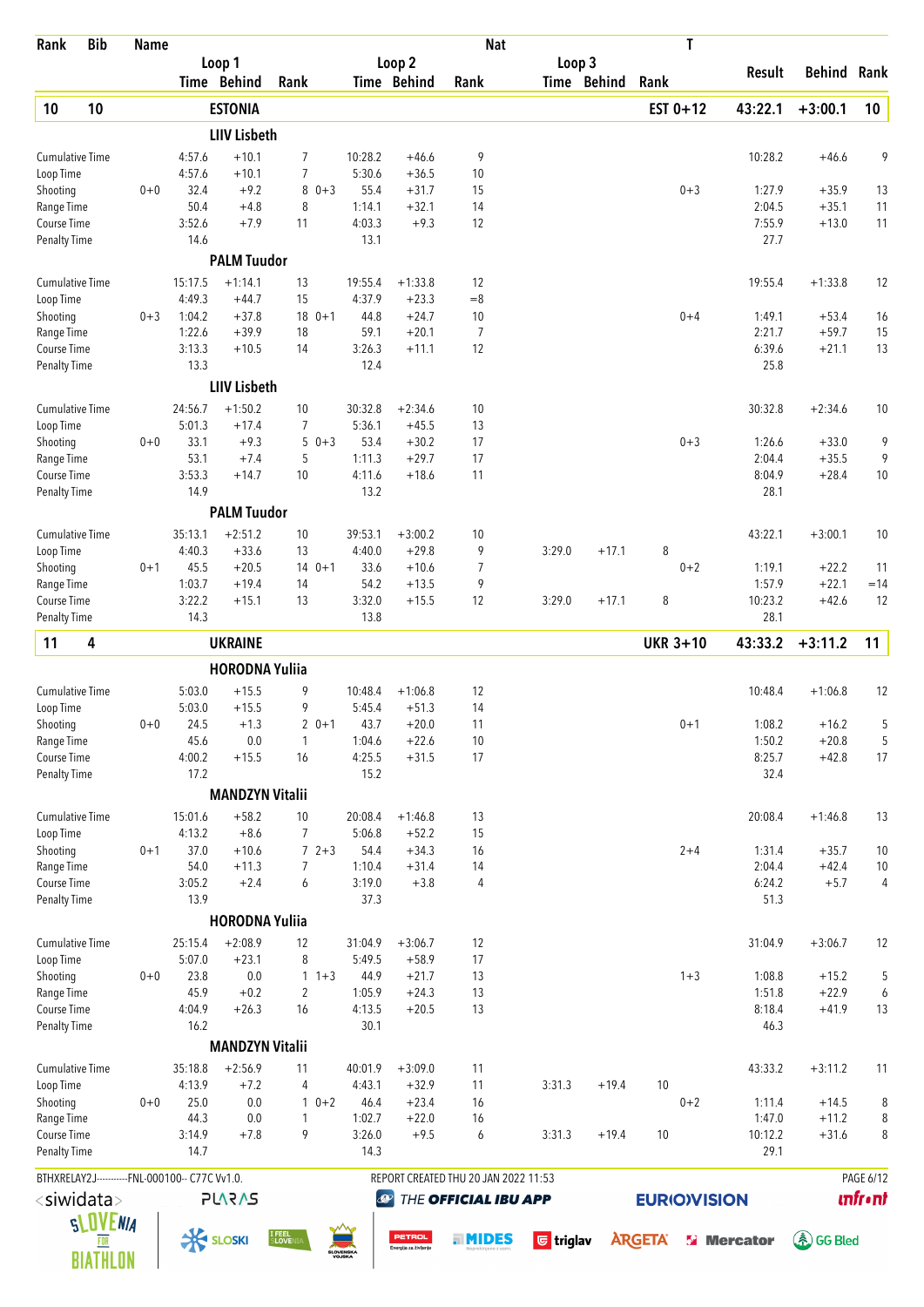| Rank                                | <b>Bib</b>      | <b>Name</b> |                                                |                      |                           |                   |                                 | <b>Nat</b>                           |                  |             | T                  |                   |                    |                  |
|-------------------------------------|-----------------|-------------|------------------------------------------------|----------------------|---------------------------|-------------------|---------------------------------|--------------------------------------|------------------|-------------|--------------------|-------------------|--------------------|------------------|
|                                     |                 |             |                                                | Loop 1               |                           |                   | Loop 2                          |                                      | Loop 3           |             |                    | Result            | <b>Behind Rank</b> |                  |
|                                     |                 |             |                                                | Time Behind          | Rank                      |                   | Time Behind                     | Rank                                 |                  | Time Behind | Rank               |                   |                    |                  |
| 12                                  | 6               |             |                                                | <b>AUSTRIA</b>       |                           |                   |                                 |                                      |                  |             | AUT 2+13           | 43:56.2           | $+3:34.2$          | 12               |
|                                     |                 |             |                                                | <b>OSL Lisa</b>      |                           |                   |                                 |                                      |                  |             |                    |                   |                    |                  |
| <b>Cumulative Time</b>              |                 |             | 5:10.2                                         | $+22.7$              | 12                        | 10:16.9           | $+35.3$                         | 8                                    |                  |             |                    | 10:16.9           | $+35.3$            | 8                |
| Loop Time<br>Shooting               |                 | $0 + 1$     | 5:10.2<br>43.9                                 | $+22.7$<br>$+20.7$   | 12<br>$16 \t 0+1$         | 5:06.7<br>34.6    | $+12.6$<br>$+10.9$              | 5<br>6                               |                  |             | $0 + 2$            | 1:18.5            | $+26.5$            | 9                |
| Range Time                          |                 |             | 1:05.1                                         | $+19.5$              | 16                        | 52.2              | $+10.2$                         | 3                                    |                  |             |                    | 1:57.3            | $+27.9$            | 6                |
| Course Time                         |                 |             | 3:49.2                                         | $+4.5$               | 8                         | 3:59.7            | $+5.7$                          | 8                                    |                  |             |                    | 7:48.9            | $+6.0$             | 8                |
| <b>Penalty Time</b>                 |                 |             | 15.9                                           |                      |                           | 14.7              |                                 |                                      |                  |             |                    | 30.6              |                    |                  |
|                                     |                 |             |                                                |                      | <b>FEUERSINGER Jakob</b>  |                   |                                 |                                      |                  |             |                    |                   |                    |                  |
| <b>Cumulative Time</b>              |                 |             | 14:26.0                                        | $+22.6$              | 6                         | 19:47.8           | $+1:26.2$                       | 10                                   |                  |             |                    | 19:47.8           | $+1:26.2$          | 10               |
| Loop Time                           |                 |             | 4:09.1                                         | $+4.5$               | 5                         | 5:21.8            | $+1:07.2$                       | 18                                   |                  |             |                    |                   |                    |                  |
| Shooting<br>Range Time              |                 | $0 + 0$     | 33.9<br>45.8                                   | $+7.5$<br>$+3.1$     | 5<br>$1 + 3$<br>3         | 1:05.3<br>1:25.1  | $+45.2$<br>$+46.1$              | 20<br>20                             |                  |             | $1 + 3$            | 1:39.3<br>2:10.9  | $+43.6$<br>$+48.9$ | 13<br>11         |
| Course Time                         |                 |             | 3:10.4                                         | $+7.6$               | 11                        | 3:32.2            | $+17.0$                         | 14                                   |                  |             |                    | 6:42.6            | $+24.1$            | 14               |
| <b>Penalty Time</b>                 |                 |             | 12.8                                           |                      |                           | 24.5              |                                 |                                      |                  |             |                    | 37.3              |                    |                  |
|                                     |                 |             |                                                | <b>OSL Lisa</b>      |                           |                   |                                 |                                      |                  |             |                    |                   |                    |                  |
| <b>Cumulative Time</b>              |                 |             | 25:00.1                                        | $+1:53.6$            | 11                        | 30:36.1           | $+2:37.9$                       | 11                                   |                  |             |                    | 30:36.1           | $+2:37.9$          | 11               |
| Loop Time                           |                 |             | 5:12.3                                         | $+28.4$              | 10                        | 5:36.0            | $+45.4$                         | $=11$                                |                  |             |                    |                   |                    |                  |
| Shooting                            |                 | $0 + 2$     | 50.9                                           | $+27.1$              | $12 \t1+3$                | 53.6              | $+30.4$                         | 18                                   |                  |             | $1 + 5$            | 1:44.5            | $+50.9$            | 15               |
| Range Time                          |                 |             | 1:10.7                                         | $+25.0$              | 12                        | 1:12.5            | $+30.9$                         | 18                                   |                  |             |                    | 2:23.2            | $+54.3$            | 16               |
| Course Time<br>Penalty Time         |                 |             | 3:46.2<br>15.3                                 | $+7.6$               | 6                         | 3:56.8<br>26.6    | $+3.8$                          | $\overline{4}$                       |                  |             |                    | 7:43.0<br>42.0    | $+6.5$             | 6                |
|                                     |                 |             |                                                |                      | <b>FEUERSINGER Jakob</b>  |                   |                                 |                                      |                  |             |                    |                   |                    |                  |
| <b>Cumulative Time</b>              |                 |             | 35:21.4                                        | $+2:59.5$            | 12                        | 40:09.7           | $+3:16.8$                       | 12                                   |                  |             |                    | 43:56.2           | $+3:34.2$          | 12               |
| Loop Time                           |                 |             | 4:45.3                                         | $+38.6$              | 15                        | 4:48.3            | $+38.1$                         | 12                                   | 3:46.5           | $+34.6$     | 14                 |                   |                    |                  |
| Shooting                            |                 | $0 + 2$     | 45.2                                           | $+20.2$              | $130+1$                   | 34.8              | $+11.8$                         | 8                                    |                  |             | $0 + 3$            | 1:20.1            | $+23.2$            | 13               |
| Range Time                          |                 |             | 1:02.7                                         | $+18.4$              | 13                        | 53.4              | $+12.7$                         | 8                                    |                  |             |                    | 1:56.1            | $+20.3$            | 11               |
| Course Time                         |                 |             | 3:28.9                                         | $+21.8$              | 16                        | 3:41.5            | $+25.0$                         | 15                                   | 3:46.5           | $+34.6$     | 14                 | 10:56.9           | $+1:16.3$          | 15               |
| <b>Penalty Time</b>                 |                 |             | 13.6                                           |                      |                           | 13.4              |                                 |                                      |                  |             |                    | 27.0              |                    |                  |
| 13                                  | 20              |             |                                                | <b>BELARUS</b>       |                           |                   |                                 |                                      |                  |             | <b>BLR 3+13</b>    | 44:06.2           | $+3:44.2$          | 13               |
|                                     |                 |             |                                                |                      | SHASHKOVA Viktoryia       |                   |                                 |                                      |                  |             |                    |                   |                    |                  |
| <b>Cumulative Time</b>              |                 |             | 5:06.5                                         | $+19.0$              | 10                        | 10:44.6           | $+1:03.0$                       | 11                                   |                  |             |                    | 10:44.6           | $+1:03.0$          | 11               |
| Loop Time                           |                 |             | 5:06.5                                         | $+19.0$              | 10                        | 5:38.1            | $+44.0$                         | 13                                   |                  |             |                    |                   |                    |                  |
| Shooting                            |                 | $0+0$       | 33.2                                           | $+10.0$              | $10 \t 0+2$               | 47.3              | $+23.6$                         | 13                                   |                  |             | $0 + 2$            | 1:20.6            | $+28.6$            | $10\,$           |
| Range Time<br>Course Time           |                 |             | 49.7<br>4:00.9                                 | $+4.1$<br>$+16.2$    | 7<br>17                   | 1:07.8<br>4:15.5  | $+25.8$<br>$+21.5$              | 12<br>14                             |                  |             |                    | 1:57.5<br>8:16.4  | $+28.1$<br>$+33.5$ | 7<br>16          |
| <b>Penalty Time</b>                 |                 |             | 15.9                                           |                      |                           | 14.7              |                                 |                                      |                  |             |                    | 30.7              |                    |                  |
|                                     |                 |             |                                                |                      | <b>SHYDLOUSKI Anton</b>   |                   |                                 |                                      |                  |             |                    |                   |                    |                  |
| <b>Cumulative Time</b>              |                 |             | 15:12.0                                        | $+1:08.6$            | 12                        | 20:10.8           | $+1:49.2$                       | 14                                   |                  |             |                    | 20:10.8           | $+1:49.2$          | 14               |
| Loop Time                           |                 |             | 4:27.4                                         | $+22.8$              | 12                        | 4:58.8            | $+44.2$                         | 12                                   |                  |             |                    |                   |                    |                  |
| Shooting                            |                 | $0 + 1$     | 43.7                                           | $+17.3$              | $9 + 3$                   | 52.3              | $+32.2$                         | 13                                   |                  |             | $1 + 4$            | 1:36.1            | $+40.4$            | 11               |
| Range Time                          |                 |             | 1:02.0                                         | $+19.3$              | 10                        | 1:09.7            | $+30.7$                         | 13                                   |                  |             |                    | 2:11.7            | $+49.7$            | 13               |
| Course Time                         |                 |             | 3:11.9                                         | $+9.1$               | 13                        | 3:24.8            | $+9.6$                          | $=10$                                |                  |             |                    | 6:36.7            | $+18.2$            | 12               |
| <b>Penalty Time</b>                 |                 |             | 13.5                                           |                      |                           | 24.3              |                                 |                                      |                  |             |                    | 37.8              |                    |                  |
| <b>Cumulative Time</b>              |                 |             | 25:29.1                                        | $+2:22.6$            | SHASHKOVA Viktoryia<br>13 | 31:11.4           | $+3:13.2$                       | 13                                   |                  |             |                    | 31:11.4           | $+3:13.2$          | 13               |
| Loop Time                           |                 |             | 5:18.3                                         | $+34.4$              | 12                        | 5:42.3            | $+51.7$                         | 14                                   |                  |             |                    |                   |                    |                  |
| Shooting                            |                 | $0 + 1$     | 39.3                                           | $+15.5$              | $80+2$                    | 40.5              | $+17.3$                         | 10                                   |                  |             | $0 + 3$            | 1:19.8            | $+26.2$            | 8                |
| Range Time                          |                 |             | 59.5                                           | $+13.8$              | 8                         | 1:00.8            | $+19.2$                         | 10                                   |                  |             |                    | 2:00.3            | $+31.4$            | 8                |
| Course Time                         |                 |             | 4:01.9                                         | $+23.3$              | 14                        | 4:27.2            | $+34.2$                         | 16                                   |                  |             |                    | 8:29.1            | $+52.6$            | 16               |
| <b>Penalty Time</b>                 |                 |             | 16.8                                           |                      |                           | 14.3              |                                 |                                      |                  |             |                    | 31.1              |                    |                  |
|                                     |                 |             |                                                |                      | <b>SHYDLOUSKI Anton</b>   |                   |                                 |                                      |                  |             |                    |                   |                    |                  |
| <b>Cumulative Time</b><br>Loop Time |                 |             | 35:37.4<br>4:26.0                              | $+3:15.5$<br>$+19.3$ | 13<br>11                  | 40:43.9<br>5:06.5 | $+3:51.0$<br>$+56.3$            | 14<br>16                             | 3:22.3           | $+10.4$     | 5                  | 44:06.2           | $+3:44.2$          | 13               |
| Shooting                            |                 | $0 + 1$     | 38.1                                           | $+13.1$              | $8 \t2+3$                 | 42.7              | $+19.7$                         | 15                                   |                  |             | $2 + 4$            | 1:20.8            | $+23.9$            | 14               |
| Range Time                          |                 |             | 56.8                                           | $+12.5$              | 9                         | 1:01.1            | $+20.4$                         | 14                                   |                  |             |                    | 1:57.9            | $+22.1$            | $=14$            |
| <b>Course Time</b>                  |                 |             | 3:16.0                                         | $+8.9$               | 10                        | 3:28.2            | $+11.7$                         | 8                                    | 3:22.3           | $+10.4$     | 5                  | 10:06.5           | $+25.9$            | $\overline{7}$   |
| <b>Penalty Time</b>                 |                 |             | 13.1                                           |                      |                           | 37.1              |                                 |                                      |                  |             |                    | 50.3              |                    |                  |
|                                     |                 |             | BTHXRELAY2J-----------FNL-000100-- C77C Vv1.0. |                      |                           |                   |                                 | REPORT CREATED THU 20 JAN 2022 11:53 |                  |             |                    |                   |                    | <b>PAGE 7/12</b> |
| <siwidata></siwidata>               |                 |             |                                                | <b>PLARAS</b>        |                           |                   | $\bigcirc$                      | THE OFFICIAL IBU APP                 |                  |             | <b>EURIOVISION</b> |                   |                    | <b>unfront</b>   |
|                                     | <b>SLOVENIA</b> |             |                                                | <b>X SLOSKI</b>      | I FEEL<br>SLOVENI/        | SLOVENSKA         | PETROL<br>Energija za življenje | <b>MIDES</b>                         | <b>U</b> triglav |             | <b>ARGETA</b>      | <b>S</b> Mercator | (《 GG Bled         |                  |
|                                     | BIATHLON        |             |                                                |                      |                           |                   |                                 |                                      |                  |             |                    |                   |                    |                  |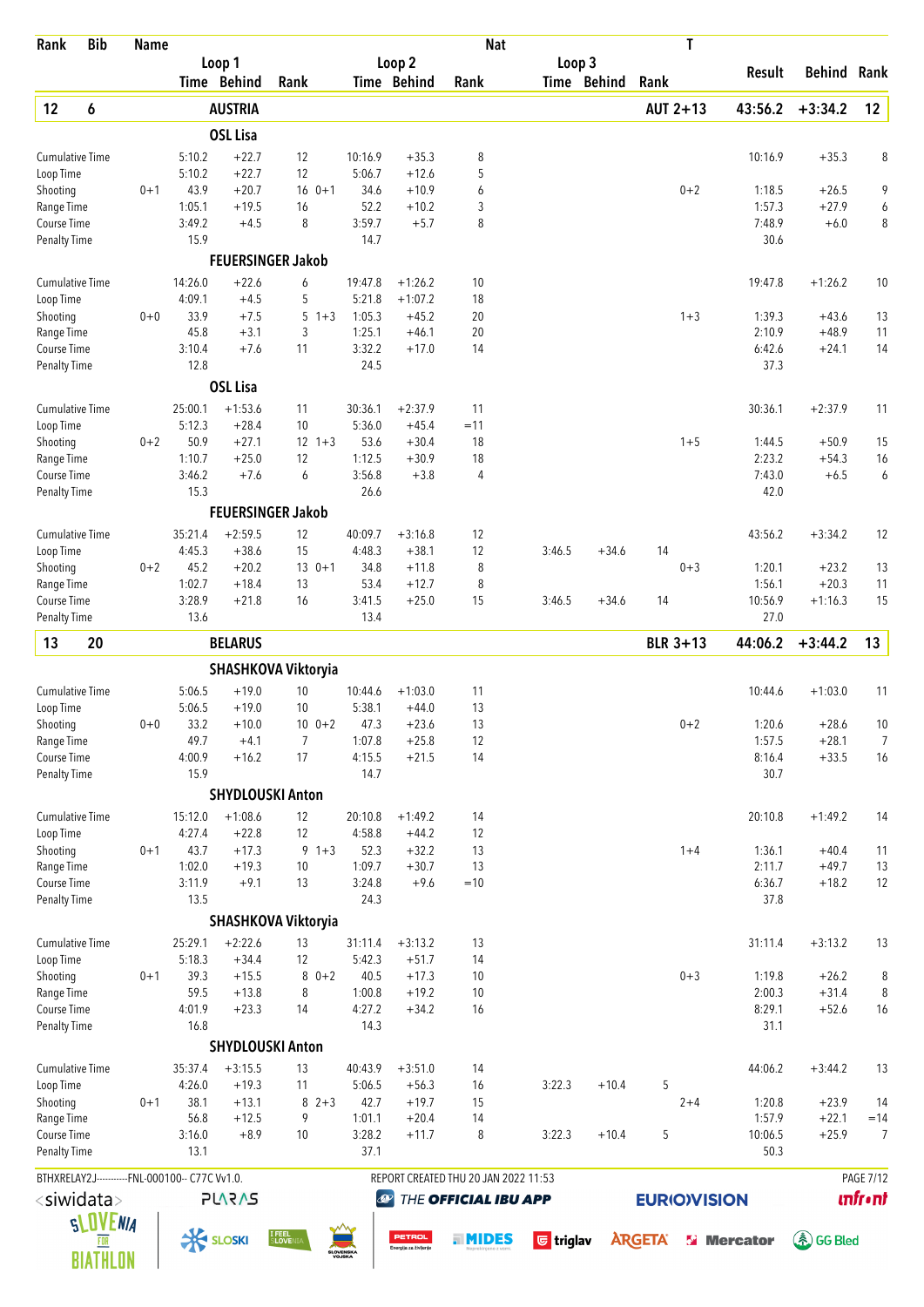| Rank                               | <b>Bib</b>            | <b>Name</b> |                                                |                        |                              |                     |                                        | <b>Nat</b>                           |                                 |             | T                  |                   |                      |                 |
|------------------------------------|-----------------------|-------------|------------------------------------------------|------------------------|------------------------------|---------------------|----------------------------------------|--------------------------------------|---------------------------------|-------------|--------------------|-------------------|----------------------|-----------------|
|                                    |                       |             |                                                | Loop 1<br>Time Behind  | Rank                         |                     | Loop <sub>2</sub><br>Time Behind       | Rank                                 | Loop 3                          | Time Behind | Rank               | Result            | Behind               | Rank            |
| 14                                 | 13                    |             |                                                | <b>ROMANIA</b>         |                              |                     |                                        |                                      |                                 |             | ROU 3+12           | 44:06.6           | $+3:44.6$            | 14              |
|                                    |                       |             |                                                | <b>MEZDREA Andreea</b> |                              |                     |                                        |                                      |                                 |             |                    |                   |                      |                 |
| <b>Cumulative Time</b>             |                       |             | 4:49.9                                         | $+2.4$                 | 2                            | 10:59.6             | $+1:18.0$                              | 14                                   |                                 |             |                    | 10:59.6           | $+1:18.0$            | 14              |
| Loop Time                          |                       |             | 4:49.9                                         | $+2.4$                 | 2                            | 6:09.7              | $+1:15.6$                              | 19                                   |                                 |             |                    |                   |                      |                 |
| Shooting                           |                       | $0 + 0$     | 23.2                                           | 0.0                    | $\mathbf{1}$<br>$1 + 3$      | 1:13.5              | $+49.8$                                | 20                                   |                                 |             | $1 + 3$            | 1:36.7            | $+44.7$              | 16              |
| Range Time<br>Course Time          |                       |             | 48.3<br>3:46.9                                 | $+2.7$<br>$+2.2$       | 4<br>3                       | 1:35.4<br>4:04.3    | $+53.4$<br>$+10.3$                     | 21<br>13                             |                                 |             |                    | 2:23.7<br>7:51.2  | $+54.3$<br>$+8.3$    | 17<br>10        |
| <b>Penalty Time</b>                |                       |             | 14.6                                           |                        |                              | 30.0                |                                        |                                      |                                 |             |                    | 44.7              |                      |                 |
|                                    |                       |             |                                                | <b>COLTEA George</b>   |                              |                     |                                        |                                      |                                 |             |                    |                   |                      |                 |
| <b>Cumulative Time</b>             |                       |             | 15:29.4                                        | $+1:26.0$              | 14                           | 19:49.0             | $+1:27.4$                              | 11                                   |                                 |             |                    | 19:49.0           | $+1:27.4$            | 11              |
| Loop Time                          |                       |             | 4:29.8                                         | $+25.2$                | 13                           | 4:19.6              | $+5.0$                                 | 3                                    |                                 |             |                    |                   |                      |                 |
| Shooting<br>Range Time             |                       | $0 + 2$     | 53.9<br>1:12.3                                 | $+27.5$<br>$+29.6$     | $150+0$<br>14                | 26.8<br>44.6        | $+6.7$<br>$+5.6$                       | 3<br>3                               |                                 |             | $0 + 2$            | 1:20.8<br>1:56.9  | $+25.1$<br>$+34.9$   | 9<br>9          |
| Course Time                        |                       |             | 3:04.9                                         | $+2.1$                 | $=$ 3                        | 3:22.7              | $+7.5$                                 | 8                                    |                                 |             |                    | 6:27.6            | $+9.1$               | 6               |
| <b>Penalty Time</b>                |                       |             | 12.6                                           |                        |                              | 12.2                |                                        |                                      |                                 |             |                    | 24.9              |                      |                 |
|                                    |                       |             |                                                | <b>MEZDREA Andreea</b> |                              |                     |                                        |                                      |                                 |             |                    |                   |                      |                 |
| <b>Cumulative Time</b>             |                       |             | 25:55.3                                        | $+2:48.8$              | 14                           | 31:44.6             | $+3:46.4$                              | 14                                   |                                 |             |                    | 31:44.6           | $+3:46.4$            | 14              |
| Loop Time                          |                       |             | 6:06.3                                         | $+1:22.4$              | 17                           | 5:49.3              | $+58.7$                                | 16                                   |                                 |             |                    |                   |                      |                 |
| Shooting<br>Range Time             |                       | $2 + 3$     | 1:02.8<br>1:24.1                               | $+39.0$<br>$+38.4$     | $16 \t 0+2$<br>16            | 45.8<br>1:07.6      | $+22.6$<br>$+26.0$                     | 14<br>15                             |                                 |             | $2 + 5$            | 1:48.7<br>2:31.7  | $+55.1$<br>$+1:02.8$ | 18<br>18        |
| Course Time                        |                       |             | 3:55.6                                         | $+17.0$                | 11                           | 4:26.9              | $+33.9$                                | 15                                   |                                 |             |                    | 8:22.5            | $+46.0$              | 15              |
| <b>Penalty Time</b>                |                       |             | 46.5                                           |                        |                              | 14.8                |                                        |                                      |                                 |             |                    | 1:01.4            |                      |                 |
|                                    |                       |             |                                                | <b>COLTEA George</b>   |                              |                     |                                        |                                      |                                 |             |                    |                   |                      |                 |
| <b>Cumulative Time</b>             |                       |             | 35:57.6                                        | $+3:35.7$              | 14                           | 40:39.0             | $+3:46.1$                              | 13                                   |                                 |             |                    | 44:06.6           | $+3:44.6$            | 14              |
| Loop Time                          |                       |             | 4:13.0                                         | $+6.3$                 | 3                            | 4:41.4              | $+31.2$                                | 10                                   | 3:27.6                          | $+15.7$     | $\overline{7}$     |                   |                      |                 |
| Shooting<br>Range Time             |                       | $0 + 0$     | 30.5<br>48.7                                   | $+5.5$<br>$+4.4$       | $50+2$<br>5                  | 42.5<br>1:02.3      | $+19.5$<br>$+21.6$                     | 14<br>15                             |                                 |             | $0 + 2$            | 1:13.1<br>1:51.0  | $+16.2$<br>$+15.2$   | 9<br>9          |
| Course Time                        |                       |             | 3:11.0                                         | $+3.9$                 | $=$ 5                        | 3:26.1              | $+9.6$                                 | $\overline{7}$                       | 3:27.6                          | $+15.7$     | $\overline{7}$     | 10:04.7           | $+24.1$              | 6               |
| <b>Penalty Time</b>                |                       |             | 13.3                                           |                        |                              | 13.0                |                                        |                                      |                                 |             |                    | 26.3              |                      |                 |
| 15                                 | 8                     |             |                                                | SWITZERLAND            |                              |                     |                                        |                                      |                                 |             | SUI 2+17           | 45:28.6           | $+5:06.6$            | 15              |
|                                    |                       |             |                                                |                        | <b>PERREN Marlene Sophie</b> |                     |                                        |                                      |                                 |             |                    |                   |                      |                 |
| Cumulative Time                    |                       |             | 5:10.8                                         | $+23.3$                | 13                           | 10:38.4             | $+56.8$                                | 10                                   |                                 |             |                    | 10:38.4           | $+56.8$              | 10              |
| Loop Time                          |                       |             | 5:10.8                                         | $+23.3$                | 13                           | 5:27.6              | $+33.5$                                | 9                                    |                                 |             |                    |                   |                      |                 |
| Shooting                           |                       | $0 + 1$     | 39.2                                           | $+16.0$                | $12 \t 0+3$                  | 51.4                | $+27.7$                                | 14                                   |                                 |             | $0 + 4$            | 1:30.7            | $+38.7$              | 14              |
| Range Time<br>Course Time          |                       |             | 1:00.5                                         | $+14.9$                | 13                           | 1:12.0              | $+30.0$                                | 13<br>11                             |                                 |             |                    | 2:12.5            | $+43.1$              | 13              |
| <b>Penalty Time</b>                |                       |             | 3:54.4<br>15.9                                 | $+9.7$                 | 13                           | 4:02.0<br>13.6      | $+8.0$                                 |                                      |                                 |             |                    | 7:56.4<br>29.5    | $+13.5$              | 12              |
|                                    |                       |             |                                                |                        | <b>DEMARMELS Silvano</b>     |                     |                                        |                                      |                                 |             |                    |                   |                      |                 |
| <b>Cumulative Time</b>             |                       |             | 15:45.9                                        | $+1:42.5$              | 15                           | 21:08.7             | $+2:47.1$                              | 15                                   |                                 |             |                    | 21:08.7           | $+2:47.1$            | 15              |
| Loop Time                          |                       |             | 5:07.5                                         | $+1:02.9$              | 17                           | 5:22.8              | $+1:08.2$                              | 19                                   |                                 |             |                    |                   |                      |                 |
| Shooting                           |                       | $1 + 3$     | 1:04.0                                         | $+37.6$                | $17 \t1+3$                   | 1:04.2              | $+44.1$                                | 18                                   |                                 |             | $2 + 6$            | 2:08.2            | $+1:12.5$            | 18              |
| Range Time                         |                       |             | 1:25.8                                         | $+43.1$                | 19                           | 1:24.5              | $+45.5$                                | 19                                   |                                 |             |                    | 2:50.3            | $+1:28.3$            | 21              |
| Course Time                        |                       |             | 3:16.2                                         | $+13.4$                | 16                           | 3:33.3              | $+18.1$                                | 15                                   |                                 |             |                    | 6:49.5            | $+31.0$              | 15              |
| <b>Penalty Time</b>                |                       |             | 25.5                                           |                        | <b>PERREN Marlene Sophie</b> | 25.0                |                                        |                                      |                                 |             |                    | 50.5              |                      |                 |
| <b>Cumulative Time</b>             |                       |             | 26:41.7                                        | $+3:35.2$              | 15                           | 32:06.9             | $+4:08.7$                              | 15                                   |                                 |             |                    | 32:06.9           | $+4:08.7$            | 15              |
| Loop Time                          |                       |             | 5:33.0                                         | $+49.1$                | 13                           | 5:25.2              | $+34.6$                                | 9                                    |                                 |             |                    |                   |                      |                 |
| Shooting                           |                       | $0 + 3$     | 1:00.0                                         | $+36.2$                | $140+1$                      | 36.5                | $+13.3$                                | 8                                    |                                 |             | $0 + 4$            | 1:36.6            | $+43.0$              | 11              |
| Range Time                         |                       |             | 1:21.4                                         | $+35.7$                | 15                           | 59.5                | $+17.9$                                | 9                                    |                                 |             |                    | 2:20.9            | $+52.0$              | 13              |
| Course Time<br><b>Penalty Time</b> |                       |             | 3:56.1<br>15.4                                 | $+17.5$                | 13                           | 4:11.7<br>14.0      | $+18.7$                                | 12                                   |                                 |             |                    | 8:07.8<br>29.4    | $+31.3$              | 12              |
|                                    |                       |             |                                                |                        | <b>DEMARMELS Silvano</b>     |                     |                                        |                                      |                                 |             |                    |                   |                      |                 |
| <b>Cumulative Time</b>             |                       |             | 37:08.8                                        | $+4:46.9$              | 15                           | 41:40.6             | $+4:47.7$                              | 15                                   |                                 |             |                    | 45:28.6           | $+5:06.6$            | 15              |
| Loop Time                          |                       |             | 5:01.9                                         | $+55.2$                | 18                           | 4:31.8              | $+21.6$                                | 5                                    | 3:48.0                          | $+36.1$     | 15                 |                   |                      |                 |
| Shooting                           |                       | $0 + 3$     | 1:06.3                                         | $+41.3$                | $190+0$                      | 29.9                | $+6.9$                                 | 6                                    |                                 |             | $0 + 3$            | 1:36.3            | $+39.4$              | 16              |
| Range Time                         |                       |             | 1:25.6                                         | $+41.3$                | 19                           | 49.7                | $+9.0$                                 | 6                                    |                                 |             |                    | 2:15.3            | $+39.5$              | 16              |
| Course Time<br>Penalty Time        |                       |             | 3:23.2<br>13.0                                 | $+16.1$                | 14                           | 3:28.5<br>13.5      | $+12.0$                                | 9                                    | 3:48.0                          | $+36.1$     | 15                 | 10:39.7<br>26.6   | $+59.1$              | 14              |
|                                    |                       |             | BTHXRELAY2J-----------FNL-000100-- C77C Vv1.0. |                        |                              |                     |                                        | REPORT CREATED THU 20 JAN 2022 11:53 |                                 |             |                    |                   |                      | PAGE 8/12       |
|                                    | <siwidata></siwidata> |             |                                                | <b>PLARAS</b>          |                              | $\bigcirc$          |                                        | THE OFFICIAL IBU APP                 |                                 |             | <b>EURIOVISION</b> |                   |                      | <b>unfr</b> •nt |
|                                    | <b>SLOVENIA</b>       |             |                                                |                        |                              |                     |                                        |                                      |                                 |             |                    |                   |                      |                 |
|                                    |                       |             | <b>K SLOSKI</b>                                |                        | I FEEL<br>SLOVENI            |                     | <b>PETROL</b><br>Energija za življenje | . MIDES                              | $\overline{\mathbf{G}}$ triglav |             | <b>ARGETA</b>      | <b>S</b> Mercator | (系) GG Bled          |                 |
|                                    | <b>BIATHLON</b>       |             |                                                |                        |                              | SLOVENSKA<br>VOJSKA |                                        |                                      |                                 |             |                    |                   |                      |                 |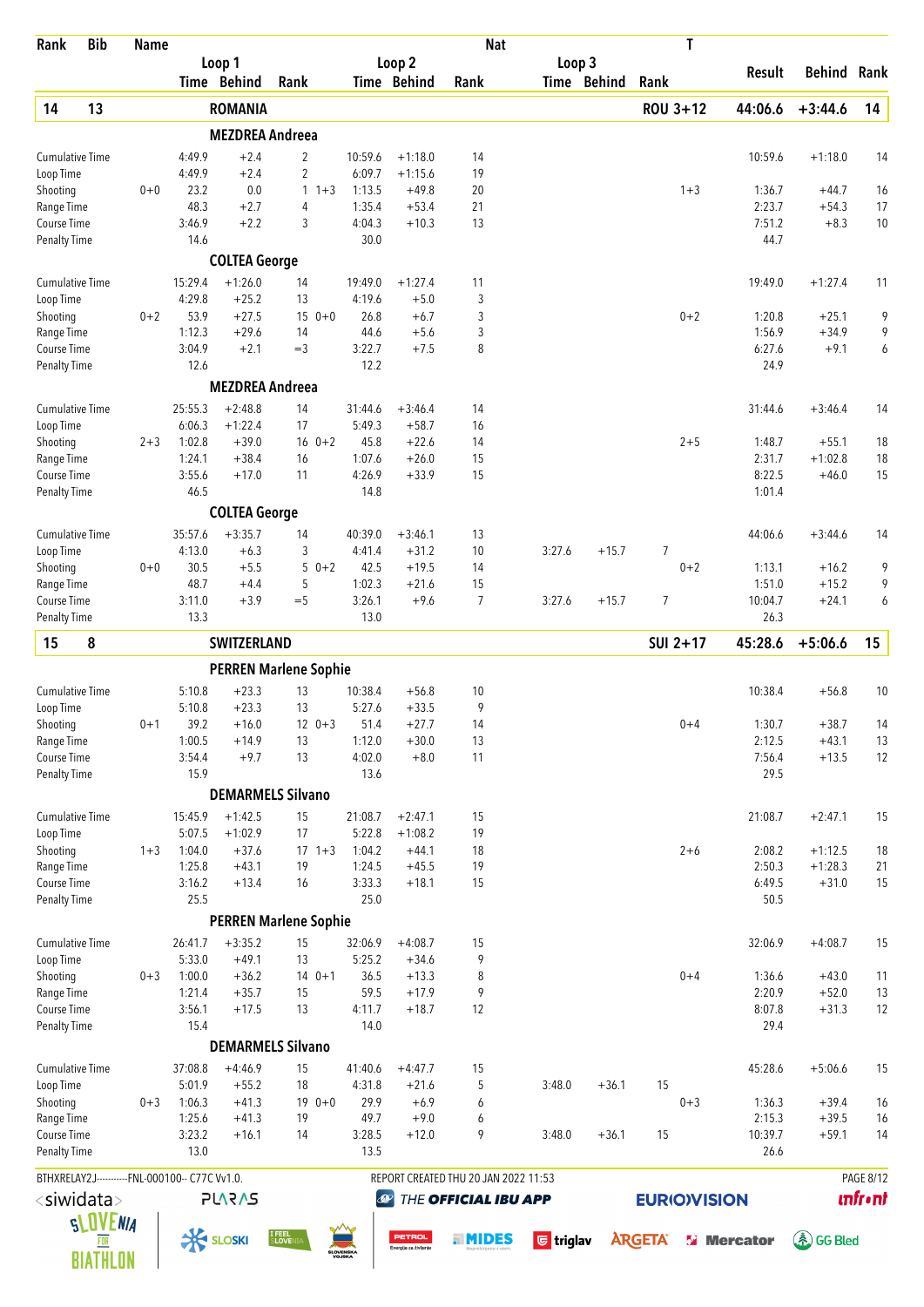| Rank                                | <b>Bib</b>              | <b>Name</b> |                                                |                          |                   |         |                     |                       | <b>Nat</b>                           |                                 |             | T                  |                    |                      |                 |
|-------------------------------------|-------------------------|-------------|------------------------------------------------|--------------------------|-------------------|---------|---------------------|-----------------------|--------------------------------------|---------------------------------|-------------|--------------------|--------------------|----------------------|-----------------|
|                                     |                         |             |                                                | Loop 1                   |                   |         |                     | Loop 2                |                                      | Loop 3                          |             |                    | Result             | Behind               | Rank            |
|                                     |                         |             |                                                | Time Behind              | Rank              |         |                     | Time Behind           | Rank                                 |                                 | Time Behind | Rank               |                    |                      |                 |
| 16                                  | $\overline{\mathbf{z}}$ |             |                                                | <b>SLOVENIA</b>          |                   |         |                     |                       |                                      |                                 |             | $SLO$ 4+13         | 47:41.0            | $+7:19.0$            | 16              |
|                                     |                         |             |                                                | <b>ZADRAVEC Teja</b>     |                   |         |                     |                       |                                      |                                 |             |                    |                    |                      |                 |
| <b>Cumulative Time</b><br>Loop Time |                         |             | 5:43.1<br>5:43.1                               | $+55.6$<br>$+55.6$       | 17<br>17          |         | 11:16.6<br>5:33.5   | $+1:35.0$<br>$+39.4$  | 16<br>11                             |                                 |             |                    | 11:16.6            | $+1:35.0$            | 16              |
| Shooting                            |                         | $1 + 3$     | 57.3                                           | $+34.1$                  | $210+1$           |         | 39.3                | $+15.6$               | 9                                    |                                 |             | $1 + 4$            | 1:36.6             | +44.6                | 15              |
| Range Time                          |                         |             | 1:20.7                                         | $+35.1$                  | 21                |         | 57.5                | $+15.5$               | $\overline{7}$                       |                                 |             |                    | 2:18.2             | $+48.8$              | 14              |
| Course Time                         |                         |             | 3:52.9                                         | $+8.2$                   | 12                |         | 4:21.6              | $+27.6$               | 16                                   |                                 |             |                    | 8:14.5             | $+31.6$              | 14              |
| <b>Penalty Time</b>                 |                         |             | 29.5                                           |                          |                   |         | 14.3                |                       |                                      |                                 |             |                    | 43.9               |                      |                 |
|                                     |                         |             |                                                | <b>GROSELJ SIMIC Ruj</b> |                   |         |                     |                       |                                      |                                 |             |                    |                    |                      |                 |
| <b>Cumulative Time</b>              |                         |             | 16:31.0                                        | $+2:27.6$                | 16                |         | 21:29.4             | $+3:07.8$             | 16                                   |                                 |             |                    | 21:29.4            | $+3:07.8$            | 16              |
| Loop Time<br>Shooting               |                         | $1 + 3$     | 5:14.4<br>1:09.0                               | $+1:09.8$<br>$+42.6$     | 20<br>$190+1$     |         | 4:58.4<br>42.3      | $+43.8$<br>$+22.2$    | 11<br>8                              |                                 |             | $1 + 4$            | 1:51.3             | $+55.6$              | 17              |
| Range Time                          |                         |             | 1:27.3                                         | $+44.6$                  | 20                |         | 1:01.3              | $+22.3$               | 11                                   |                                 |             |                    | 2:28.6             | $+1:06.6$            | $=16$           |
| Course Time                         |                         |             | 3:21.4                                         | $+18.6$                  | 17                |         | 3:43.8              | $+28.6$               | 19                                   |                                 |             |                    | 7:05.2             | $+46.7$              | 16              |
| <b>Penalty Time</b>                 |                         |             | 25.7                                           |                          |                   |         | 13.3                |                       |                                      |                                 |             |                    | 39.0               |                      |                 |
|                                     |                         |             |                                                | <b>ZADRAVEC Teja</b>     |                   |         |                     |                       |                                      |                                 |             |                    |                    |                      |                 |
| <b>Cumulative Time</b>              |                         |             | 27:53.4                                        | $+4:46.9$                | 16                |         | 33:44.2             | $+5:46.0$             | 16                                   |                                 |             |                    | 33:44.2            | $+5:46.0$            | 16              |
| Loop Time                           |                         |             | 6:24.0                                         | $+1:40.1$                | 20                |         | 5:50.8              | $+1:00.2$             | 18                                   |                                 |             |                    |                    |                      |                 |
| Shooting                            |                         | $2 + 3$     | 1:14.0                                         | $+50.2$                  | $21 \t 0+1$       |         | 47.8                | $+24.6$               | 15                                   |                                 |             | $2 + 4$            | 2:01.9             | $+1:08.3$            | 19              |
| Range Time                          |                         |             | 1:35.1                                         | $+49.4$                  | 21                |         | 1:06.5              | $+24.9$               | 14                                   |                                 |             |                    | 2:41.6             | $+1:12.7$            | 19              |
| Course Time<br><b>Penalty Time</b>  |                         |             | 4:02.5<br>46.3                                 | $+23.9$                  | 15                |         | 4:29.7<br>14.6      | $+36.7$               | 17                                   |                                 |             |                    | 8:32.2<br>1:00.9   | $+55.7$              | 17              |
|                                     |                         |             |                                                | <b>GROSELJ SIMIC Ruj</b> |                   |         |                     |                       |                                      |                                 |             |                    |                    |                      |                 |
|                                     |                         |             |                                                |                          |                   |         |                     |                       |                                      |                                 |             |                    |                    |                      |                 |
| <b>Cumulative Time</b><br>Loop Time |                         |             | 38:25.6<br>4:41.4                              | $+6:03.7$<br>$+34.7$     | 16<br>14          |         | 43:25.9<br>5:00.3   | $+6:33.0$<br>$+50.1$  | 16<br>15                             | 4:15.1                          | $+1:03.2$   | 19                 | 47:41.0            | $+7:19.0$            | 16              |
| Shooting                            |                         | $0 + 0$     | 40.0                                           | $+15.0$                  | 10                | $0 + 1$ | 39.8                | $+16.8$               | 12                                   |                                 |             | $0 + 1$            | 1:19.8             | $+22.9$              | 12              |
| Range Time                          |                         |             | 55.9                                           | $+11.6$                  | 8                 |         | 58.3                | $+17.6$               | 11                                   |                                 |             |                    | 1:54.2             | $+18.4$              | 10              |
| <b>Course Time</b>                  |                         |             | 3:31.8                                         | $+24.7$                  | 18                |         | 3:47.4              | $+30.9$               | 17                                   | 4:15.1                          | $+1:03.2$   | 19                 | 11:34.3            | $+1:53.7$            | 18              |
| <b>Penalty Time</b>                 |                         |             | 13.6                                           |                          |                   |         | 14.6                |                       |                                      |                                 |             |                    | 28.3               |                      |                 |
| 17                                  | 11                      |             |                                                | <b>BULGARIA</b>          |                   |         |                     |                       |                                      |                                 |             | <b>BUL 4+19</b>    | 50:01.3            | $+9:39.3$            | 17              |
|                                     |                         |             |                                                | YOLOVA Stefani           |                   |         |                     |                       |                                      |                                 |             |                    |                    |                      |                 |
| <b>Cumulative Time</b>              |                         |             | 6:08.5                                         | $+1:21.0$                | 20                |         | 12:01.4             | $+2:19.8$             | $18\,$                               |                                 |             |                    | 12:01.4            | $+2:19.8$            | 18              |
| Loop Time                           |                         |             | 6:08.5                                         | $+1:21.0$                | 20                |         | 5:52.9              | $+58.8$               | 15                                   |                                 |             |                    |                    |                      |                 |
| Shooting                            |                         | $1 + 3$     | 1:18.1                                         | $+54.9$                  | $22 \t 0+1$       |         | 46.0                | $+22.3$               | 12                                   |                                 |             | $1 + 4$            | 2:04.1             | $+1:12.1$            | 20              |
| Range Time                          |                         |             | 1:38.2                                         | $+52.6$                  | 22                |         | 1:21.2              | $+39.2$               | 17                                   |                                 |             |                    | 2:59.4             | $+1:30.0$            | 21              |
| Course Time                         |                         |             | 3:59.7                                         | $+15.0$                  | 15                |         | 4:16.4              | $+22.4$               | 15                                   |                                 |             |                    | 8:16.1             | $+33.2$              | 15              |
| <b>Penalty Time</b>                 |                         |             | 30.6                                           |                          |                   |         | 15.2                |                       |                                      |                                 |             |                    | 45.9               |                      |                 |
|                                     |                         |             |                                                | <b>TODOROV Nikolay</b>   |                   |         |                     |                       |                                      |                                 |             |                    |                    |                      |                 |
| <b>Cumulative Time</b>              |                         |             | 17:35.0                                        | $+3:31.6$                | 18                |         | 22:55.5             | $+4:33.9$             | 17                                   |                                 |             |                    | 22:55.5            | $+4:33.9$            | 17              |
| Loop Time                           |                         |             | 5:33.6                                         | $+1:29.0$                | 22                |         | 5:20.5              | $+1:05.9$             | 17                                   |                                 |             |                    |                    |                      |                 |
| Shooting                            |                         | $1 + 3$     | 1:23.6                                         | $+57.2$                  | $210+3$           |         | 1:04.3              | $+44.2$               | 19                                   |                                 |             | $1 + 6$            | 2:28.0             | $+1:32.3$            | 21              |
| Range Time<br>Course Time           |                         |             | 1:45.7<br>3:22.2                               | $+1:03.0$<br>$+19.4$     | 22<br>18          |         | 1:23.5<br>3:43.6    | $+44.5$<br>$+28.4$    | 18<br>18                             |                                 |             |                    | 3:09.2<br>7:05.8   | $+1:47.2$<br>$+47.3$ | 22<br>17        |
| <b>Penalty Time</b>                 |                         |             | 25.7                                           |                          |                   |         | 13.4                |                       |                                      |                                 |             |                    | 39.1               |                      |                 |
|                                     |                         |             |                                                | YOLOVA Stefani           |                   |         |                     |                       |                                      |                                 |             |                    |                    |                      |                 |
| <b>Cumulative Time</b>              |                         |             | 28:49.3                                        | $+5:42.8$                | 17                |         | 34:10.1             | $+6:11.9$             | 17                                   |                                 |             |                    | 34:10.1            | $+6:11.9$            | 17              |
| Loop Time                           |                         |             | 5:53.8                                         | $+1:09.9$                | 16                |         | 5:20.8              | $+30.2$               | 7                                    |                                 |             |                    |                    |                      |                 |
| Shooting                            |                         | $0 + 3$     | 1:10.8                                         | $+47.0$                  | $190+0$           |         | 33.8                | $+10.6$               | 6                                    |                                 |             | $0 + 3$            | 1:44.7             | $+51.1$              | 16              |
| Range Time                          |                         |             | 1:31.3                                         | $+45.6$                  | 19                |         | 52.9                | $+11.3$               | 7                                    |                                 |             |                    | 2:24.2             | $+55.3$              | 17              |
| Course Time                         |                         |             | 4:07.8                                         | $+29.2$                  | 17                |         | 4:14.2              | $+21.2$               | 14                                   |                                 |             |                    | 8:22.0             | $+45.5$              | 14              |
| <b>Penalty Time</b>                 |                         |             | 14.6                                           |                          |                   |         | 13.7                |                       |                                      |                                 |             |                    | 28.4               |                      |                 |
|                                     |                         |             |                                                | <b>TODOROV Nikolay</b>   |                   |         |                     |                       |                                      |                                 |             |                    |                    |                      |                 |
| <b>Cumulative Time</b>              |                         |             | 39:56.0                                        | $+7:34.1$                | 17                |         | 45:43.0             | $+8:50.1$             | 17                                   |                                 |             |                    | 50:01.3            | $+9:39.3$            | 17              |
| Loop Time                           |                         |             | 5:45.9<br>1:16.6                               | $+1:39.2$<br>$+51.6$     | 21<br>$20 \t1+3$  |         | 5:47.0<br>59.5      | $+1:36.8$<br>$+36.5$  | 19<br>18                             | 4:18.3                          | $+1:06.4$   | 20<br>$2 + 6$      | 2:16.1             | $+1:19.2$            | 19              |
| Shooting<br>Range Time              |                         | $1 + 3$     | 1:38.2                                         | $+53.9$                  | 20                |         | 1:20.0              | $+39.3$               | 18                                   |                                 |             |                    | 2:58.2             | $+1:22.4$            | 19              |
| Course Time                         |                         |             | 3:40.5                                         | $+33.4$                  | 20                |         | 3:56.2              | $+39.7$               | 18                                   | 4:18.3                          | $+1:06.4$   | 20                 | 11:55.0            | $+2:14.4$            | 19              |
| <b>Penalty Time</b>                 |                         |             | 27.2                                           |                          |                   |         | 30.7                |                       |                                      |                                 |             |                    | 58.0               |                      |                 |
|                                     |                         |             | BTHXRELAY2J-----------FNL-000100-- C77C Vv1.0. |                          |                   |         |                     |                       | REPORT CREATED THU 20 JAN 2022 11:53 |                                 |             |                    |                    |                      | PAGE 9/12       |
| <siwidata></siwidata>               |                         |             |                                                | <b>PLARAS</b>            |                   |         | $\bigcirc$          |                       | THE OFFICIAL IBU APP                 |                                 |             | <b>EURIOVISION</b> |                    |                      | <b>Infr</b> •nt |
|                                     |                         |             |                                                |                          |                   |         |                     |                       |                                      |                                 |             |                    |                    |                      |                 |
|                                     | <b>SLOVENIA</b>         |             |                                                | <b>K SLOSKI</b>          | I FEEL<br>SLOVEN: |         |                     | <b>PETROL</b>         | . MIDES                              | $\overline{\mathbf{G}}$ triglav |             | <b>ARGETA</b>      | <b>Si</b> Mercator | (《 GG Bled           |                 |
|                                     | BIATHLON                |             |                                                |                          |                   |         | SLOVENSKA<br>VOJSKA | Energija za življenje |                                      |                                 |             |                    |                    |                      |                 |
|                                     |                         |             |                                                |                          |                   |         |                     |                       |                                      |                                 |             |                    |                    |                      |                 |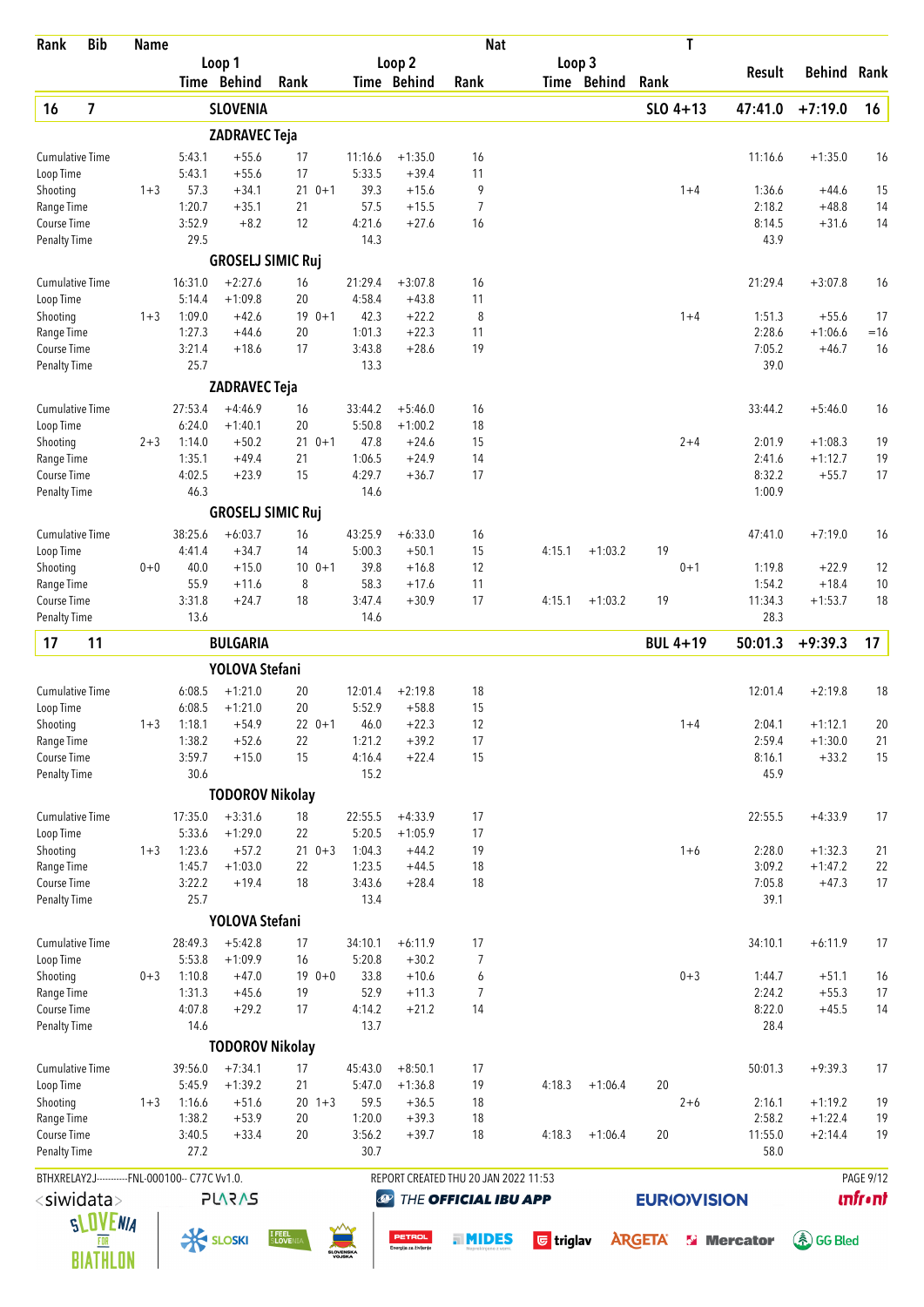| Rank                                             | <b>Bib</b>      | Name    |                  |                          |                                  |                  |                                        | <b>Nat</b>                           |                                 |             | T                  |                    |                        |                |
|--------------------------------------------------|-----------------|---------|------------------|--------------------------|----------------------------------|------------------|----------------------------------------|--------------------------------------|---------------------------------|-------------|--------------------|--------------------|------------------------|----------------|
|                                                  |                 |         |                  | Loop 1<br>Time Behind    | Rank                             |                  | Loop 2<br>Time Behind                  | Rank                                 | Loop 3                          | Time Behind | Rank               | Result             | Behind                 | Rank           |
| 18                                               | 18              |         |                  | <b>MONGOLIA</b>          |                                  |                  |                                        |                                      |                                 |             | MGL 3+15           |                    | $50:22.4 + 10:00.4$    | 18             |
|                                                  |                 |         |                  |                          | <b>CHULUUNBAT Byambasuren</b>    |                  |                                        |                                      |                                 |             |                    |                    |                        |                |
| Cumulative Time                                  |                 |         | 5:37.0           | $+49.5$                  | 16                               | 11:42.0          | $+2:00.4$                              | 17                                   |                                 |             |                    | 11:42.0            | $+2:00.4$              | 17             |
| Loop Time                                        |                 |         | 5:37.0           | $+49.5$                  | 16                               | 6:05.0           | $+1:10.9$                              | 16                                   |                                 |             |                    |                    |                        |                |
| Shooting                                         |                 | $0 + 1$ | 42.0             | $+18.8$                  | $150+0$                          | 24.8             | $+1.1$                                 | 2                                    |                                 |             | $0 + 1$            | 1:06.8             | $+14.8$                | 4              |
| Range Time                                       |                 |         | 1:04.4           | $+18.8$                  | 14                               | 58.1             | $+16.1$                                | 8                                    |                                 |             |                    | 2:02.5             | $+33.1$                | 9              |
| Course Time<br><b>Penalty Time</b>               |                 |         | 4:15.4<br>17.1   | $+30.7$                  | 18                               | 4:51.7<br>15.2   | $+57.7$                                | 21                                   |                                 |             |                    | 9:07.1<br>32.3     | $+1:24.2$              | 19             |
|                                                  |                 |         |                  |                          | <b>BOLDBAATAR Ankhbold</b>       |                  |                                        |                                      |                                 |             |                    |                    |                        |                |
| <b>Cumulative Time</b>                           |                 |         | 17:06.3          | $+3:02.9$                | 17                               | 22:56.8          | $+4:35.2$                              | 18                                   |                                 |             |                    | 22:56.8            | $+4:35.2$              | 18             |
| Loop Time                                        |                 |         | 5:24.3           | $+1:19.7$                | 21                               | 5:50.5           | $+1:35.9$                              | 21                                   |                                 |             |                    |                    |                        |                |
| Shooting<br>Range Time                           |                 | $1 + 3$ | 53.8<br>1:15.1   | $+27.4$<br>$+32.4$       | $14 + 3$<br>15                   | 52.7<br>1:13.5   | $+32.6$<br>$+34.5$                     | 14<br>16                             |                                 |             | $2 + 6$            | 1:46.6<br>2:28.6   | $+50.9$<br>$+1:06.6$   | 15<br>$=16$    |
| <b>Course Time</b>                               |                 |         | 3:38.9           | $+36.1$                  | 21                               | 4:08.9           | $+53.7$                                | 22                                   |                                 |             |                    | 7:47.8             | $+1:29.3$              | 22             |
| <b>Penalty Time</b>                              |                 |         | 30.3             |                          |                                  | 28.1             |                                        |                                      |                                 |             |                    | 58.4               |                        |                |
|                                                  |                 |         |                  |                          | <b>CHULUUNBAT Byambasuren</b>    |                  |                                        |                                      |                                 |             |                    |                    |                        |                |
| <b>Cumulative Time</b>                           |                 |         | 29:07.7          | $+6:01.2$                | 18                               | 35:47.6          | $+7:49.4$                              | 18                                   |                                 |             |                    | 35:47.6            | $+7:49.4$              | 18             |
| Loop Time                                        |                 |         | 6:10.9           | $+1:27.0$                | 18                               | 6:39.9           | $+1:49.3$                              | 20                                   |                                 |             |                    |                    |                        |                |
| Shooting<br>Range Time                           |                 | $0 + 3$ | 1:13.2<br>1:28.4 | $+49.4$<br>$+42.7$       | $20 \t1+3$<br>18                 | 1:02.2<br>1:15.9 | $+39.0$<br>$+34.3$                     | 21<br>20                             |                                 |             | $1 + 6$            | 2:15.5<br>2:44.3   | $+1:21.9$<br>$+1:15.4$ | 21<br>20       |
| <b>Course Time</b>                               |                 |         | 4:25.1           | $+46.5$                  | 19                               | 4:51.3           | $+58.3$                                | 21                                   |                                 |             |                    | 9:16.4             | $+1:39.9$              | 19             |
| <b>Penalty Time</b>                              |                 |         | 17.3             |                          |                                  | 32.6             |                                        |                                      |                                 |             |                    | 49.9               |                        |                |
|                                                  |                 |         |                  |                          | <b>BOLDBAATAR Ankhbold</b>       |                  |                                        |                                      |                                 |             |                    |                    |                        |                |
| <b>Cumulative Time</b>                           |                 |         | 41:10.8          | $+8:48.9$                | 18                               | 46:22.4          | $+9:29.5$                              | 18                                   |                                 |             |                    | 50:22.4            | $+10:00.4$             | 18             |
| Loop Time                                        |                 |         | 5:23.2           | $+1:16.5$                | 19                               | 5:11.6           | $+1:01.4$                              | 17                                   | 4:00.0                          | $+48.1$     | 18                 |                    |                        |                |
| Shooting<br>Range Time                           |                 | $0 + 2$ | 57.5<br>1:12.8   | $+32.5$<br>$+28.5$       | $180+0$<br>18                    | 24.1<br>43.5     | $+1.1$<br>$+2.8$                       | 3<br>3                               |                                 |             | $0 + 2$            | 1:21.7<br>1:56.3   | $+24.8$<br>$+20.5$     | 15<br>12       |
| Course Time                                      |                 |         | 3:55.4           | $+48.3$                  | 21                               | 4:13.7           | $+57.2$                                | 20                                   | 4:00.0                          | $+48.1$     | 18                 | 12:09.1            | $+2:28.5$              | 20             |
| <b>Penalty Time</b>                              |                 |         | 15.0             |                          |                                  | 14.4             |                                        |                                      |                                 |             |                    | 29.4               |                        |                |
| 19                                               | 14              |         |                  | <b>GREECE</b>            |                                  |                  |                                        |                                      |                                 |             | GRE 6+15           |                    | $58:45.9 + 18:23.9$    | 19             |
|                                                  |                 |         |                  |                          | <b>CHARALAMPIDOU Konstantina</b> |                  |                                        |                                      |                                 |             |                    |                    |                        |                |
| Cumulative Time                                  |                 |         | 5:45.4           | $+57.9$                  | 18                               |                  | 20:44.5 +11:02.9                       | 21                                   |                                 |             |                    | 20:44.5            | $+11:02.9$             | 21             |
| Loop Time                                        |                 |         | 5:45.4           | $+57.9$                  | 18                               |                  | 14:59.1 +10:05.0                       | 22                                   |                                 |             |                    |                    |                        |                |
| Shooting                                         |                 | $0+0$   | 39.4             | $+16.2$                  | $13 \t5 + 3$                     | 58.2             | $+34.5$                                | 17                                   |                                 |             | $5 + 3$            | 1:37.6             | $+45.6$                | 17             |
| Range Time<br>Course Time                        |                 |         | 1:04.8           | $+19.2$                  | 15                               | 1:21.8           | $+39.8$                                | 18                                   |                                 |             |                    | 2:26.6             | $+57.2$                | 19             |
| <b>Penalty Time</b>                              |                 |         | 4:23.6<br>16.9   | $+38.9$                  | 19                               | 4:36.3<br>9:00.9 | $+42.3$                                | 18                                   |                                 |             |                    | 8:59.9<br>9:17.9   | $+1:17.0$              | 18             |
|                                                  |                 |         |                  | <b>GASTIS Athanasios</b> |                                  |                  |                                        |                                      |                                 |             |                    |                    |                        |                |
| <b>Cumulative Time</b>                           |                 |         |                  | $25:57.0 +11:53.6$       | 21                               |                  | $31:25.7 + 13:04.1$                    | 21                                   |                                 |             |                    | 31:25.7            | $+13:04.1$             | 21             |
| Loop Time                                        |                 |         | 5:12.5           | $+1:07.9$                | 19                               | 5:28.7           | $+1:14.1$                              | 20                                   |                                 |             |                    |                    |                        |                |
| Shooting                                         |                 | $0 + 1$ | 1:27.0           | $+1:00.6$                | $220+2$                          | 1:10.1           | $+50.0$                                | 21                                   |                                 |             | $0 + 3$            | 2:37.1             | $+1:41.4$              | 22             |
| Range Time                                       |                 |         | 1:18.1           | $+35.4$                  | 17                               | 1:28.4           | $+49.4$                                | 21                                   |                                 |             |                    | 2:46.5             | $+1:24.5$              | 19             |
| Course Time                                      |                 |         | 3:40.7<br>13.6   | $+37.9$                  | 22                               | 3:47.6<br>12.7   | $+32.4$                                | 20                                   |                                 |             |                    | 7:28.3<br>26.3     | $+1:09.8$              | 21             |
| <b>Penalty Time</b>                              |                 |         |                  |                          | <b>CHARALAMPIDOU Konstantina</b> |                  |                                        |                                      |                                 |             |                    |                    |                        |                |
| <b>Cumulative Time</b>                           |                 |         |                  | $37:14.9$ +14:08.4       | 20                               |                  | $43:03.5 +15:05.3$                     | 20                                   |                                 |             |                    | 43:03.5            | $+15:05.3$             | 20             |
| Loop Time                                        |                 |         | 5:49.2           | $+1:05.3$                | 15                               | 5:48.6           | $+58.0$                                | 15                                   |                                 |             |                    |                    |                        |                |
| Shooting                                         |                 | $0 + 2$ | 1:00.4           | $+36.6$                  | $15 \t 0+1$                      | 42.8             | $+19.6$                                | 11                                   |                                 |             | $0 + 3$            | 1:43.2             | $+49.6$                | 14             |
| Range Time                                       |                 |         | 1:16.3           | $+30.6$                  | 13                               | 1:03.5           | $+21.9$                                | 11                                   |                                 |             |                    | 2:19.8             | $+50.9$                | 12             |
| Course Time                                      |                 |         | 4:16.8           | $+38.2$                  | 18                               | 4:29.9           | $+36.9$                                | 18                                   |                                 |             |                    | 8:46.7             | $+1:10.2$              | 18             |
| <b>Penalty Time</b>                              |                 |         | 16.1             | <b>GASTIS Athanasios</b> |                                  | 15.2             |                                        |                                      |                                 |             |                    | 31.3               |                        |                |
| <b>Cumulative Time</b>                           |                 |         |                  | $48:43.7$ +16:21.8       | 20                               |                  | $54:54.1 + 18:01.2$                    | 19                                   |                                 |             |                    | 58:45.9            | $+18:23.9$             | 19             |
| Loop Time                                        |                 |         | 5:40.2           | $+1:33.5$                | 20                               | 6:10.4           | $+2:00.2$                              | 20                                   | 3:51.8                          | $+39.9$     | 16                 |                    |                        |                |
| Shooting                                         |                 | $0 + 3$ | 1:28.9           | $+1:03.9$                | $21 \t1+3$                       | 1:26.2           | $+1:03.2$                              | 20                                   |                                 |             | $1 + 6$            | 2:55.1             | $+1:58.2$              | 20             |
| Range Time                                       |                 |         | 1:46.8           | $+1:02.5$                | 21                               | 1:45.2           | $+1:04.5$                              | 20                                   |                                 |             |                    | 3:32.0             | $+1:56.2$              | 20             |
| Course Time<br><b>Penalty Time</b>               |                 |         | 3:39.5<br>13.8   | $+32.4$                  | 19                               | 3:58.1<br>27.0   | $+41.6$                                | 19                                   | 3:51.8                          | $+39.9$     | 16                 | 11:29.4<br>40.9    | $+1:48.8$              | 17             |
| BTHXRELAY2J ---------- FNL-000100 -- C77C Vv1.0. |                 |         |                  |                          |                                  |                  |                                        | REPORT CREATED THU 20 JAN 2022 11:53 |                                 |             |                    |                    |                        | PAGE 10/12     |
| <siwidata></siwidata>                            |                 |         |                  | <b>PLARAS</b>            |                                  |                  | $\bigcirc$                             | THE OFFICIAL IBU APP                 |                                 |             | <b>EURIOVISION</b> |                    |                        | <b>unfront</b> |
|                                                  | <b>SLOVENIA</b> |         |                  |                          |                                  |                  |                                        |                                      |                                 |             |                    |                    |                        |                |
|                                                  |                 |         |                  | <b>K SLOSKI</b>          | <b>I FEEL</b><br>SLOVENI         |                  | <b>PETROL</b><br>Energija za življenje | . MIDES                              | $\overline{\mathbf{G}}$ triglav |             | <b>ARGETA</b>      | <b>Si</b> Mercator | ි GG Bled              |                |
|                                                  | BIATHLON        |         |                  |                          |                                  | <b>SLOVENSKA</b> |                                        |                                      |                                 |             |                    |                    |                        |                |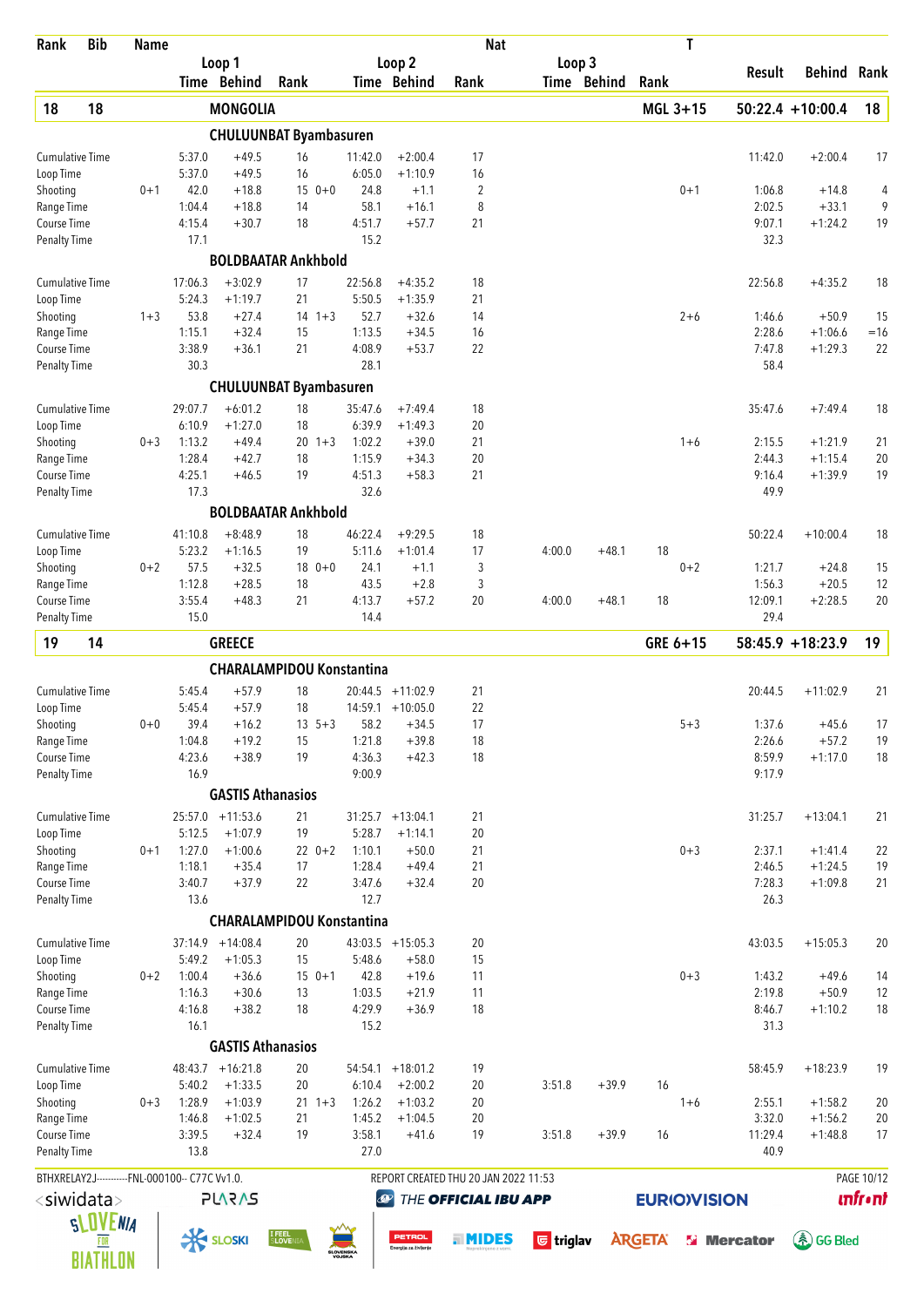| Rank                                | <b>Bib</b> | <b>Name</b> |                                                |                                   |                   |             |                   |                                        | <b>Nat</b>                           |                  |                       |               | T                  |                    |                     |                |
|-------------------------------------|------------|-------------|------------------------------------------------|-----------------------------------|-------------------|-------------|-------------------|----------------------------------------|--------------------------------------|------------------|-----------------------|---------------|--------------------|--------------------|---------------------|----------------|
|                                     |            |             |                                                | Loop 1<br>Time Behind             | Rank              |             |                   | Loop 2<br>Time Behind                  | Rank                                 |                  | Loop 3<br>Time Behind | Rank          |                    | Result             | Behind              | Rank           |
| 20                                  | 19         |             |                                                | <b>MOLDOVA</b>                    |                   |             |                   |                                        |                                      |                  |                       | $MDA$ 5+6     |                    |                    | $59:04.0 + 18:42.0$ | 20             |
|                                     |            |             |                                                | <b>CEBOTARI Antonia-Alexandra</b> |                   |             |                   |                                        |                                      |                  |                       |               |                    |                    |                     |                |
| <b>Cumulative Time</b>              |            |             |                                                | $16:25.2 + 11:37.7$               | 22                |             |                   | $22:30.7 + 12:49.1$                    | 22                                   |                  |                       |               |                    | 22:30.7            | $+12:49.1$          | 22             |
| Loop Time                           |            |             |                                                | $16:25.2 + 11:37.7$               | 22                |             | 6:05.5            | $+1:11.4$                              | 17                                   |                  |                       |               |                    |                    |                     |                |
| Shooting                            |            | $5 + 0$     | 50.2                                           | $+27.0$                           |                   | $18 \t 0+0$ | 25.0              | $+1.3$                                 | 3                                    |                  |                       |               | $5 + 0$            | 1:15.2             | $+23.2$             | 8              |
| Range Time                          |            |             | 1:12.9                                         | $+27.3$                           | 19                |             | 1:05.4            | $+23.4$                                | 11                                   |                  |                       |               |                    | 2:18.3             | $+48.9$             | 15             |
| Course Time                         |            |             | 4:25.0                                         | $+40.3$                           | 20                |             | 4:44.3            | $+50.3$                                | 20                                   |                  |                       |               |                    | 9:09.3             | $+1:26.4$           | 20             |
| <b>Penalty Time</b>                 |            |             | 10:47.2                                        |                                   |                   |             | 15.8              |                                        |                                      |                  |                       |               |                    | 11:03.1            |                     |                |
|                                     |            |             |                                                | <b>SENDREA Victor</b>             |                   |             |                   |                                        |                                      |                  |                       |               |                    |                    |                     |                |
| <b>Cumulative Time</b>              |            |             | 5:09.6                                         | $27:40.3 + 13:36.9$<br>$+1:05.0$  | 22<br>18          |             | 5:06.0            | $32:46.3 + 14:24.7$<br>$+51.4$         | 22<br>14                             |                  |                       |               |                    | 32:46.3            | $+14:24.7$          | 22             |
| Loop Time<br>Shooting               |            | $0 + 2$     | 1:14.4                                         | $+48.0$                           | 20                | $0+0$       | 54.3              | $+34.2$                                | 15                                   |                  |                       |               | $0 + 2$            | 2:08.7             | $+1:13.0$           | 19             |
| Range Time                          |            |             | 1:31.7                                         | $+49.0$                           | 21                |             | 1:12.1            | $+33.1$                                | 15                                   |                  |                       |               |                    | 2:43.8             | $+1:21.8$           | 18             |
| Course Time                         |            |             | 3:25.4                                         | $+22.6$                           | 19                |             | 3:41.3            | $+26.1$                                | 16                                   |                  |                       |               |                    | 7:06.7             | $+48.2$             | 18             |
| <b>Penalty Time</b>                 |            |             | 12.4                                           |                                   |                   |             | 12.5              |                                        |                                      |                  |                       |               |                    | 25.0               |                     |                |
|                                     |            |             |                                                | <b>CEBOTARI Antonia-Alexandra</b> |                   |             |                   |                                        |                                      |                  |                       |               |                    |                    |                     |                |
| <b>Cumulative Time</b>              |            |             |                                                | $39:05.2 + 15:58.7$               | 22                |             | 44:57.3           | $+16:59.1$                             | 21                                   |                  |                       |               |                    | 44:57.3            | $+16:59.1$          | 21             |
| Loop Time                           |            |             | 6:18.9                                         | $+1:35.0$                         | 19                |             | 5:52.1            | $+1:01.5$                              | 19                                   |                  |                       |               |                    |                    |                     |                |
| Shooting                            |            | $0 + 2$     | 1:05.5                                         | $+41.7$                           |                   | $170+0$     | 39.3              | $+16.1$                                | 9                                    |                  |                       |               | $0 + 2$            | 1:44.9             | $+51.3$             | 17             |
| Range Time                          |            |             | 1:27.5                                         | $+41.8$                           | 17                |             | 52.1              | $+10.5$                                | 6                                    |                  |                       |               |                    | 2:19.6             | $+50.7$             | 11             |
| Course Time<br><b>Penalty Time</b>  |            |             | 4:34.4<br>16.9                                 | $+55.8$                           | 21                |             | 4:44.5<br>15.4    | $+51.5$                                | 19                                   |                  |                       |               |                    | 9:18.9<br>32.4     | $+1:42.4$           | 20             |
|                                     |            |             |                                                | <b>SENDREA Victor</b>             |                   |             |                   |                                        |                                      |                  |                       |               |                    |                    |                     |                |
|                                     |            |             |                                                |                                   |                   |             |                   |                                        |                                      |                  |                       |               |                    |                    |                     |                |
| <b>Cumulative Time</b>              |            |             | 49:48.3                                        | $+17:26.4$                        | 21                |             | 55:07.3           | $+18:14.4$                             | 20                                   |                  |                       |               |                    | 59:04.0            | $+18:42.0$          | 20             |
| Loop Time<br>Shooting               |            | $0 + 0$     | 4:51.0<br>48.4                                 | $+44.3$<br>$+23.4$                | 16                | $16 \t 0+2$ | 5:19.0<br>1:01.8  | $+1:08.8$<br>$+38.8$                   | 18<br>19                             | 3:56.7           | $+44.8$               | 17            | $0 + 2$            | 1:50.2             | $+53.3$             | 18             |
| Range Time                          |            |             | 1:08.7                                         | $+24.4$                           | 16                |             | 1:20.8            | $+40.1$                                | 19                                   |                  |                       |               |                    | 2:29.5             | $+53.7$             | 18             |
| Course Time                         |            |             | 3:28.4                                         | $+21.3$                           | 15                |             | 3:45.5            | $+29.0$                                | 16                                   | 3:56.7           | $+44.8$               | 17            |                    | 11:10.6            | $+1:30.0$           | 16             |
| <b>Penalty Time</b>                 |            |             | 13.9                                           |                                   |                   |             | 12.7              |                                        |                                      |                  |                       |               |                    | 26.6               |                     |                |
| 21                                  | 15         |             |                                                | <b>BOSNIA AND HERZEGOVINA</b>     |                   |             |                   |                                        |                                      |                  |                       | <b>BIH</b>    |                    | LAP                |                     | 21             |
|                                     |            |             |                                                |                                   |                   |             |                   |                                        |                                      |                  |                       |               |                    |                    |                     |                |
|                                     |            |             |                                                | <b>VOJINOVIC Anastasija</b>       |                   |             |                   |                                        |                                      |                  |                       |               |                    |                    |                     |                |
| Cumulative Time                     |            |             | 5:58.0<br>5:58.0                               | $+1:10.5$<br>$+1:10.5$            | 19<br>19          |             | 12:52.1<br>6:54.1 | $+3:10.5$<br>$+2:00.0$                 | 19<br>20                             |                  |                       |               |                    | 12:52.1            | $+3:10.5$           | 19             |
| Loop Time<br>Shooting               |            | $0 + 1$     | 44.6                                           | $+21.4$                           |                   | $17 \t1+3$  | 1:32.5            | $+1:08.8$                              | 21                                   |                  |                       |               | $1+4$              | 2:17.2             | $+1:25.2$           | 21             |
| Range Time                          |            |             | 1:08.3                                         | $+22.7$                           | 17                |             | 1:31.6            | $+49.6$                                | 20                                   |                  |                       |               |                    | 2:39.9             | $+1:10.5$           | 20             |
| Course Time                         |            |             | 4:33.9                                         | $+49.2$                           | 22                |             | 4:52.8            | $+58.8$                                | 22                                   |                  |                       |               |                    | 9:26.7             | $+1:43.8$           | 22             |
| <b>Penalty Time</b>                 |            |             | 15.8                                           |                                   |                   |             | 29.6              |                                        |                                      |                  |                       |               |                    | 45.4               |                     |                |
|                                     |            |             |                                                | <b>LALOVIC Uros</b>               |                   |             |                   |                                        |                                      |                  |                       |               |                    |                    |                     |                |
| <b>Cumulative Time</b>              |            |             | 17:49.6                                        | $+3:46.2$                         | 19                |             | 23:42.1           | $+5:20.5$                              | 19                                   |                  |                       |               |                    | 23:42.1            | $+5:20.5$           | 19             |
| Loop Time                           |            |             | 4:57.5                                         | $+52.9$                           | 16                |             | 5:52.5            | $+1:37.9$                              | 22                                   |                  |                       |               |                    |                    |                     |                |
| Shooting                            |            | $0 + 2$     | 57.8                                           | $+31.4$                           |                   | $16 \t2+3$  | 1:12.6            | $+52.5$                                | 22                                   |                  |                       |               | $2 + 5$            | 2:10.4             | $+1:14.7$           | 20             |
| Range Time                          |            |             | 1:16.6                                         | $+33.9$                           | 16                |             | 1:30.8            | $+51.8$                                | 22                                   |                  |                       |               |                    | 2:47.4             | $+1:25.4$           | 20             |
| Course Time<br><b>Penalty Time</b>  |            |             | 3:27.9<br>13.0                                 | $+25.1$                           | 20                |             | 3:43.0<br>38.7    | $+27.8$                                | 17                                   |                  |                       |               |                    | 7:10.9<br>51.7     | $+52.4$             | 19             |
|                                     |            |             |                                                | <b>VOJINOVIC Anastasija</b>       |                   |             |                   |                                        |                                      |                  |                       |               |                    |                    |                     |                |
|                                     |            |             |                                                |                                   |                   |             |                   |                                        |                                      |                  |                       |               |                    |                    |                     |                |
| <b>Cumulative Time</b><br>Loop Time |            |             | 30:48.6<br>7:06.5                              | $+7:42.1$<br>$+2:22.6$            | 19<br>21          |             | 37:39.8<br>6:51.2 | $+9:41.6$<br>$+2:00.6$                 | 19<br>21                             |                  |                       |               |                    | 37:39.8            | $+9:41.6$           | 19             |
| Shooting                            |            | $2 + 3$     | 1:08.3                                         | $+44.5$                           |                   | $18 \t 0+2$ | 57.7              | $+34.5$                                | 20                                   |                  |                       |               | $2 + 5$            | 2:06.0             | $+1:12.4$           | 20             |
| Range Time                          |            |             | 1:32.0                                         | $+46.3$                           | 20                |             | 1:18.5            | $+36.9$                                | 21                                   |                  |                       |               |                    | 2:50.5             | $+1:21.6$           | 21             |
| Course Time                         |            |             | 4:44.6                                         | $+1:06.0$                         | 22                |             | 5:17.4            | $+1:24.4$                              | 22                                   |                  |                       |               |                    | 10:02.0            | $+2:25.5$           | 22             |
| <b>Penalty Time</b>                 |            |             | 49.9                                           |                                   |                   |             | 15.2              |                                        |                                      |                  |                       |               |                    | 1:05.1             |                     |                |
|                                     |            |             |                                                | <b>LALOVIC Uros</b>               |                   |             |                   |                                        |                                      |                  |                       |               |                    |                    |                     |                |
| Cumulative Time                     |            |             |                                                | $42:36.8$ +10:14.9                | 19                |             |                   |                                        |                                      |                  |                       |               |                    |                    |                     |                |
| Loop Time                           |            |             | 4:57.0                                         | $+50.3$                           | 17                |             |                   |                                        |                                      |                  |                       |               |                    |                    |                     |                |
| Shooting                            |            | $0 + 2$     | 52.5                                           | $+27.5$                           | 17                |             |                   |                                        | 21                                   |                  |                       |               |                    |                    |                     | 21             |
| Range Time                          |            |             | 1:11.3                                         | $+27.0$                           | 17                |             |                   |                                        |                                      |                  |                       |               |                    |                    |                     |                |
| Course Time<br><b>Penalty Time</b>  |            |             | 3:31.7<br>13.9                                 | $+24.6$                           | 17                |             |                   |                                        |                                      |                  |                       |               |                    |                    |                     |                |
|                                     |            |             |                                                |                                   |                   |             |                   |                                        |                                      |                  |                       |               |                    |                    |                     |                |
|                                     |            |             | BTHXRELAY2J-----------FNL-000100-- C77C Vv1.0. |                                   |                   |             |                   |                                        | REPORT CREATED THU 20 JAN 2022 11:53 |                  |                       |               |                    |                    |                     | PAGE 11/12     |
| <siwidata></siwidata>               |            |             |                                                | <b>PLARAS</b>                     |                   |             |                   | $\bigcirc$                             | THE OFFICIAL IBU APP                 |                  |                       |               | <b>EURIOVISION</b> |                    |                     | <b>unfront</b> |
|                                     | SLOVENIA   |             |                                                |                                   |                   |             |                   |                                        |                                      |                  |                       |               |                    |                    |                     |                |
|                                     |            |             |                                                | <b>K SLOSKI</b>                   | I FEEL<br>SLOVEN: |             | SLOVENSKA         | <b>PETROL</b><br>Energija za življenje | . MIDES                              | <b>U</b> triglav |                       | <b>ARGETA</b> |                    | <b>Si</b> Mercator | (《 GG Bled          |                |
|                                     | BIATHLON   |             |                                                |                                   |                   |             |                   |                                        |                                      |                  |                       |               |                    |                    |                     |                |